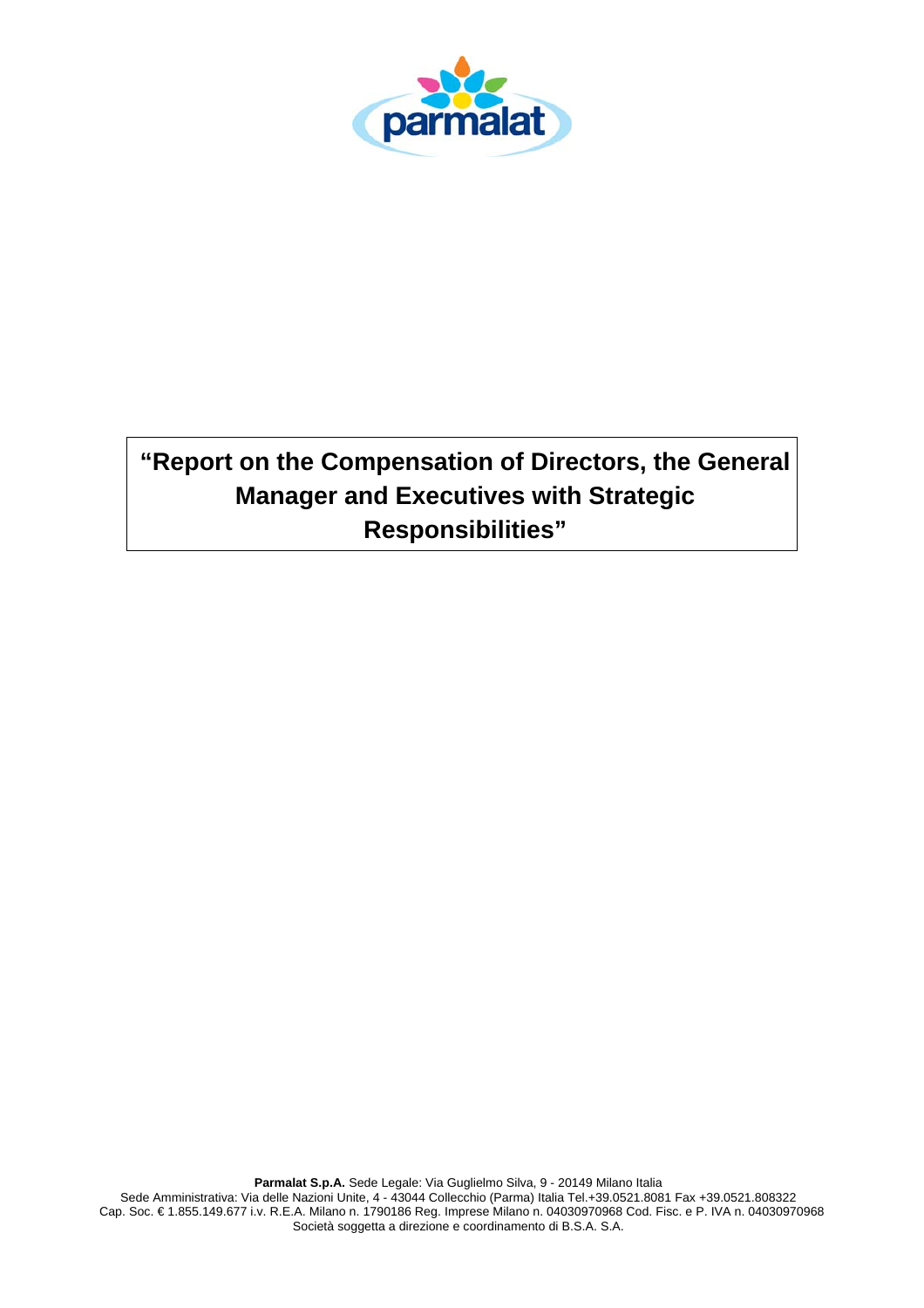

# **Contents**

|        | <b>SECTION I</b>  |                                                                                                                                                                                                                    | $\overline{4}$ |
|--------|-------------------|--------------------------------------------------------------------------------------------------------------------------------------------------------------------------------------------------------------------|----------------|
|        |                   | 1. Introduction                                                                                                                                                                                                    | 4              |
|        | 1.1.              | The Governance Model                                                                                                                                                                                               | 4              |
|        | 1.2.              | Process to Define and Approve the Compensation Policy                                                                                                                                                              | 5              |
|        | 1.3.              | Role of the Nominating and Compensation Committee                                                                                                                                                                  | 7              |
|        |                   | 2. Guiding Principles of the Compensation Policy                                                                                                                                                                   | 8              |
|        | 2.1.              | Objectives of the Compensation Policy                                                                                                                                                                              | 8              |
|        | 2.2.              | Criteria Used to Define Compensation                                                                                                                                                                               | 9              |
|        |                   | 3. Structure of the Compensation Packages                                                                                                                                                                          | 10             |
|        | 3.1.              | Members of the Board of Directors                                                                                                                                                                                  | 10             |
|        | 3.2.              | Chief Executive Officer and General Manager                                                                                                                                                                        | 11             |
|        | 3.3.              | <b>Executives with Strategic Responsibilities</b>                                                                                                                                                                  | 13             |
|        |                   | 4. Balancing Compensation Components                                                                                                                                                                               | 14             |
|        |                   | 5. Components of the Compensation Package for Top Management                                                                                                                                                       | 15             |
|        | 5.1.              | <b>Fixed Compensation</b>                                                                                                                                                                                          | 15             |
|        | 5.2.              | <b>Annual Variable Compensation</b>                                                                                                                                                                                | 15             |
| 5.2.1. |                   | <b>General Remarks</b>                                                                                                                                                                                             | 15             |
| 5.2.2. |                   | Structure and Operating Mechanism                                                                                                                                                                                  | 16             |
| 5.2.3. |                   | Clawback Mechanism                                                                                                                                                                                                 | 17             |
|        | 5.3.              | Long-term Incentive Plan                                                                                                                                                                                           | 18             |
|        | 5.4.              | <b>Benefits</b>                                                                                                                                                                                                    | 21             |
|        |                   | 6. Individual Contracts and Treatment Provided Upon Termination of the Employment                                                                                                                                  |                |
|        |                   | Relationship/Administration                                                                                                                                                                                        | 22             |
|        |                   | 7. Policy Implementation Process                                                                                                                                                                                   | 22             |
|        | 7.1.              | Description of the Main Company Reward Processes                                                                                                                                                                   | 22             |
|        | <b>SECTION II</b> |                                                                                                                                                                                                                    | 23             |
|        |                   | TABLE 1: Compensation Paid to Directors, Statutory Auditors, General Managers and Other<br>Executives with Strategic Responsibilities; compensations is recognized on an accrual basis and<br>not on a cash basis. | 26             |
|        |                   | TABLE 3B: Cash incentive plans for members of the Board of Directors, general managers and<br>other executives with strategic responsibilities                                                                     | 45             |

**Parmalat S.p.A.** Sede Legale: Via Guglielmo Silva, 9 - 20149 Milano Italia

Sede Amministrativa: Via delle Nazioni Unite, 4 - 43044 Collecchio (Parma) Italia Tel.+39.0521.8081 Fax +39.0521.808322 Cap. Soc. € 1.855.149.677 i.v. R.E.A. Milano n. 1790186 Reg. Imprese Milano n. 04030970968 Cod. Fisc. e P. IVA n. 04030970968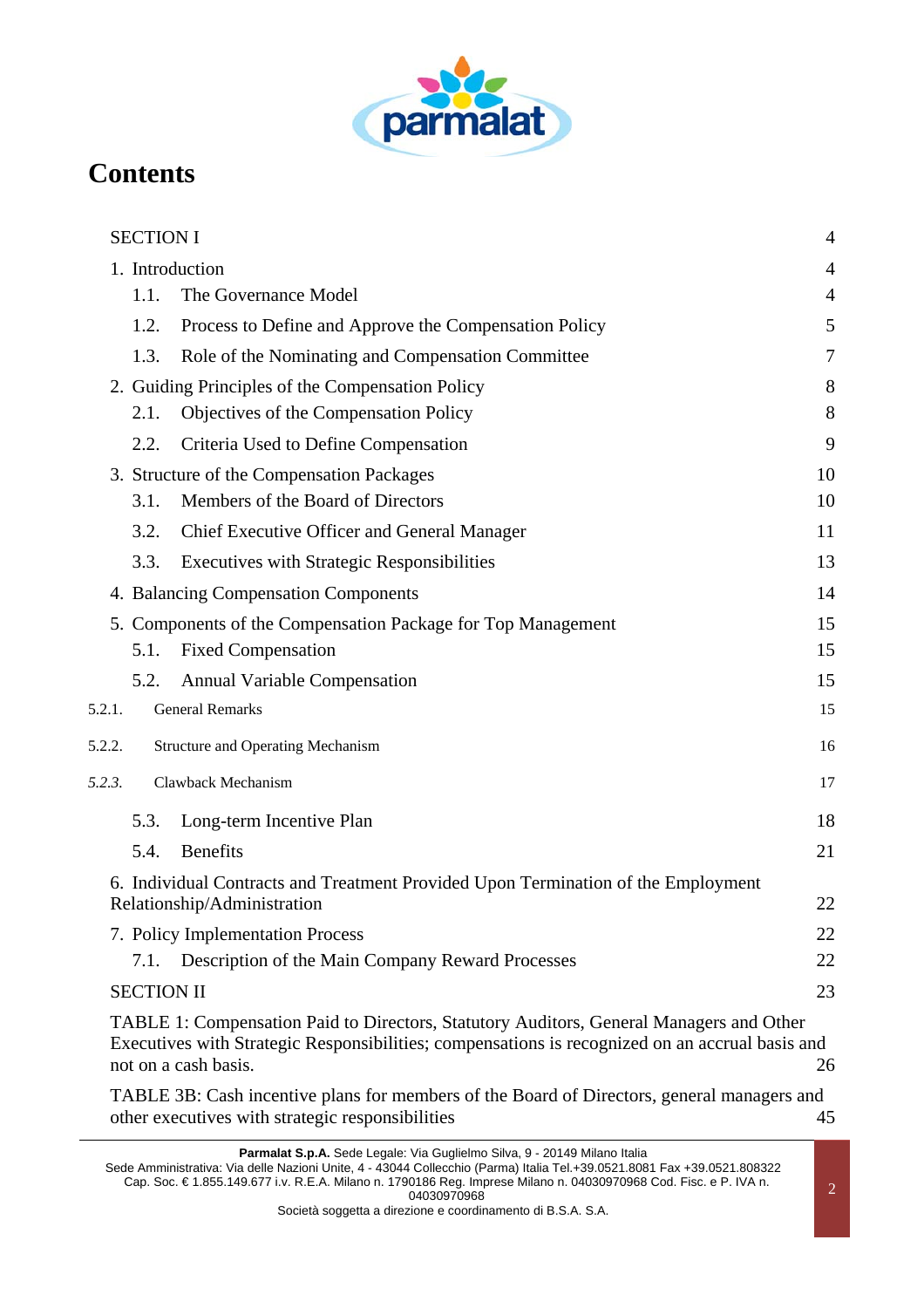

|                                                 | <b>Purpose</b>                                                                                                                                                                                                          | <b>Implementation Method</b>                                                                                                                                                                                                                                                                                                                                                                                                                                                                                                                                                      | <b>Theoretical Payout</b><br><b>Amounts</b>                                                                                                                                                                                                                                                                                                                                                                                                                                                                                                                                                                                              |
|-------------------------------------------------|-------------------------------------------------------------------------------------------------------------------------------------------------------------------------------------------------------------------------|-----------------------------------------------------------------------------------------------------------------------------------------------------------------------------------------------------------------------------------------------------------------------------------------------------------------------------------------------------------------------------------------------------------------------------------------------------------------------------------------------------------------------------------------------------------------------------------|------------------------------------------------------------------------------------------------------------------------------------------------------------------------------------------------------------------------------------------------------------------------------------------------------------------------------------------------------------------------------------------------------------------------------------------------------------------------------------------------------------------------------------------------------------------------------------------------------------------------------------------|
| <b>Fixed</b><br>Compensation                    | Values the competencies,<br>experience and contribution<br>required for the assigned<br>role.                                                                                                                           | The fixed compensation is defined so that it is<br>consistent with the characteristics,<br>responsibilities and any proxies associated with<br>the role.<br>The Company monitors on an annual basis the<br>main market practices for comparable positions<br>to ensure the consistency and competitiveness<br>of the compensation offered to its top<br>executives.                                                                                                                                                                                                               | Chairperson: 300,000 euros (including<br>the Director's fee)<br>CEO and GM: 500,000 euros (including<br>the Director's fee)<br>Top executives: defined consistent with<br>the role performed and market practice<br>for comparable roles.                                                                                                                                                                                                                                                                                                                                                                                                |
| Short-term<br>Variable<br>Compensation<br>(MIP) | Promotes the achievement<br>of the annual targets<br>established in the Budget                                                                                                                                          | The payment of the annual variable<br>compensation, consisting of the MIP plan, is<br>directly linked with the achievement of<br>performance targets, assigned to each<br>beneficiary consistent with the role performed.<br>The targets assigned to the CEO/GM for 2018<br>are the following:<br>- Group EBITDA<br><b>Group Net Sales</b><br>Group Free Cash Flow<br>BoD assessment<br>For top executives, the individual scorecard<br>lists the following targets:<br>- Group EBITDA<br><b>Group Net Sales</b><br>Group Cash Flow<br>Group Free Cash Flow<br>Individual targets | Chairperson: not included among the<br>plan's beneficiaries<br>CEO and GM - the opportunity offered is<br>tied to the level of achievement of the<br>target defined in the Company's<br>scorecard:<br>• Minimum: 26% of fixed comp.<br>• Target: 40% of fixed comp.<br>• Maximum: 60% of fixed comp.<br><b>Executives with strategic</b><br>responsibilities <sup>1</sup> : opportunity defined<br>consistent with the role performed and<br>tied to the level of achievement of the<br>assigned targets and, on average, equal<br>to:<br>• Minimum: 19% of fixed comp.<br>• Target: 30% of fixed comp.<br>• Maximum: 45% of fixed comp. |
| Long-term<br>Variable<br>Compensation<br>(LTI)  | Intended to promote the<br>creation of value for<br>shareholders and the<br>achievement of financial<br>results aligned with the<br>Company's Industrial Plan,<br>promoting the loyalty and<br>engagement of resources. | 2016 - 2018 Lon-term Incentive Plans<br>KPI: EBITDA, Net Sales, Free Cash Flow and<br>relative Total Shareholder Return<br>Beneficiaries:<br>Group CEO<br>$\blacksquare$<br>Executives with strategic<br>responsibilities<br>Zone and Country Managers<br>Payment: Cash<br>Frequency of allocation: every three years                                                                                                                                                                                                                                                             | Chairperson: not included among the<br>plan's beneficiaries<br>CEO and GM: target value at the time of<br>allocation equal to 100% of the fixed<br>compensation, maximum value equal to<br>150% of base salary.<br><b>Executives with strategic</b><br>responsibilities: target value at the<br>time of allocation equal to 75% of fixed<br>compensations, maximum value 112.5%<br>of base salary.<br>Zone and Country Managers: target<br>value equal to 100% of fixed<br>compensation, maximum value equal to<br>150% (average datum of maximum value)<br>of base salary                                                               |

 <sup>1</sup> The Chief Financial Officer, in his capacity as Corporate Accounting Documents Officers is not a beneficiary of any short-term variable compensation.

Parmalat S.p.A. Sede Legale: Via Guglielmo Silva, 9 - 20149 Milano Italia

Sede Amministrativa: Via delle Nazioni Unite, 4 - 43044 Collecchio (Parma) Italia Tel.+39.0521.8081 Fax +39.0521.808322 Cap. Soc. € 1.855.149.677 i.v. R.E.A. Milano n. 1790186 Reg. Imprese Milano n. 04030970968 Cod. Fisc. e P. IVA n. 04030970968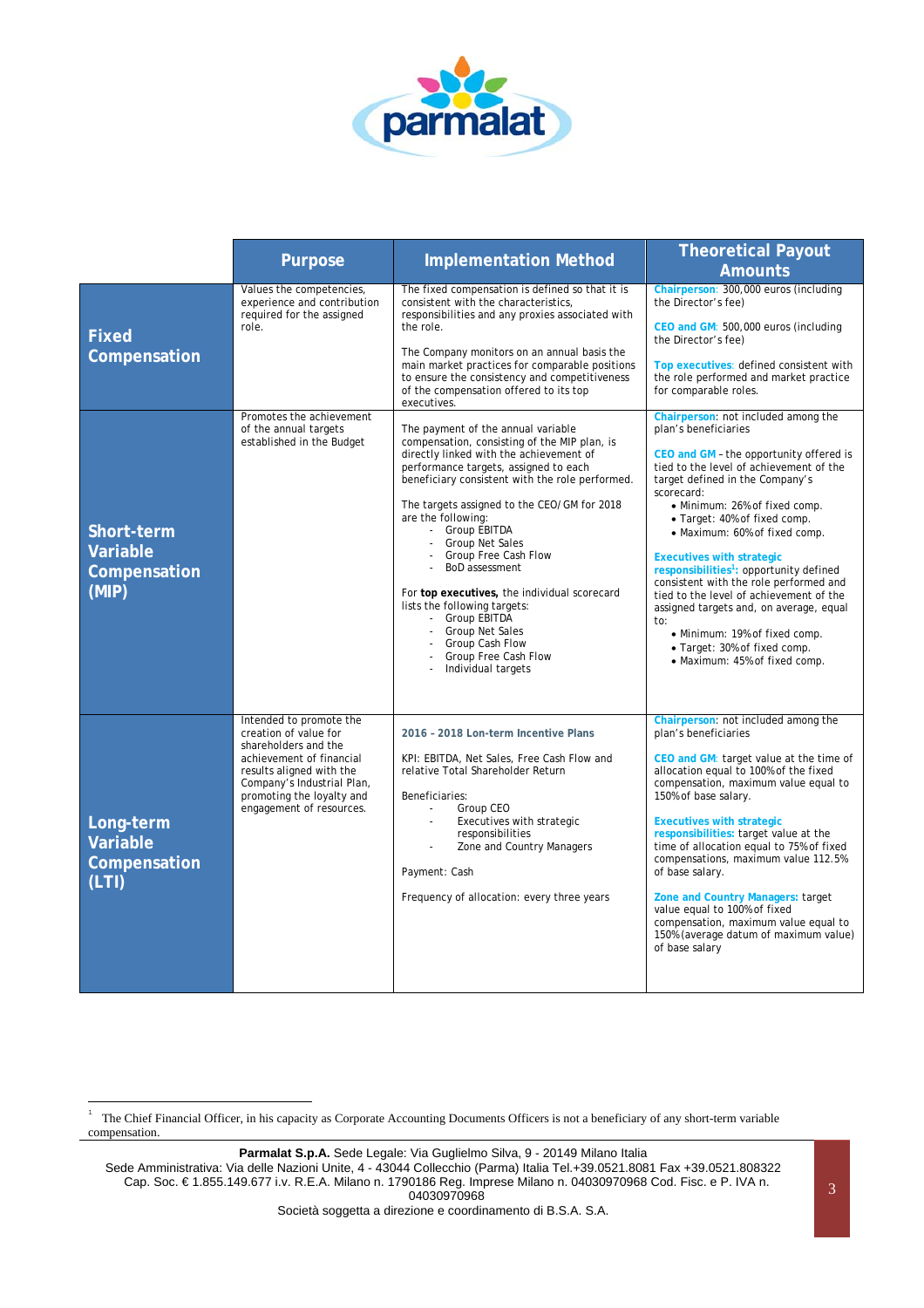

# SECTION I

# **1. Introduction**

### **1.1. The Governance Model**

Parmalat S.p.A. ("Parmalat" or the "Company") is managed by a Board of Directors whose members are elected through slate voting.

The Board of Directors currently in office was elected by the Shareholders' Meeting on April 29, 2016; its members are listed below:

|                            |                                                | <b>Committee Assignments</b>                                     |                                             |
|----------------------------|------------------------------------------------|------------------------------------------------------------------|---------------------------------------------|
| <b>Director</b>            | <b>Post held at Parmalat</b>                   | <b>Nominating and</b><br><b>Compensation</b><br><b>Committee</b> | <b>Control and Risk</b><br><b>Committee</b> |
| Gabriella Chersicla        | Chairperson                                    |                                                                  |                                             |
| Yvon Guérin*               | Chief Executive Officer and<br>General Manager |                                                                  |                                             |
| Jean-Marc Bernier **       | Chief Executive Officer and<br>General Manager |                                                                  |                                             |
| Patrice Gassenbach         | Director                                       |                                                                  |                                             |
| Michel Peslier             | Director                                       |                                                                  |                                             |
| Elena Vasco                | <b>Independent Director</b>                    | $\mathbf{x}$                                                     |                                             |
| Angela Gamba               | <b>Independent Director</b>                    | $\mathbf{x}$                                                     | $\mathbf{x}$                                |
| Pier Giuseppe<br>Biandrino | <b>Independent Director</b>                    |                                                                  | $\mathbf{x}$                                |
| Nicolò Dubini              | <b>Independent Director</b>                    | $\mathbf{x}$                                                     | $\mathbf{x}$                                |
| <b>Umberto Mosetti</b>     | <b>Independent Director</b>                    |                                                                  |                                             |

\* Yvon Guérin resigned from the posts of Director, Chief Executive Officer and General Manager of Parmalat effective September 12, 2017. \*\*Further to Yvon Guérin's resignation, Jean-Marc Bernier was elected on September 12, 2017.

Parmalat S.p.A. Sede Legale: Via Guglielmo Silva, 9 - 20149 Milano Italia

Sede Amministrativa: Via delle Nazioni Unite, 4 - 43044 Collecchio (Parma) Italia Tel.+39.0521.8081 Fax +39.0521.808322 Cap. Soc. € 1.855.149.677 i.v. R.E.A. Milano n. 1790186 Reg. Imprese Milano n. 04030970968 Cod. Fisc. e P. IVA n. 04030970968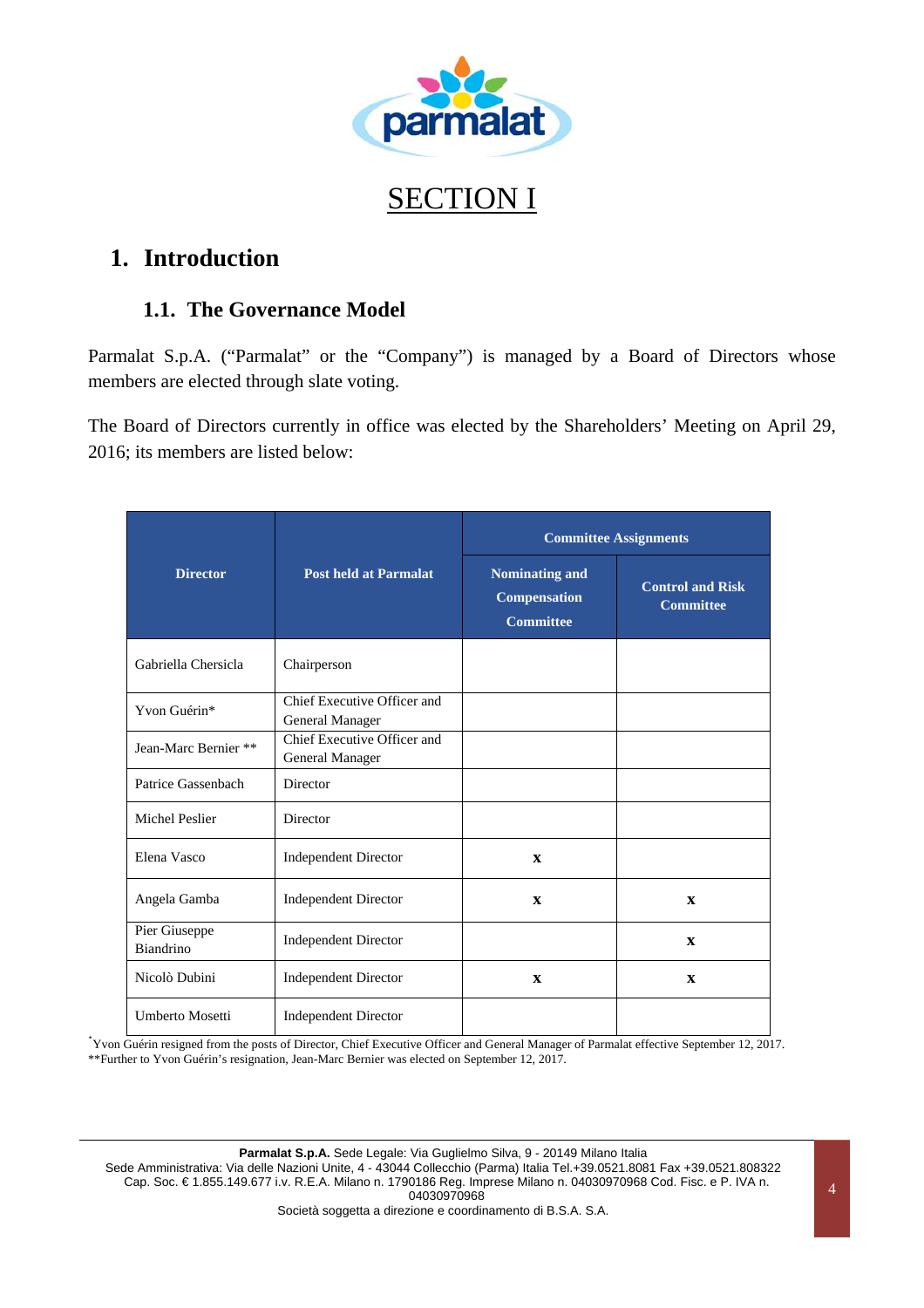

On September 12, 2017, further to Yvon Guérin's resignation from the posts of Director, Chief Executive Officer and General Manager of Parmalat, the Board of Directors, acting pursuant to and for the purposes of Article 11 of the Company Bylaws and Article 2386 of the Italian Civil Code and with the consent of the Board of Statutory Auditors, appointed Jean-Marc Bernier to the Company's Board of Directors for a term of office ending with the next Shareholders' Meeting.

Based on an affidavit provided by Jean-Marc Bernier, the Board of Directors determined that he did not meet the independence requirements of Article 147-*ter,* Section 4, of the TUF, which cites Article 148, Section 3, of the TUF, and those of Article 3 of the Corporate Governance Code of Borsa Italiana S.p.A. Jean-Marc Bernier indicated that he did not own any Company shares. The Board of Directors named Jean-Marc Bernier Chief Executive Officer and General Manager, providing him with the corresponding powers.

On May 9, 2016, the Board of Directors established a Nominating and Compensation Committee and a Control and Risk Committee, which also performs the functions of Committee for Relatedparty Transactions.

As of the end of the reporting period, Parmalat's Executives with Strategic Responsibilities included:

- The Group Chief Financial Officer, Pierluigi Bonavita
- The Group HR Director, Paolo Tanghetti
- The General Counsel, Giuseppina Corsi

#### **1.2. Process to Define and Approve the Compensation Policy**

The Nominating and Compensation Committee submits the compensation policy to the Board of Directors for approval. The Board of Directors, after reviewing and approving the compensation policy, submits it to the Shareholders' Meeting for a consultative vote.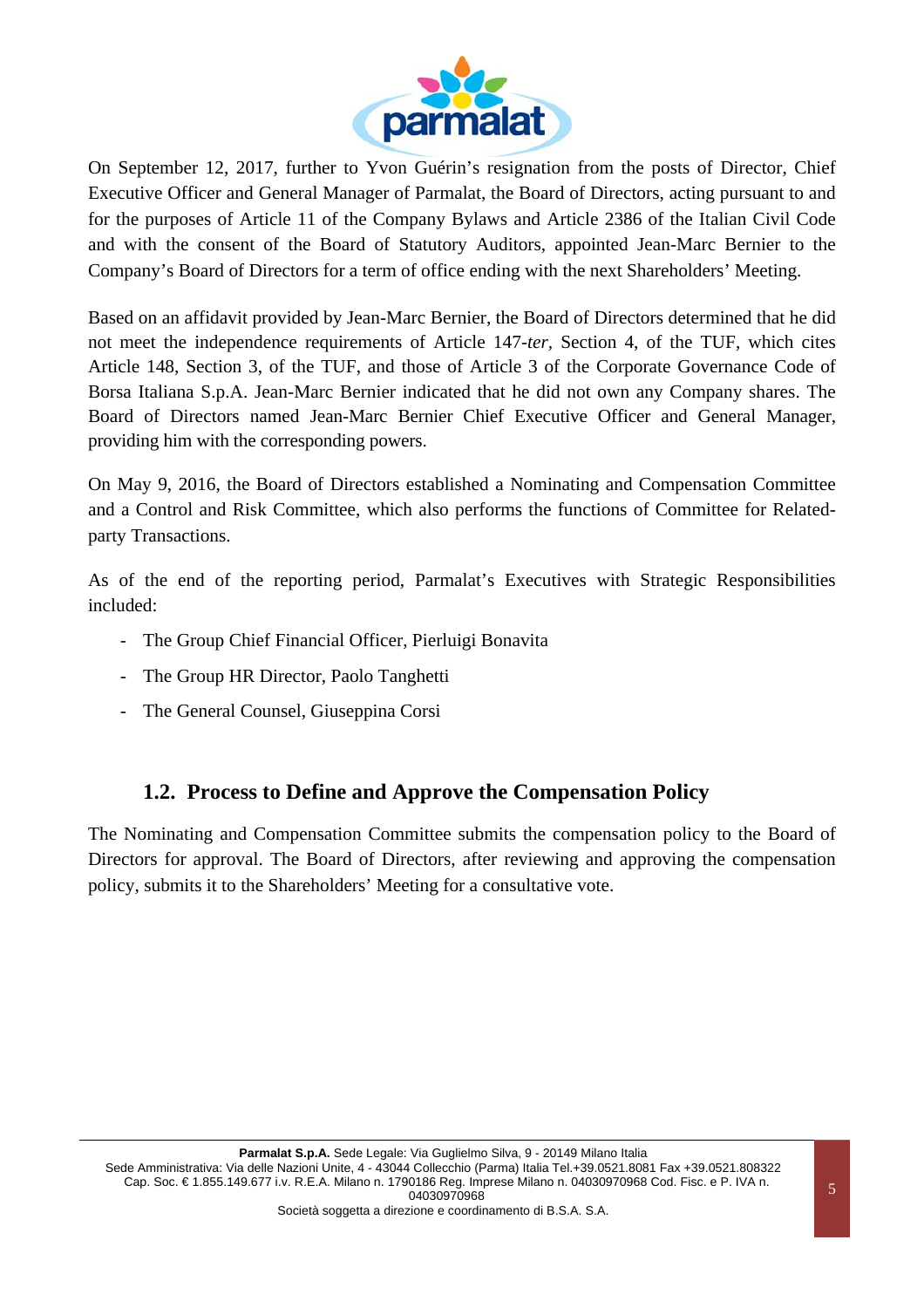



The compensation policy, as approved by the Board of Directors, defines the principles and guidelines that:

- the Board of Directors is required to follow in defining the compensations of:
	- o the members of the Board of Directors and, specifically, Directors who perform special functions;
	- o the Executives with Strategic Responsibilities;
- the Group uses as a reference in defining the compensation of top management.

As part of the process of defining the compensation policy, the Company analyzes and monitors on an ongoing basis market practices and compensation levels, based on data supplied by outside experts on an aggregate basis, without making specific references to other companies. Independent experts contributes to the policy's development.

The compensation policy was prepared consistent with the recommendations of Article 6 of the Corporate Governance Code for Listed Companies approved by the Corporate Governance Committee and endorsed by Borsa Italiana S.p.A. This Compensation Report was prepared in accordance with the provisions set forth in the document published by the Consob to implement Article 123-*ter* of Legislative Decree No. 58/1998, which deals with transparency issues concerning the compensation of Directors of listed companies.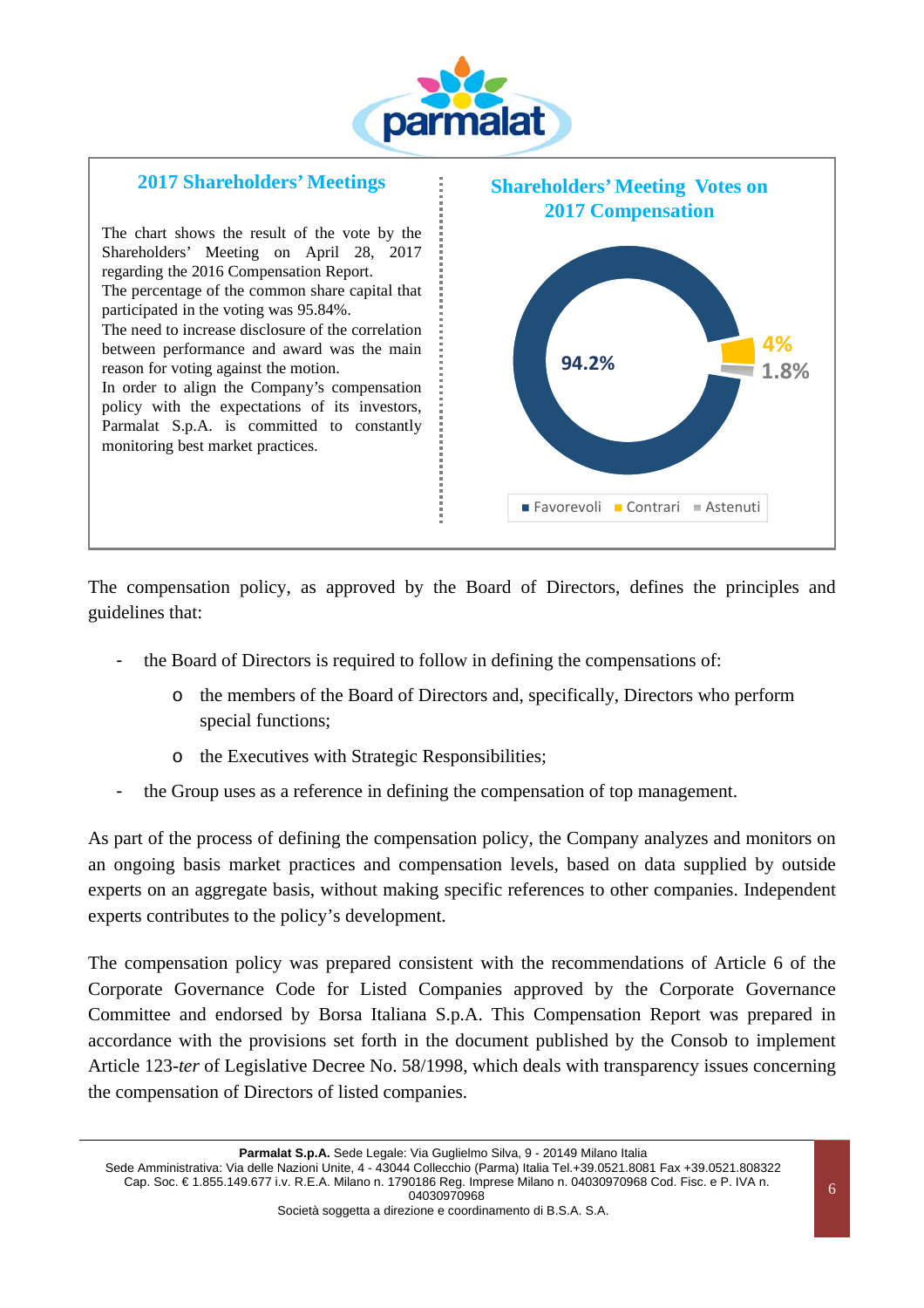

### **1.3. Role of the Nominating and Compensation Committee**

The Nominating and Compensation Committee currently in office, appointed by the Board of Directors on May 9, 2016, is comprised of three non-executive, independent Directors: Elena Vasco, Chairperson, Angela Gamba and Nicolò Dubini.

This Committee performs a consultative and proposal-making function.

More specifically, in its capacity as Nominating Committee:

- it provides the Board of Directors with opinions regarding the Board's size and composition and makes recommendations about the professional competencies the presence of which is deemed desirable within the Board of Directors and regarding the issues referred to in Article1.C.3 (guidance concerning the maximum number of Directors) and Article 1.C.4 (waiver of noncompete agreement) of the Corporate Governance Code;
- it submits proposals to the Board of Directors regarding candidate for the post of Directors who should be coopted as replacements for independent Directors;

in its capacity as Compensation Committee:

- it submits recommendations or opinions to the Board of Directors regarding the compensation of executive Directors and other Directors, as well as on the determination of performance targets upon which the variable compensation component is based. It monitors the implementation of the resolutions adopted by the Board of Directors, specifically verifying whether the performance targets are being met;
- at the request of the Chief Executive Officer or the General Manager, it defines the parameters and submits proposals for determining the compensation of the Company's senior management and the possible adoption of stock option plans or grants of shares of stock or other financial instruments that may be used to incentivize the loyalty of senior management. It supports the Board of Directors in defining a compensation policy for Directors and executive with strategic responsibilities, periodically assessing the adequacy, overall consistency and concrete implementation of the abovementioned compensation policy, using for this purpose the information provided by the managing directors.

In 2017, the Nominating and Compensation Committee held five meetings attended by all Committee members (see the table below for details). Minutes were kept of each Committee meeting.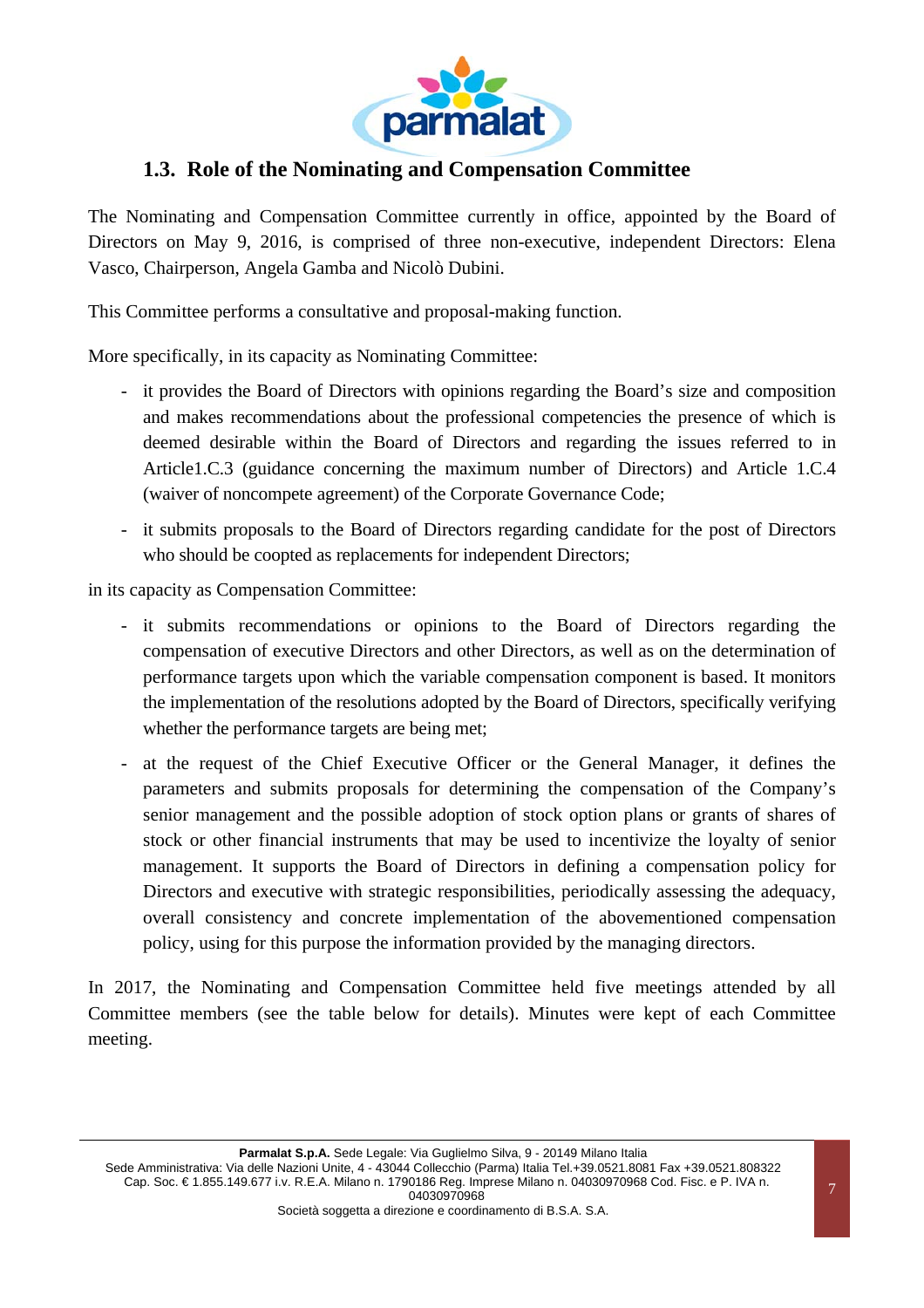

A breakdown of the attendance at Committee meetings is provided below:



# **2. Guiding Principles of the Compensation Policy**

# **2.1. Objectives of the Compensation Policy**

The definition of a compensation policy has always been a priority for the Group, which, as early as April 2004, was already defining the basic tools needed to implement a policy in line with best practices.

The Group's approach to compensation is focused on performance, awareness of market trends and alignment with the business strategy, in the interest of its stakeholders over the medium/long-term.

The cornerstones of the Group's Compensation Policy are:

- clear and transparent governance;
- compliance with the principles of the corporate governance code;
- monitoring of market trends and practices;
- alignment of compensation sustainability with result sustainability over the long term;
- motivation and loyalty development of all employees, with special emphasis on strategic resources.

Sede Amministrativa: Via delle Nazioni Unite, 4 - 43044 Collecchio (Parma) Italia Tel.+39.0521.8081 Fax +39.0521.808322 Cap. Soc. € 1.855.149.677 i.v. R.E.A. Milano n. 1790186 Reg. Imprese Milano n. 04030970968 Cod. Fisc. e P. IVA n. 04030970968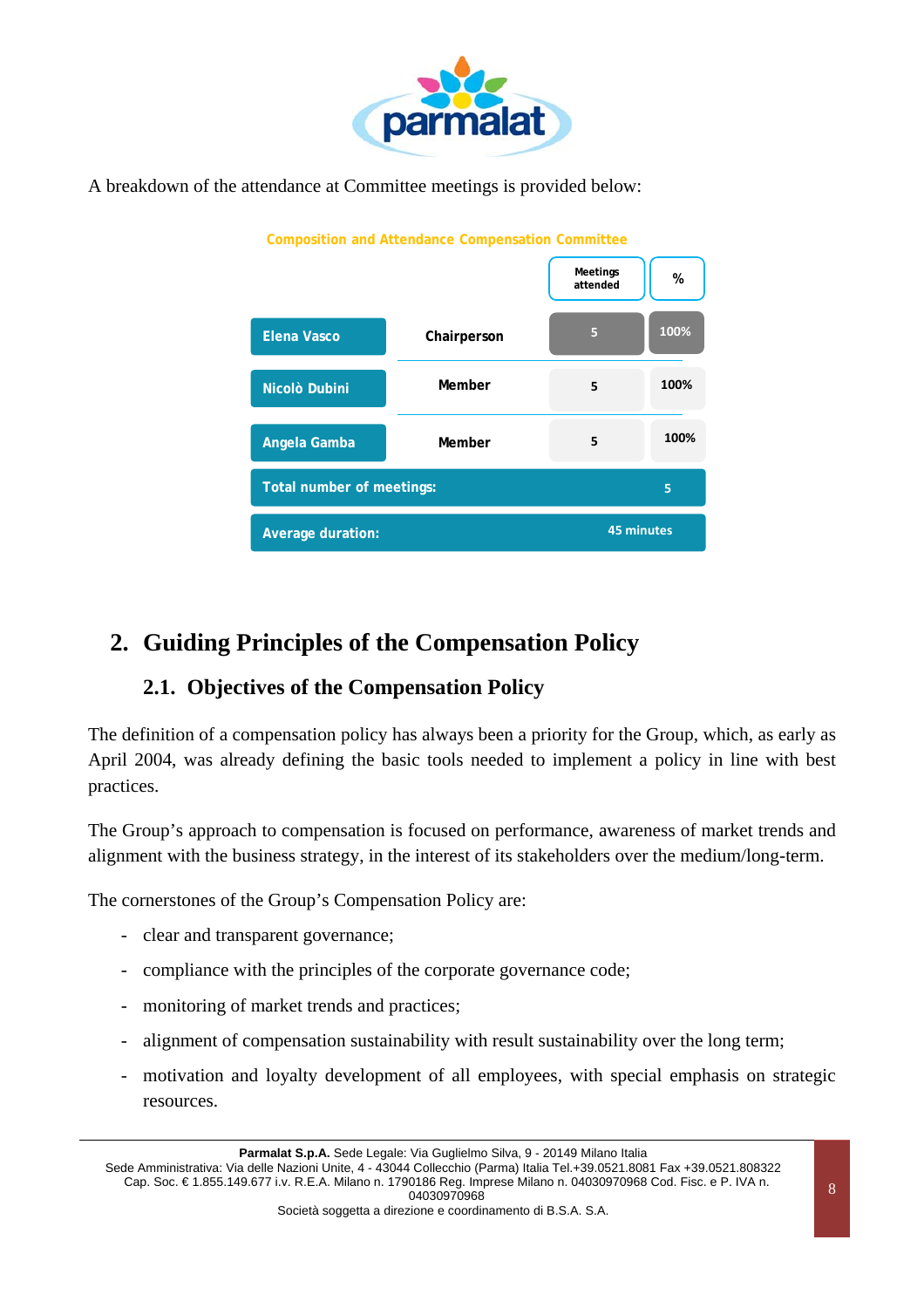

These cornerstone principles are also applied to define the compensation of Executives with strategic Responsibilities.

The main objectives of the compensation policy for top management are:

- attract, motivate and retain the needed professional skills;
- promote the growth of shareholder value;
- promote sustainability over the medium/long term, with special emphasis on the interest of all stakeholders;
- ensure that there is a correlation between compensation and actual performance. over the short and long term, both by the Company and its managers.

Insofar as balancing fixed and variable compensation components is concerned, the compensation policy of top management reflects the risk profile of the Company, whose main objective consist essentially of pursuing growth both organically and through acquisitions, with the restrictions of avoiding the dilution of profitability and maintaining a strong financial position. Considering these elements, in conjunction with the low cyclicality of its industry and the consumption of food products and other consumer goods, Parmalat chose not to excessively emphasize the variable component of the compensation mix.

In addition, this component is subject, for each manager, to a ceiling stated as a percentage of the fixed annual compensation. Specifically, the incentive payable annually may never be greater than 60% of the fixed compensation for the Chief Executive Officer and 45% for other employees.

Specifically with regard to Article 6 of the Corporate Governance Code for Listed Companies (Sections 6.P.2 and 6.C.1), considering the risk profile of the Company and its industry, which by its very nature is less affected by negative conditions in the economy, Parmalat believes that it should not excessively emphasize the variable component of the compensation package. Moreover, given the limits placed on the variable compensation amount and the presence of specific clawback clauses (see Section 5.2.3), it does not believe that it should adopt deferral mechanisms for the variable component vested annually.

### **2.2. Criteria Used to Define Compensation**

The criteria used to define the compensation of top management, consistent with the Group's compensation policy, are:

market practices and compensation levels and internal compensation levels, with the aim of ensuring external and internal compensation fairness; the Company collaborates each year

Sede Amministrativa: Via delle Nazioni Unite, 4 - 43044 Collecchio (Parma) Italia Tel.+39.0521.8081 Fax +39.0521.808322 Cap. Soc. € 1.855.149.677 i.v. R.E.A. Milano n. 1790186 Reg. Imprese Milano n. 04030970968 Cod. Fisc. e P. IVA n. 04030970968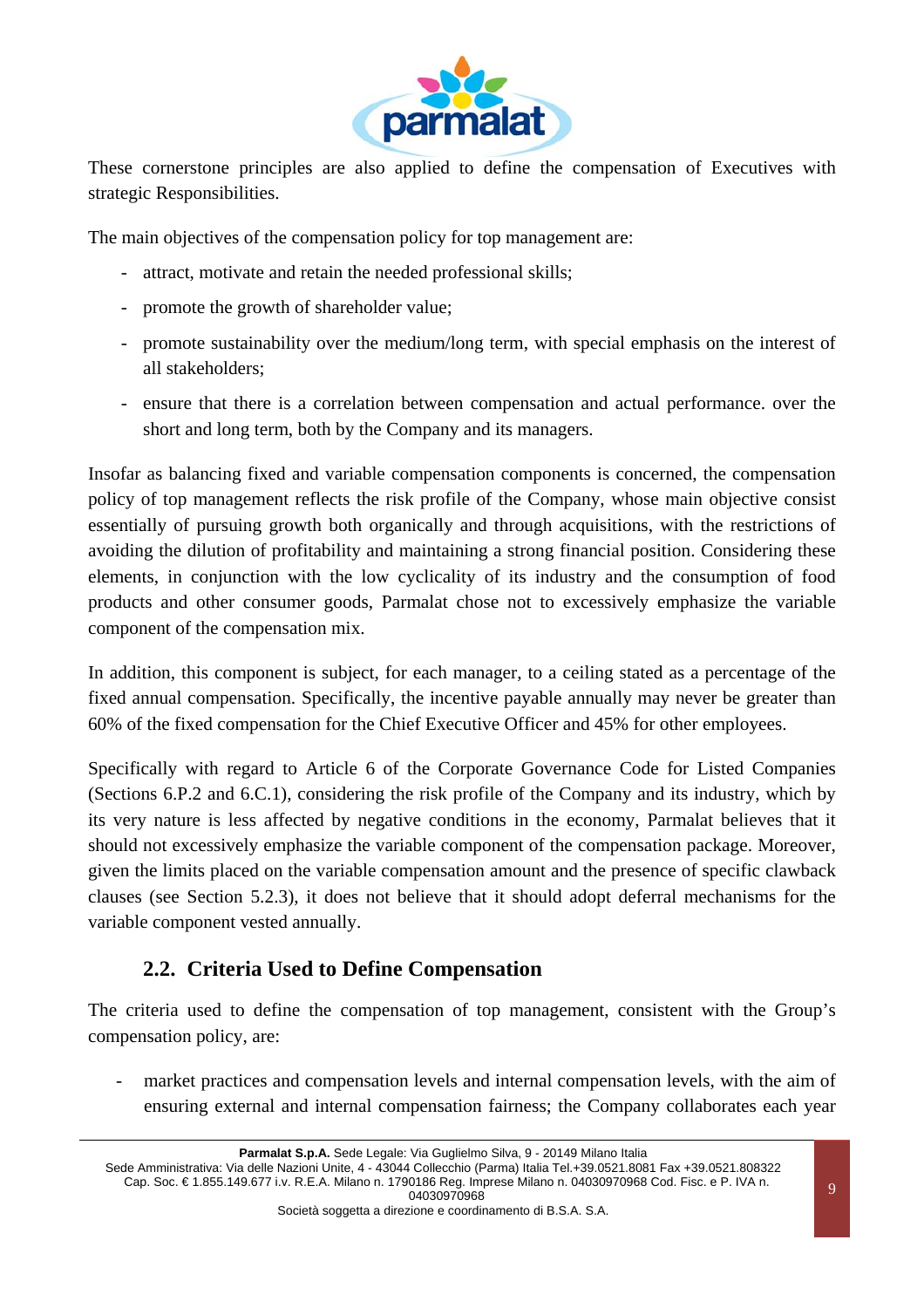

with specialized independent consultants to perform comparative analyses with specific local and international benchmarks consisting of companies comparable to Parmalat in terms of size and business complexity;

- the Company's performance, to ensure that compensation sustainability is aligned with result sustainability;
- personal impact, personal performance in terms of function delivery and target achievement, and assessment of the required leadership and technical competencies;
- compliance with the Company's Code of Conduct and constant support of the Group's values.

There have been no significant changes made to the compensation policy compared with the previous reporting year.

In 2018, consistent with the compensation policies defined in 2016, in preparing this Compensation Report, Parmalat relied on the support of a specialized independent company.

# **3. Structure of the Compensation Packages**

## **3.1. Members of the Board of Directors**

The compensation of non-executive Directors, including the Chairman of the Board of Directors, is commensurate with the commitment required of each one of them, taking also into account their service on one or more committees. This compensation is not tied to the achievement of operating and financial results by the Company and, consequently, any participation by non-executive Directors in annual or long-term incentive plans is excluded.

The compensation of Directors is determined by the Shareholders' Meeting and, pursuant to Article 19 of the Bylaws, it does not change until a new resolution is adopted by the Shareholders' Meeting.

The Shareholders' Meeting determined the total compensation of the Board of Directors, which includes the individual compensation of Directors who perform special functions, pursuant to the Bylaws.

The Board of Directors, taking into account the input of the Board of Statutory Auditors, decides the allocation of the total compensation among its members. Directors are entitled to be reimbursed for expenses incurred to perform the tasks assigned to them.

On April 29, 2016, the Shareholders' Meeting approved the annual compensation for the Board of Directors in the amount of 1,000,000 euros.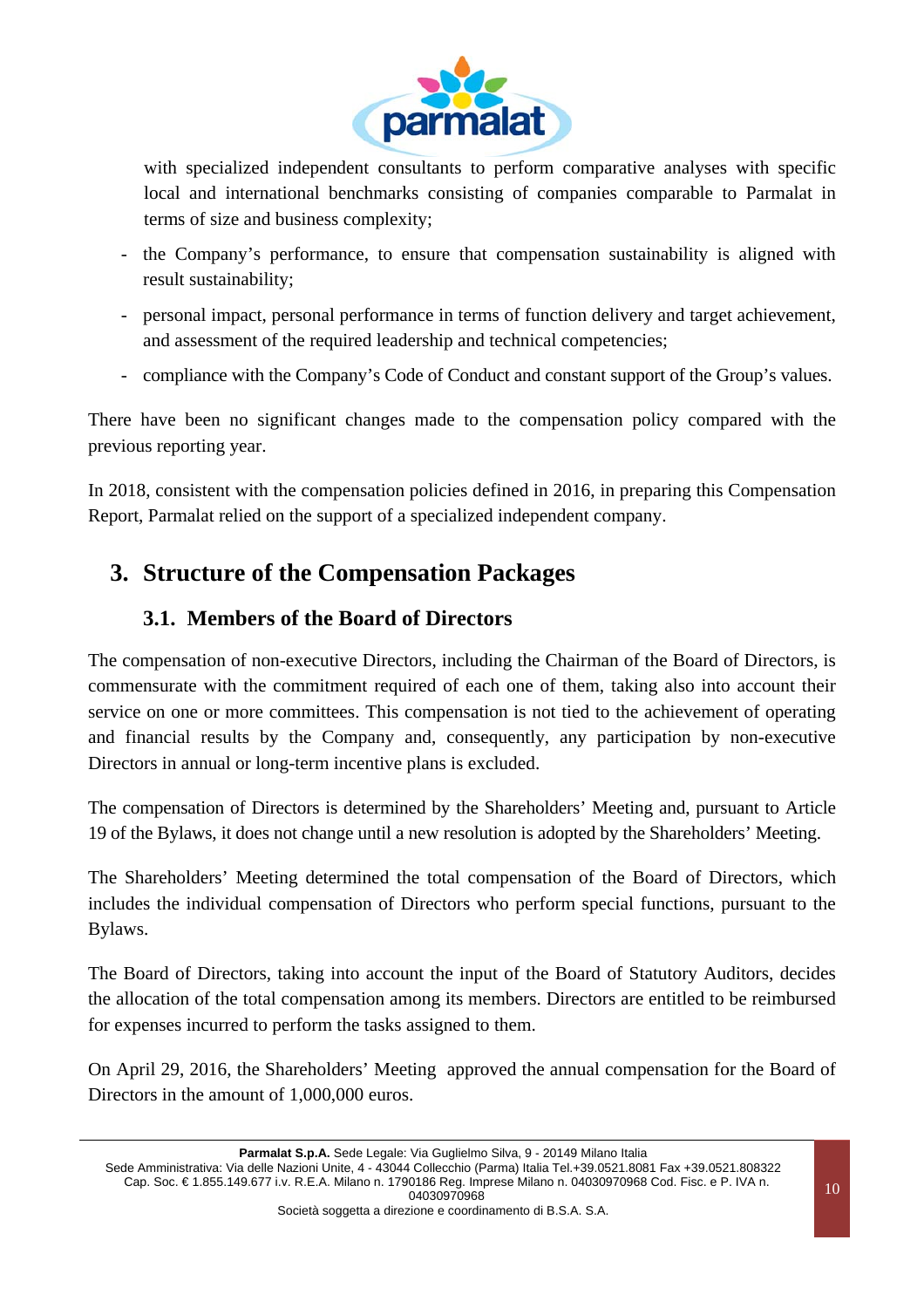

At a meeting held on May 24, 2016, the Board of Directors allocated the compensation for a partial amount of 700,000 euros.

The total amount was allocated as follows:

- to each Director a fixed annual compensation of 50,000 euros;
- to the Chairperson, an additional annual compensation of 250,000, commensurate with the commitment required by the post she holds.

The Shareholders' Meeting held on April 29, 2016 approved a resolution awarding to Directors serving on Board Committees additional compensation in the amount of 3,900 euros per meeting for each member and 6,500 euros per meeting for Committee Chairpersons.



On November 9, 2017, upon a motion by the Nominating and Compensation Committee, the Board of Directors agreed, for the future, to award to each independent Director, provided he or she attends all meetings of the independent Directors that may be held, a compensation of 3,900 euros; all of the above within the total compensation ceiling of 1 million euros approved by the Shareholders' Meeting on April 29, 2016.

# **3.2. Chief Executive Officer and General Manager**

The compensation package of the Chief Executive Officer and General Manager Yvon Guérin, in office until September 12, 2017, included the following:

fixed compensation for serving as a Director;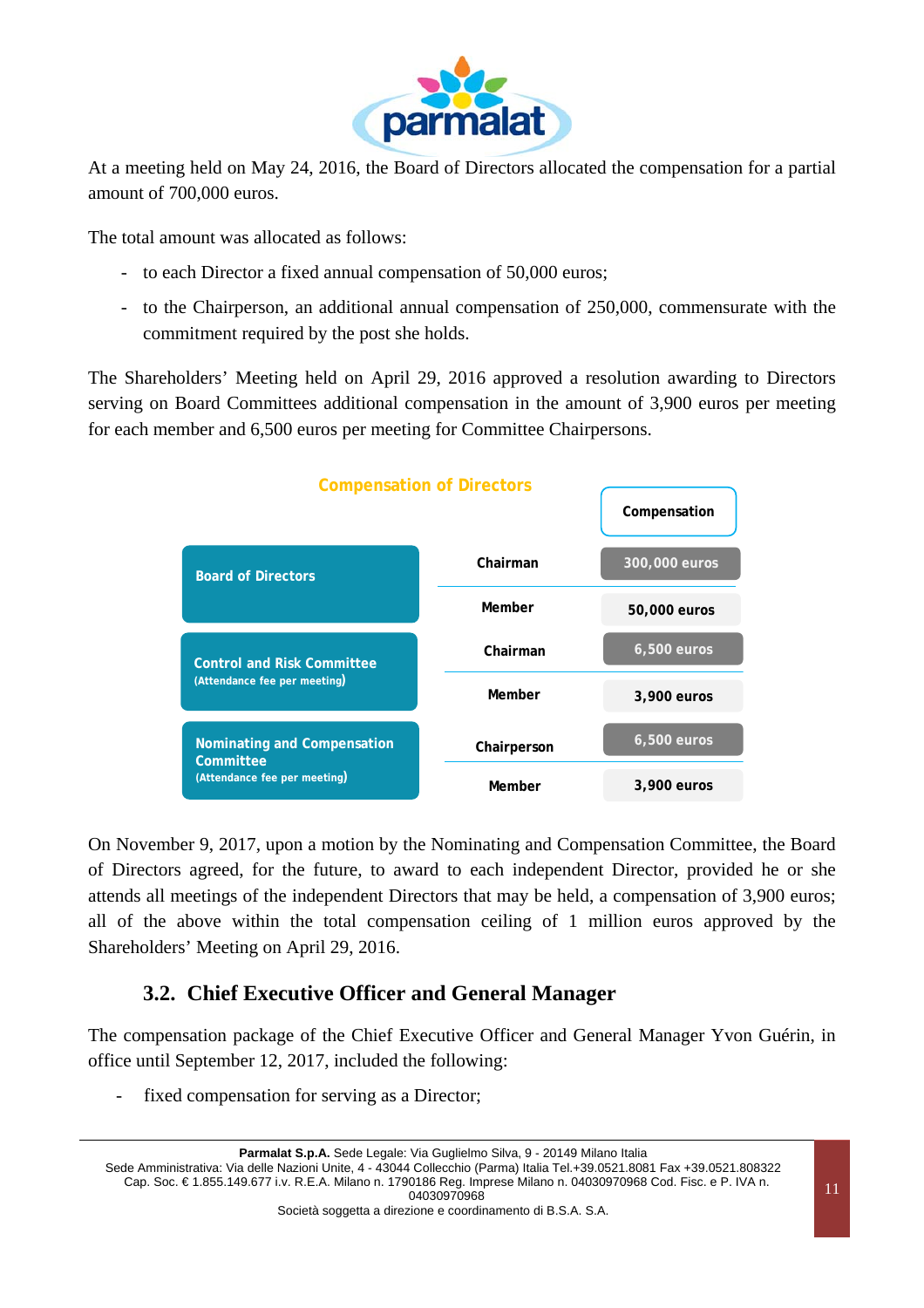

- fixed compensation for serving as General Manager;
- annual variable compensation ("Management Incentive Program" or "MIP"), tied to the achievement of predetermined and measurable targets;
- long-term variable compensation, LTI, for the 2016-2018 three-year period.
- additional cash and fringe benefits (such as housing, school tuition for his children and retirement contributions).

On May 24, 2016, the Board of Directors approved a resolution stating that the compensation of Yvon Guérin for his services as Chief Executive Officer was already covered by the compensation that he received for his services as General Manager.

The compensation package of the current Chief Executive Officer and General Manager, Jean-Marc Bernier, included the following:

- fixed compensation for serving as a Director;
- fixed compensation for serving as General Manager;
- annual variable compensation ("Management Incentive Program" or "MIP"), tied to the achievement of predetermined and measurable targets;
- long-term variable compensation, LTI, (cash amount in lieu of the three-year incentive plan for 2018);
- additional cash and fringe benefits (such as housing, school tuition for his children and retirement contributions).



Parmalat S.p.A. Sede Legale: Via Guglielmo Silva, 9 - 20149 Milano Italia Sede Amministrativa: Via delle Nazioni Unite, 4 - 43044 Collecchio (Parma) Italia Tel.+39.0521.8081 Fax +39.0521.808322 Cap. Soc. € 1.855.149.677 i.v. R.E.A. Milano n. 1790186 Reg. Imprese Milano n. 04030970968 Cod. Fisc. e P. IVA n. 04030970968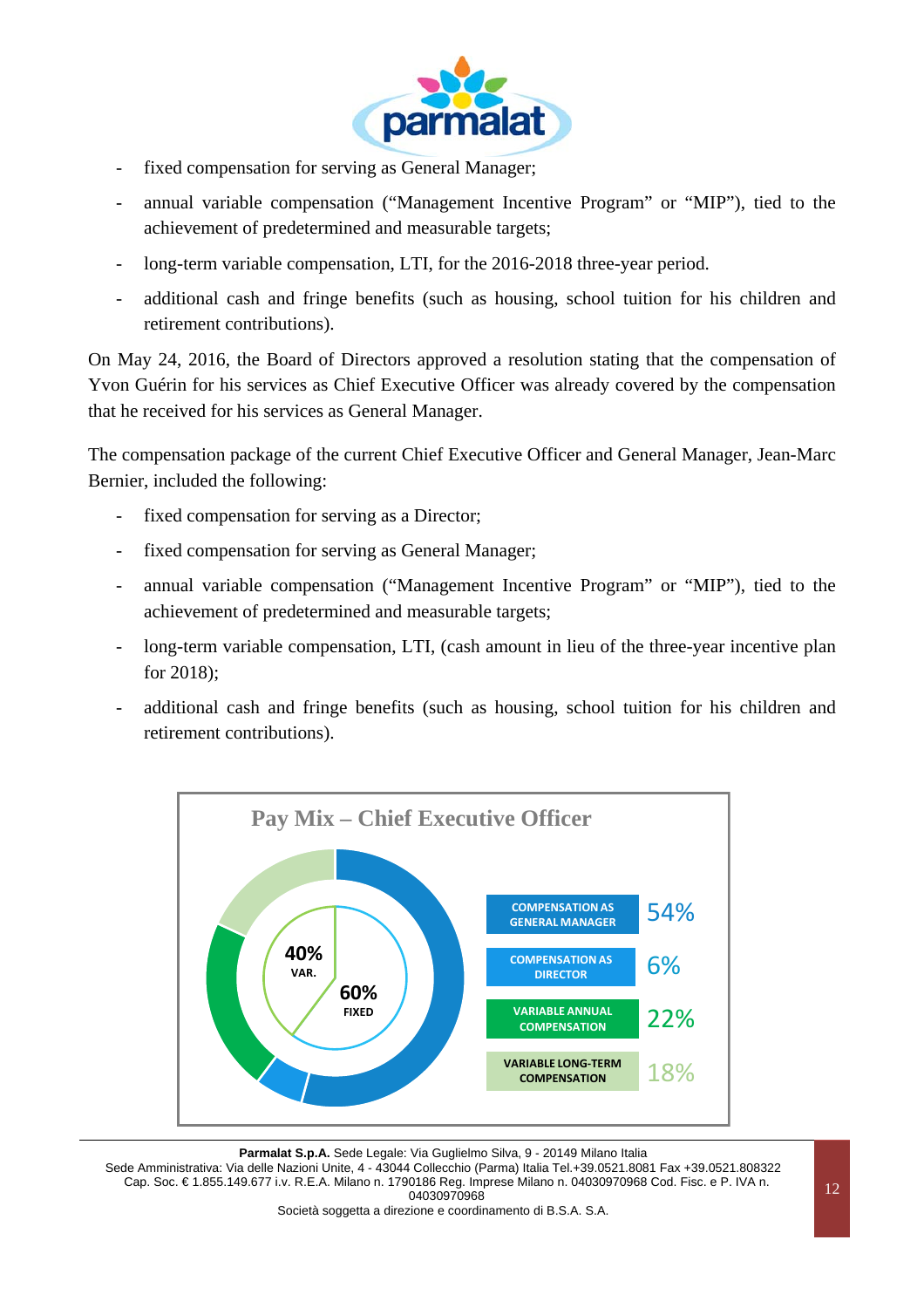

On September 12, 2017, the Board of Directors approved a resolution stating that the compensation of Jean-Marc Bernier for his services as Chief Executive Officer was already covered by the compensation that he receive for his services as General Manager.

Specifically, the annual compensation package of Jean-Marc Bernier includes the following:

- fixed gross annual compensation of 450,000 euros;
- addition to gross compensation of 70,000 euros to offset social security charges in France;
- compensation of 50,000 euros for serving on the Board of Directors;
- target bonus equal to 40% of the fixed compensation, amounting to 180,000 euros.

In addition, Jean-Marc Bernier will receive:

- reimbursement of expenses for housing, schools tuition for his children and social security contribution in France for 192,000 euros;
- cash amount (target) in lieu of the three-year incentive plan for 2018, with the same KPIs and targets, for an amount of up to 150,000 euros.

#### **3.3. Executives with Strategic Responsibilities**

The compensation package of Executives with Strategic Responsibilities includes the following:

- fixed compensation;
- annual variable compensation (Management Incentive Program or "MIP"), tied to the achievement of predetermined and measurable targets;
- long-term variable compensation, LTI, for the 2016-2018 three-year period;
- fringe benefits, as described in Section 5.4 below.

Because he was appointed Corporate Accounting Documents Officer, the Group Chief Financial Officer is not eligible for inclusion in the Management Incentive Program (MIP).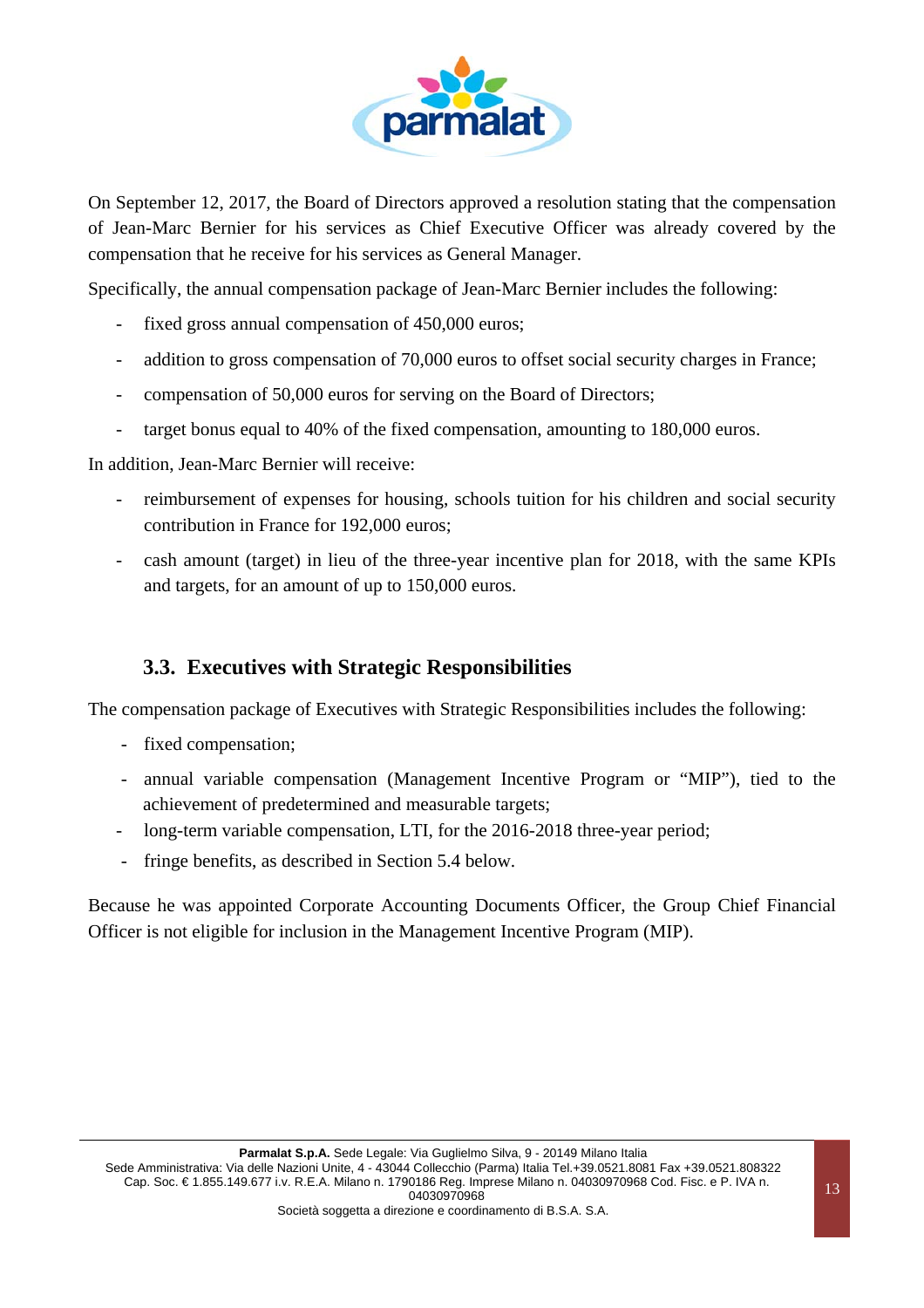

### **Pay Mix – Average Exec. Strategic Responsibilities**



# **4. Balancing Compensation Components**

The main compensation tools used by the Parmalat Group are: fixed compensation, short-term incentives, long-term incentives and benefits.

The approach to total employee compensation is based on a balanced package of fixed and variable, cash and non-cash components that takes into account the Company's strategic objectives and risk profile. Specifically, given the business sector in which Parmalat operates and the characteristics of its activities:

- the amount of the variable compensation is tied to the achievement of specific Company and personal performance targets;
- these targets, which are specified and determined in advance, are directly linked with the process of defining Company objectives;
- the variable component has a relatively small weight within the overall package. The fixed component is sufficiently large, in case no annual variable component is paid, due to the failure to achieve the performance targets. This approach facilitates focusing the beneficiaries not only on short-term objectives, but also on value creation over the intermediate and long term;
- the variable compensation structure calls for payments to be made once a minimum performance threshold, equal to at least 90% of the target, is achieved. If the targets of the budget approved by the Board of Directors are achieved, the target amount (100%) is paid.

Parmalat S.p.A. Sede Legale: Via Guglielmo Silva, 9 - 20149 Milano Italia

Sede Amministrativa: Via delle Nazioni Unite, 4 - 43044 Collecchio (Parma) Italia Tel.+39.0521.8081 Fax +39.0521.808322 Cap. Soc. € 1.855.149.677 i.v. R.E.A. Milano n. 1790186 Reg. Imprese Milano n. 04030970968 Cod. Fisc. e P. IVA n. 04030970968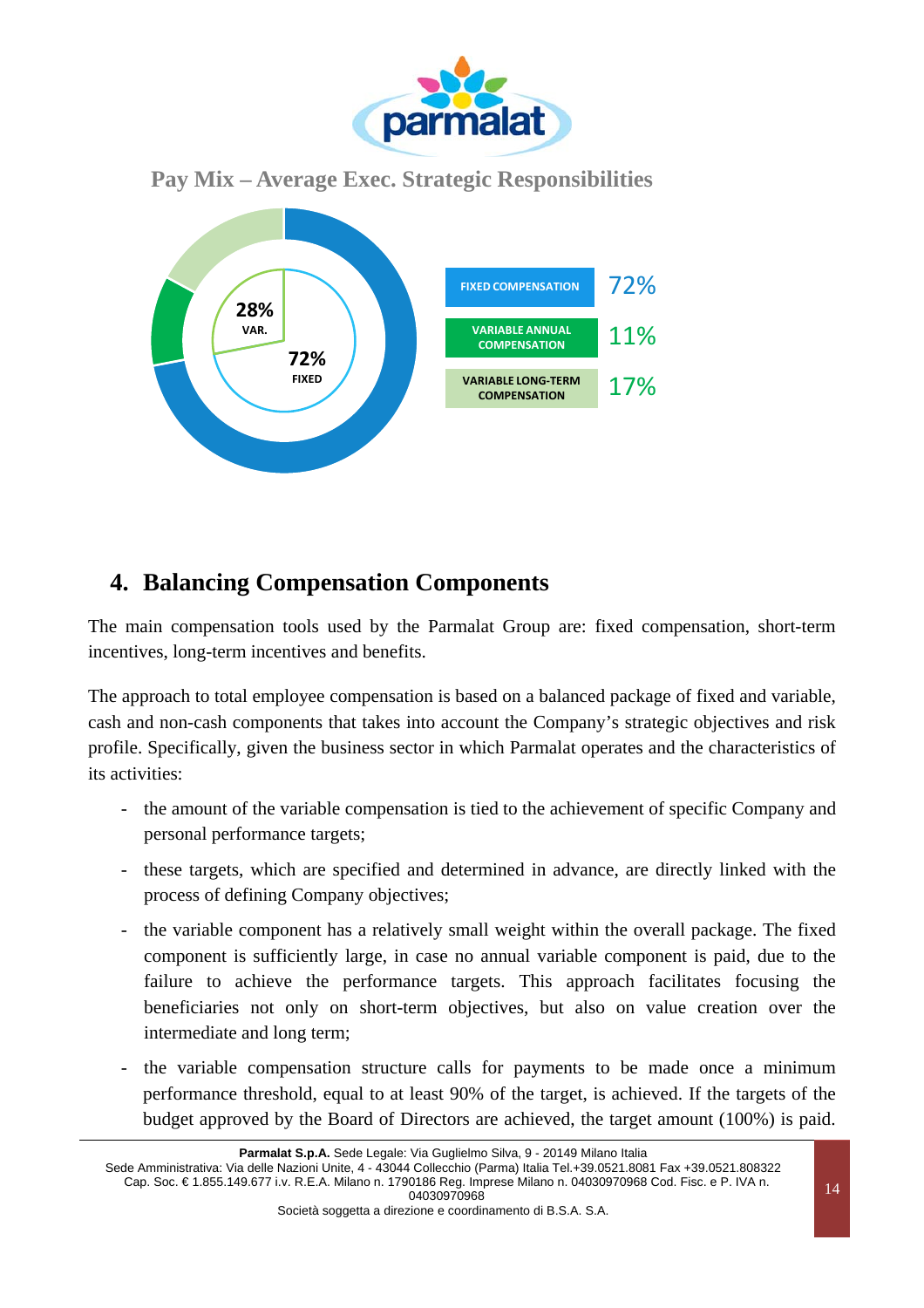

Additional payments of up to 150% of the target amount are paid for performances that are equal to or greater than 120% of the assigned target;

- Parmalat adopted a total performance assessment system that takes into account: the achievement of personal objectives, the performance in performing one's functions, and technical and managerial competencies, which includes embracing Parmalat's values.

# **5. Components of the Compensation Package for Top Management**

## **5.1. Fixed Compensation**

The fixed component represents the preponderant portion of the compensation package. It is closely correlated with the position held by a person within the organization and remunerates the responsibilities entailed by that position. It is related to the excellence and quality of the individual contribution.

The amount of the fixed compensation awarded to each Director and Executive with Strategic Responsibilities is reviewed annually, in accordance with the criteria and methods illustrated in Sections 2 and 7.

# **5.2. Annual Variable Compensation**

#### **5.2.1. General Remarks**

The variable component of the compensation is aimed at promoting the achievement of outstanding results, establishing a beneficial linkage between compensation and performance.

The fundamental objectives of the Management Incentive Program are:

- to create a single reward system for all Group subsidiaries;
- to maximize the value of the Company's top performers;
- to create a compensation system that enhances the Group's competitiveness.

Within Parmalat's Management Incentive Program, a target is conceived as a system of results that must be achieved.

In order to effectively function as a performance incentive, each target must be "S.M.A.R.T.":

- Specific defined in a clear and unambiguous manner;
- Measurable measured with objective indicators;

**Parmalat S.p.A.** Sede Legale: Via Guglielmo Silva, 9 - 20149 Milano Italia

Sede Amministrativa: Via delle Nazioni Unite, 4 - 43044 Collecchio (Parma) Italia Tel.+39.0521.8081 Fax +39.0521.808322 Cap. Soc. € 1.855.149.677 i.v. R.E.A. Milano n. 1790186 Reg. Imprese Milano n. 04030970968 Cod. Fisc. e P. IVA n. 04030970968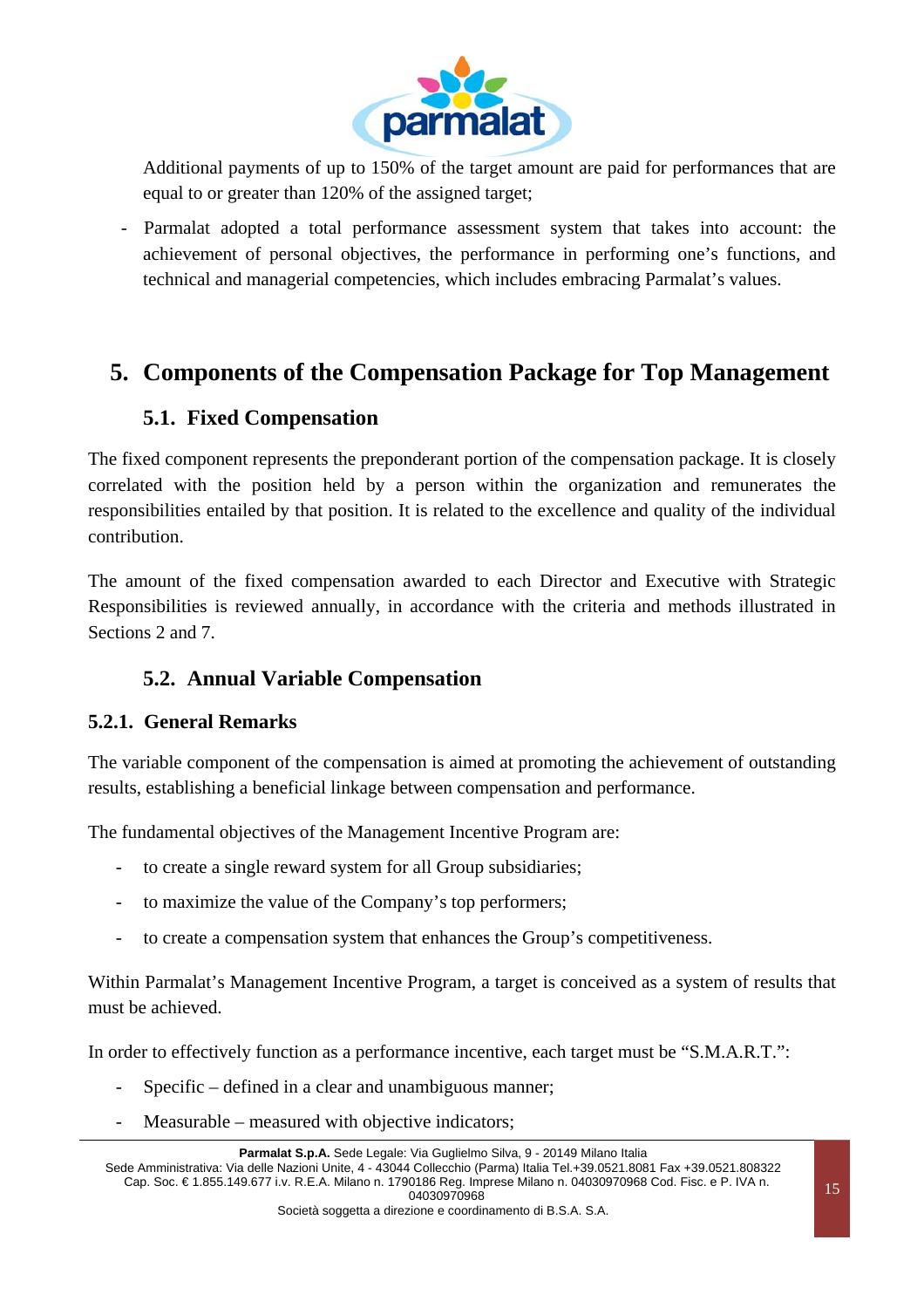

- Achievable ambitious and challenging, but nevertheless perceived as achievable;
- Relevant directly related to the Company's medium/long-term strategy;
- Time-framed defined within a predetermined time horizon.

#### **5.2.2. Structure and Operating Mechanism**

According to the program, the following targets are assigned to the Chief Executive Officer:

- Group economic and financial targets:
	- o Group Net Sales
	- o Group EBITDA
	- o Group Free Cash Flow
- Assessment by the Board of Directors

The following targets are assigned to Executives with Strategic Responsibilities:

- Group economic and financial targets:
	- o Group Net Sales
	- o Group EBITDA
	- o Group Free Cash Flow
	- o Group Cash Flow
- Function/Individual targets.

The bonuses provided for achieving each target are stated as a percentage of the fixed compensation and are paid in cash. The target variable compensation can range between 30% and 40% of the fixed compensation, depending on the post held.

The variable compensation structure calls for payments to be made once a minimum performance threshold, equal to at least 90% of the target, is achieved. If the targets of the budget approved by the Board of Directors are achieved, the target amount (100%) is paid. Additional payments of up to 150% of the target amount are paid for performances that are equal to or greater than 120% of the assigned target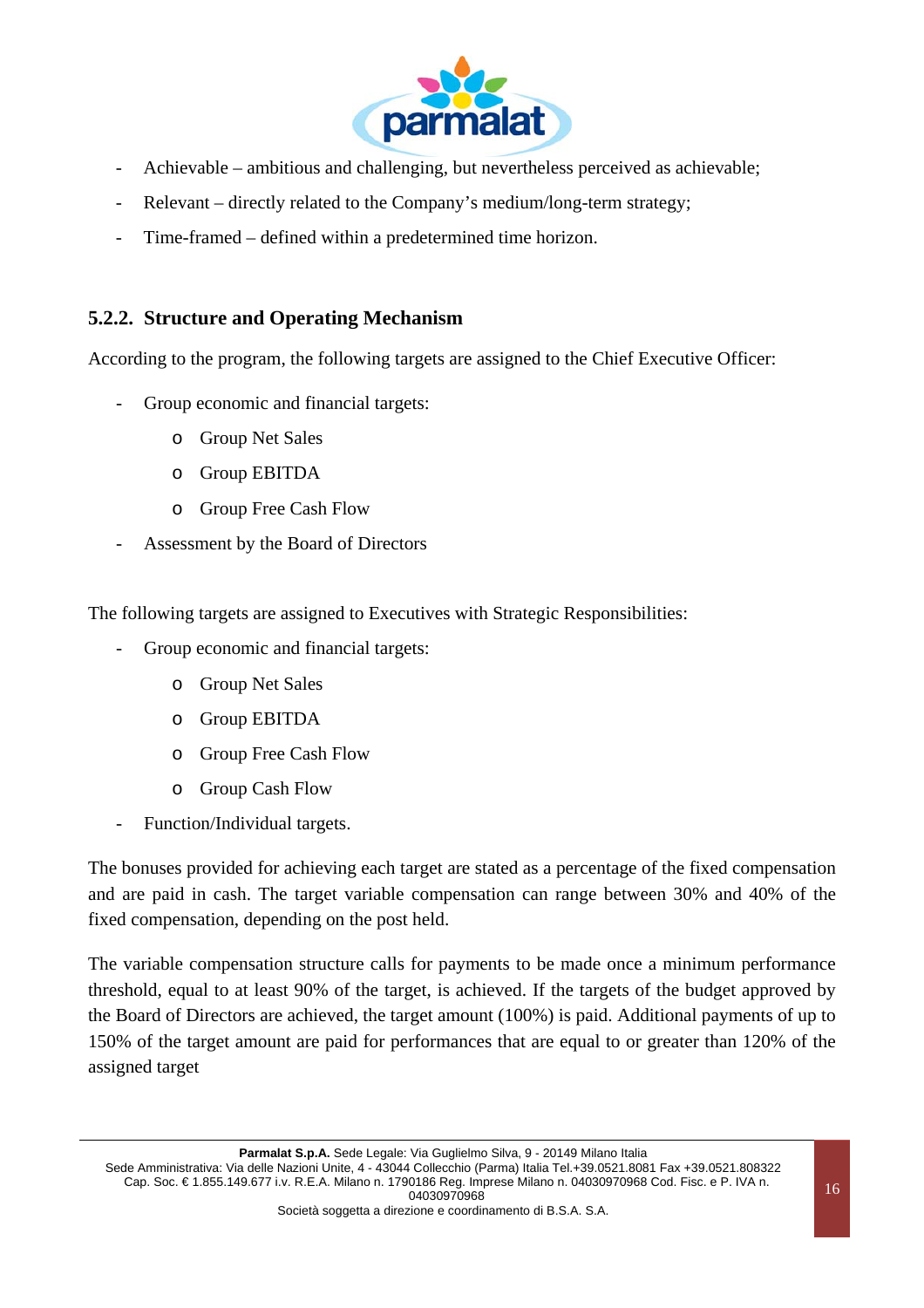

The relationship between performance and bonus is represented by the incentivization curve shown in the chart that follows:



There are also minimum performance thresholds (Group Gate and Country Gate), tied to the EBITDA of the Group and the operating company, the failure to achieve which will prevent the disbursement of any incentive.

#### *5.2.3.* **Clawback Mechanism**

In accordance with the recommendations of Article 6 of the Corporate Governance Code, the annual variable compensation is subject to and bound by a clawback mechanism.

In accordance with this mechanism the Company will exercise the right to ask each beneficiary to repay the abovementioned bonus if it was paid as a result of and/or in the presence of specific circumstances, such as the presence of incorrect or false data, malicious or severely negligent conduct, and verification of conduct in conflict with or in violation of Company codes of conduct.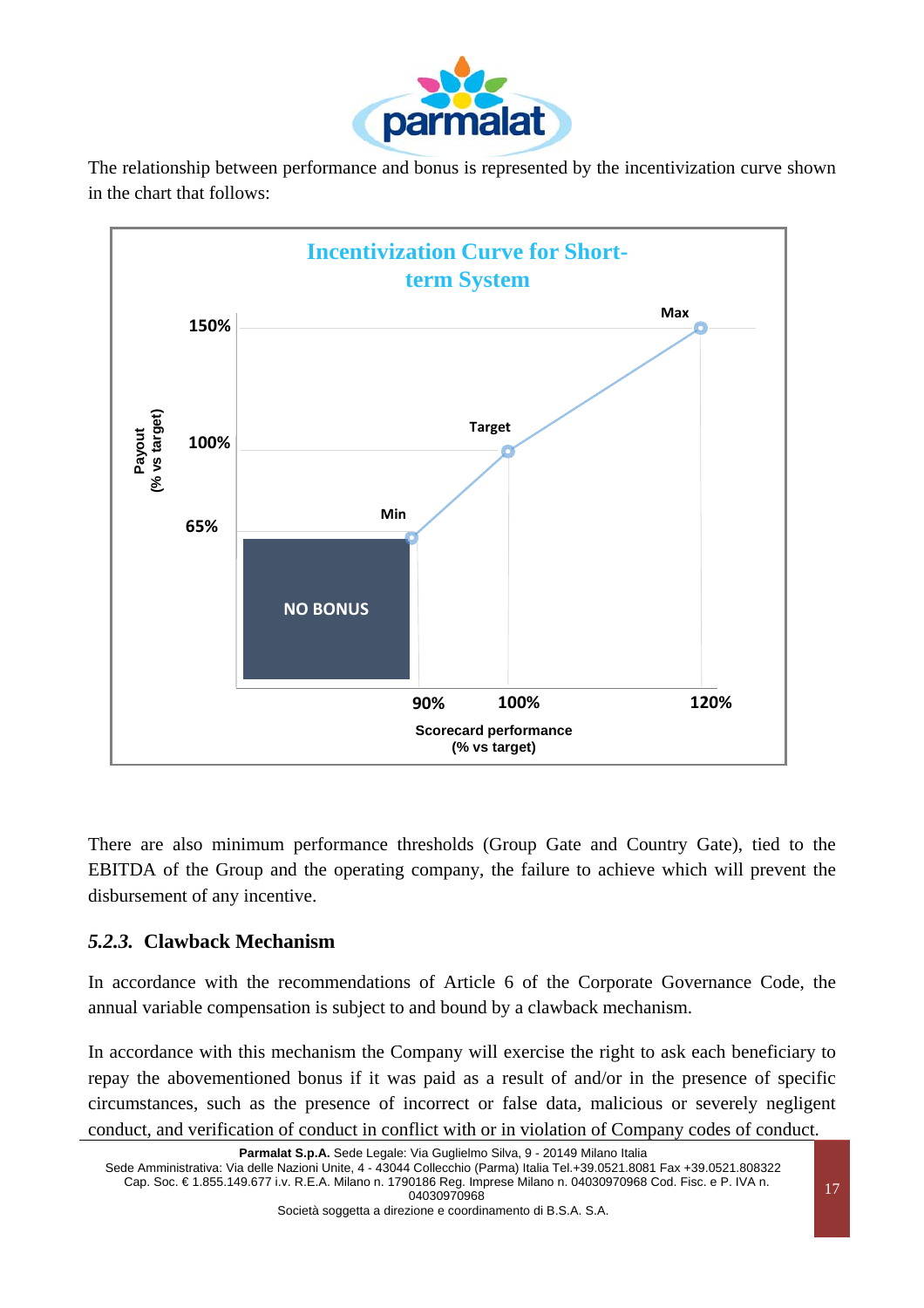

The repayment obligation will remain in effect for a period of time after the employment relationship between the beneficiary and the Company ended.

This mechanism shall also apply to Area Managers and CEOs of the main subsidiaries.

### **5.3. Long-term Incentive Plan**

The Long-term Incentive Plan currently in effect was approved by the Shareholders' Meeting on April 29, 2016, valid for the 2016-2018 three-year period.

This plan pursues the following objectives:

- focus top management on medium/long-term objectives, with an approach based on performance sustainability;
- align the interest of top Management with that of shareholders;
- strengthen retention policies for key resources;
- make the Group's compensation policies more consistent with the recommendations of the Corporate Governance Code for Listed Companies (Article 6) regarding incentive systems for executive Directors and executives with strategic responsibilities.

The Plan consists of the award to each beneficiary of the right to receive a sum of money, conditional both on achieving plan access threshold and attaining the performance targets for the 2016-2018 three-year period.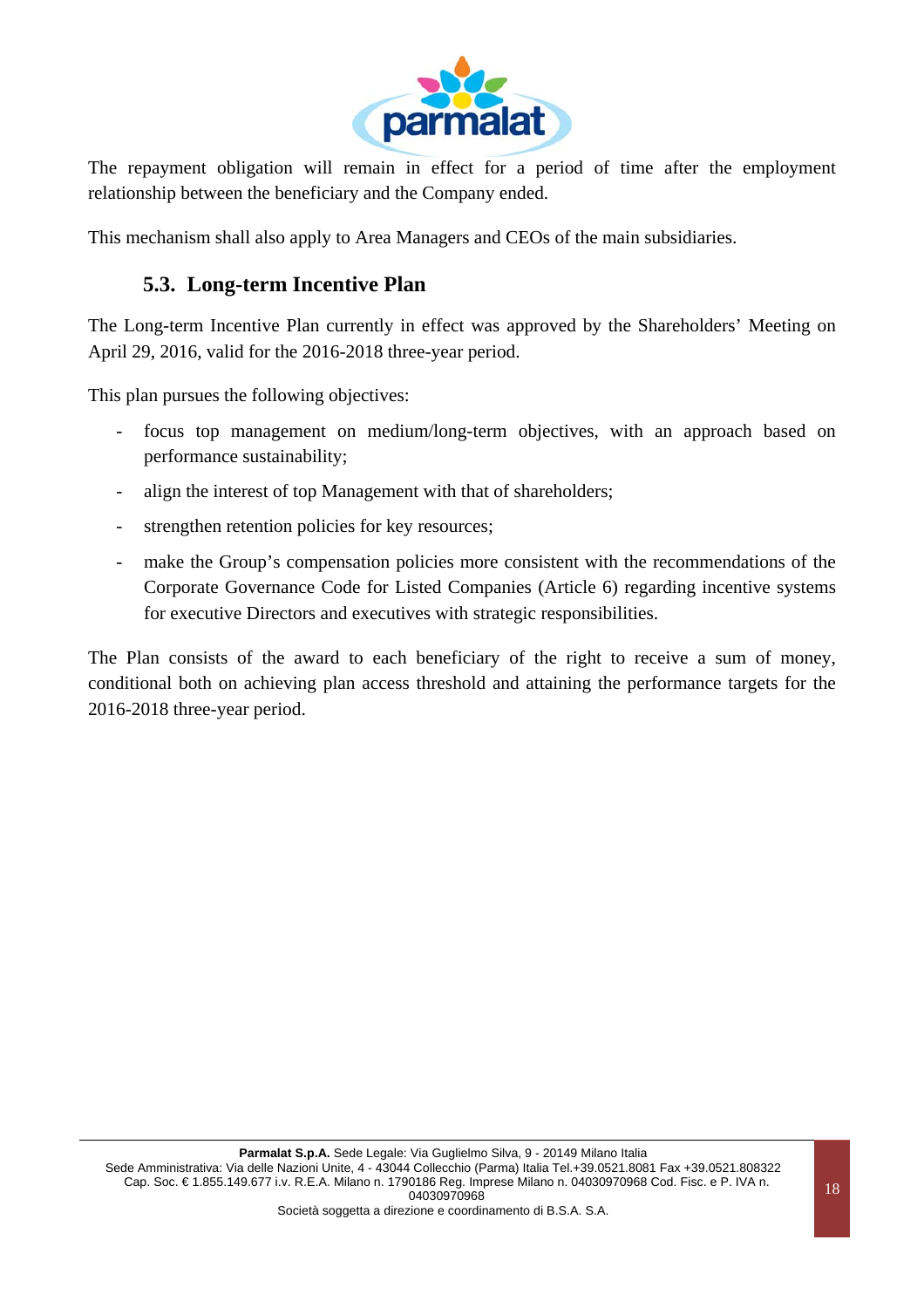

# **Time Horizon for Long-term Incentivization system**



The following beneficiaries have been designated by the Board of Directors, upon a recommendation by the Chief Executive Officer and General Manager and the Nominating and Compensation Committee:

- The Chief Executive Officer and General Manager of the Parmalat Group;
- The following Parmalat Executives with strategic responsibilities
	- o The Group Chief Financial Officer;
	- o The Group HR Director
	- o The General Counsel
- Some select Chief Executive Officers of the Companies of the Parmalat Group.

In addition to the requirement of achieving the plan access threshold for three-year EBITDA of the Parmalat Group or its subsidiaries, the actual award of the bonus at the end of the three-year performance period is also conditional on attaining the following specific performance targets:

a) Cumulative EBITDA for the 2016-2018 three-year period compared with the cumulative EBITDA Target of the 2016-2018 three-year plan;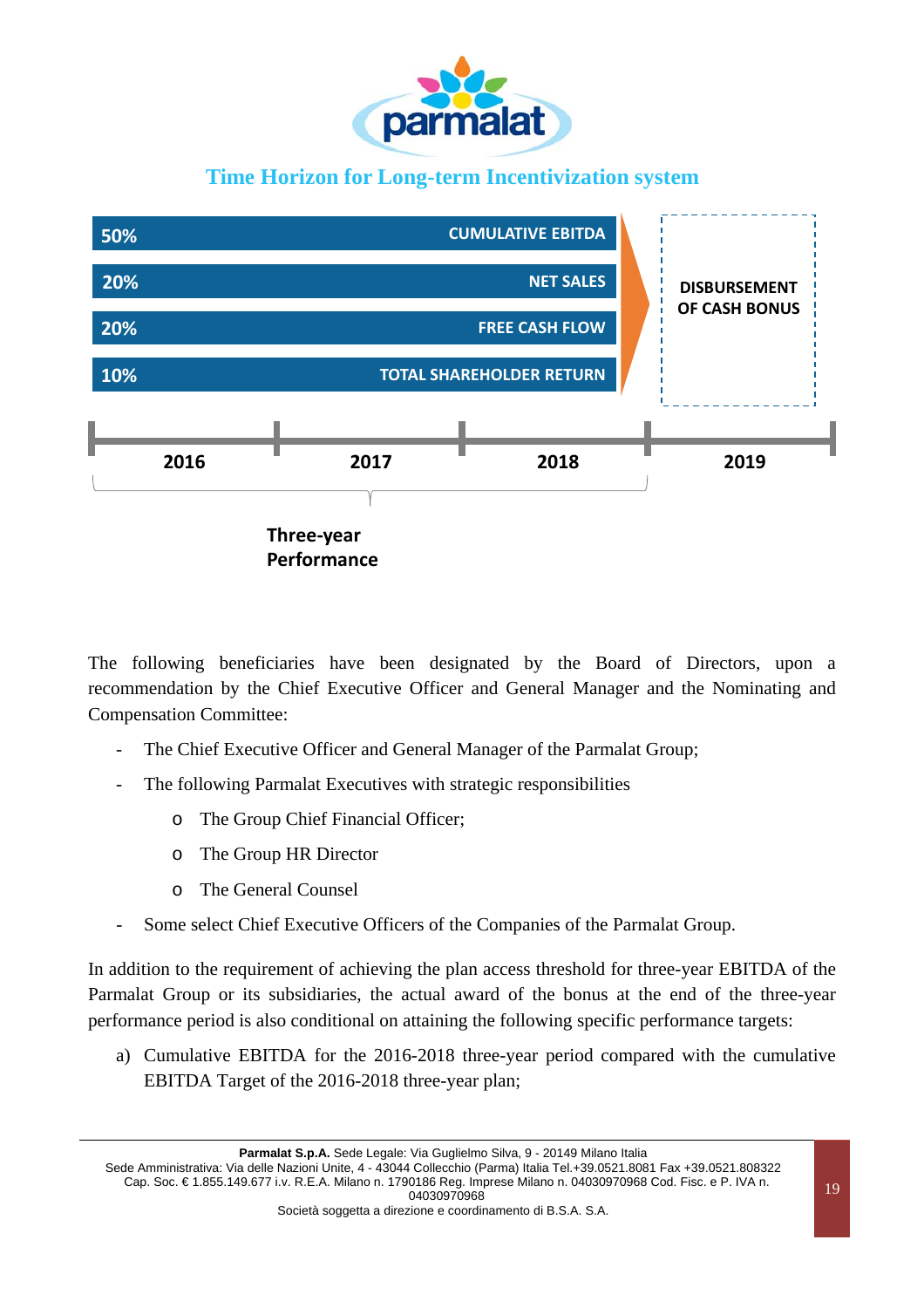

- b) Net sales amount at the end of the three-year plan (Net sales amount in 2018) compared with the Net sales target for 2018;
- c) Cumulative Free Cash Flow compared with the cumulative Target Free Cash Flow of the 2016-2018 three-year plan;
- d) Parmalat's Total Shareholder Return compared with the performance of this indicator for the companies included in the Italia FTSE Italia Mid Cap Index during the period from January 1, 2016 to December 31, 2018.



The bonus amounts for the first three indicators a), b) and c) will be awarded upon the achievement of a minimum performance level (90% of the target objective), corresponding to a bonus equal to 50% of the bonus provided for achieving the target (100%). The achievement of the maximum target (120% of the target objective) will correspond to the award of a bonus equal to 150% of the bonus provided for achieving the target (100%). The bonuses for intermediate performances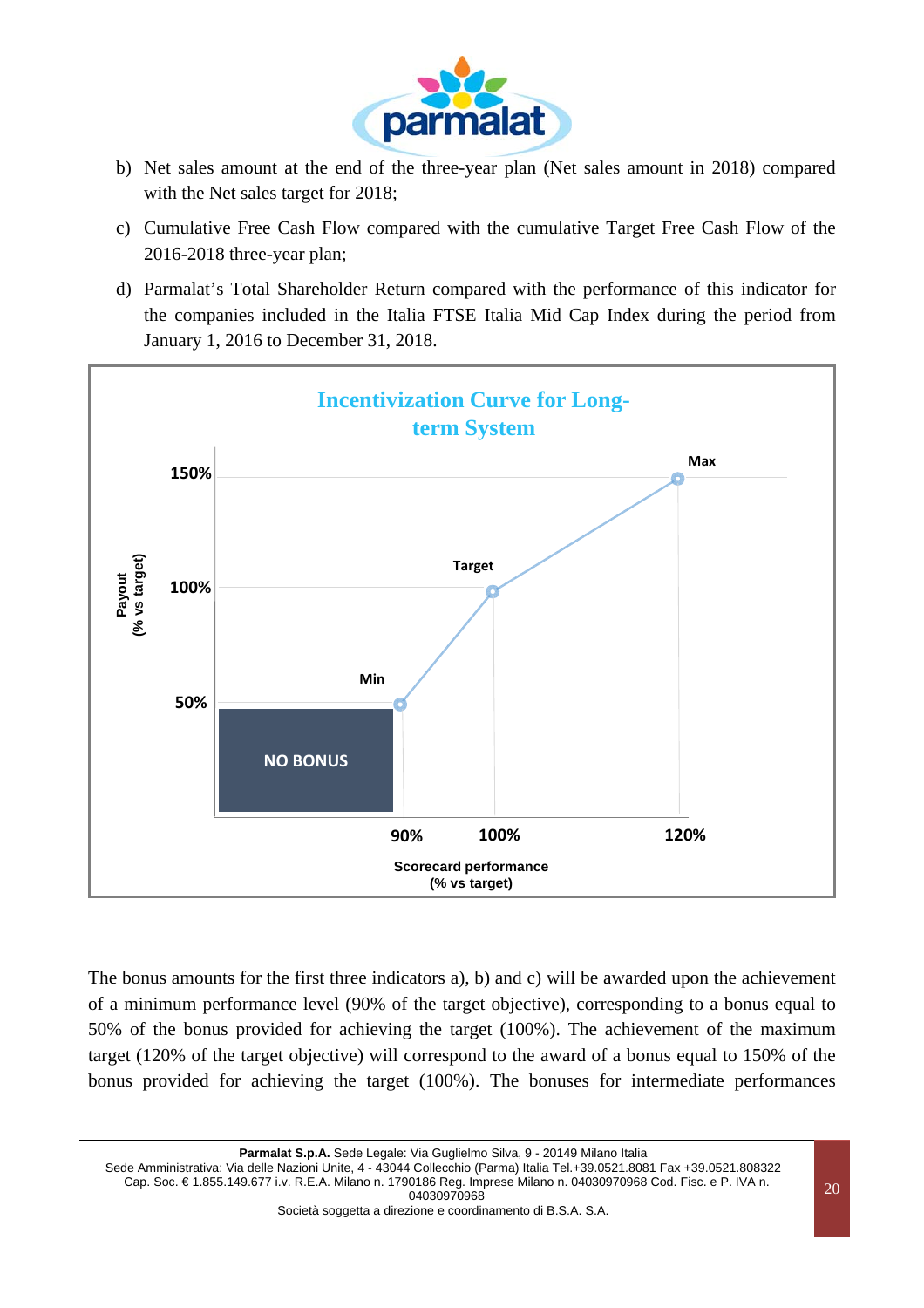

between the minimum and the target and between the target and the maximum will be determined by linear interpolation.

As for the bonus component tied Total Shareholder Return (d indicator), the amount of the bonus paid will vary depending on where Parmalat's Total Shareholder Return is positioned relative to the Total Shareholder Return of the FTSE Italia Mid Cap Index.

More specifically, 100% of the bonus will be paid when the Company's Total Shareholder Return is greater than the Total Shareholder Return of the FTSE Italia Mid Cap Index for the Performance Period. If the Company's Total Shareholder Return is equal to or greater than the Total Shareholder Return of the FTSE Italia Mid Cap Index, increased by 10%, a bonus (maximum bonus) equal to 150% of the target bonus (=100%) will be paid.

If the Company's Total Shareholder Return is lower than the Total Shareholder Return of the FTSE Italia Mid Cap Index, the amount of the bonus for this indicator will be zero.

The table depicts the targets and maximum percentages relative to the plan's cluster of personal beneficiaries.



# **Base Salary % Payout**

### **5.4. Benefits**

A set of fringe benefits completes the total compensation package, aligning internal fairness with external competitiveness. The main benefits offered include:

- A Company car;
- Health insurance coverage in excess of the requirements of the applicable National Collective Bargaining Agreement (manufacturing sector managers);
- Housing upon relocation.

**Parmalat S.p.A.** Sede Legale: Via Guglielmo Silva, 9 - 20149 Milano Italia

Sede Amministrativa: Via delle Nazioni Unite, 4 - 43044 Collecchio (Parma) Italia Tel.+39.0521.8081 Fax +39.0521.808322 Cap. Soc. € 1.855.149.677 i.v. R.E.A. Milano n. 1790186 Reg. Imprese Milano n. 04030970968 Cod. Fisc. e P. IVA n. 04030970968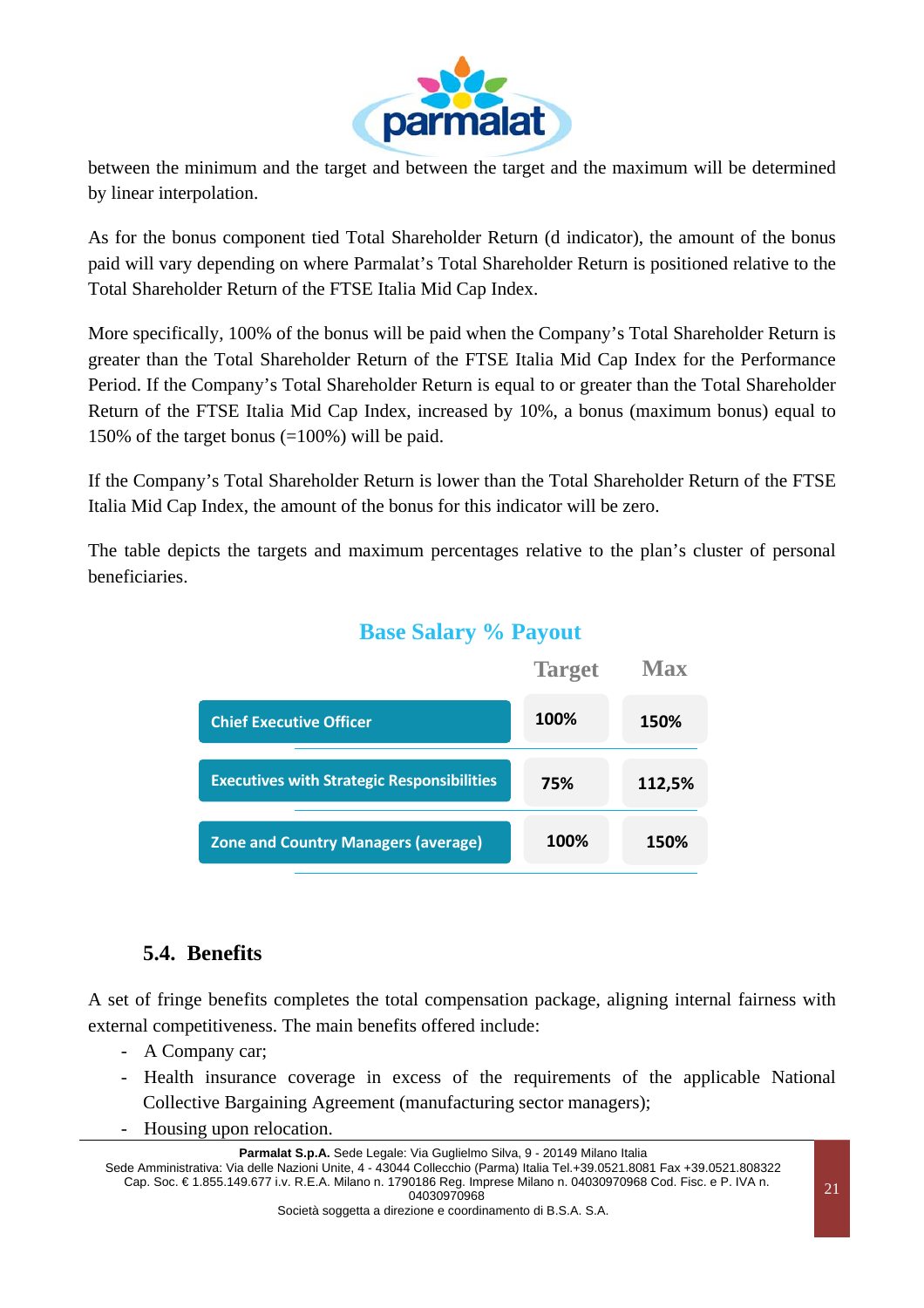

# **6. Individual Contracts and Treatment Provided Upon Termination of the Employment Relationship/Administration**

No agreements have been executed by Parmalat and its Directors calling for the payment of an indemnity in the event of resignation or firing/dismissal without cause or if the relationship ends due to a tender offer.

Currently, no indemnity is provided for the dismissal from an office or the termination of the employment relationship for Executives with Strategic Responsibilities. As a rule, the Company does not enter into agreements that regulate *ex ante* the early termination of an employment relationship by the Company or the person involved, without prejudice, in all cases, to the applicable obligations pursuant to law and/or the relevant National Collective Bargaining Agreement.

In addition, the Company has the option of executing a non-compete agreement with its Directors, Executives with Strategic Responsibilities and senior managers, at the end of their term of office or employment relationship. Pursuant to law and in accordance with practice, these agreements may call for the payment of a consideration based on the gross annual compensation and related to the length and scope of the restrictions imposed by the agreement. These restrictions apply to the business sector within which the Group operates at the time the agreement is executed and to the Group's geographic footprint. The scope varies depending on the office held at the time the employment relationship is terminated, usually not more than one year's compensation.

# **7. Policy Implementation Process**

### **7.1. Description of the Main Company Reward Processes**

The Annual Salary Revision Plan is prepared and communicated annually to the Group Human Resources Department, concurrently with the budget, of which it is an integral part. With regard to Executives with Strategic Responsibilities, the Chief Executive Officer and General Manager, based on the criteria defined in Item 2, determines fixed compensation increases.

The annual Management Incentive Program ("MIP"), which constitutes the variable portion of the compensation system, calls for the payment of a variable compensation tied to the achievement of economic and financial targets and personal targets assigned annually to the beneficiaries of the Management Incentive Program, including Executives with Strategic Responsibilities.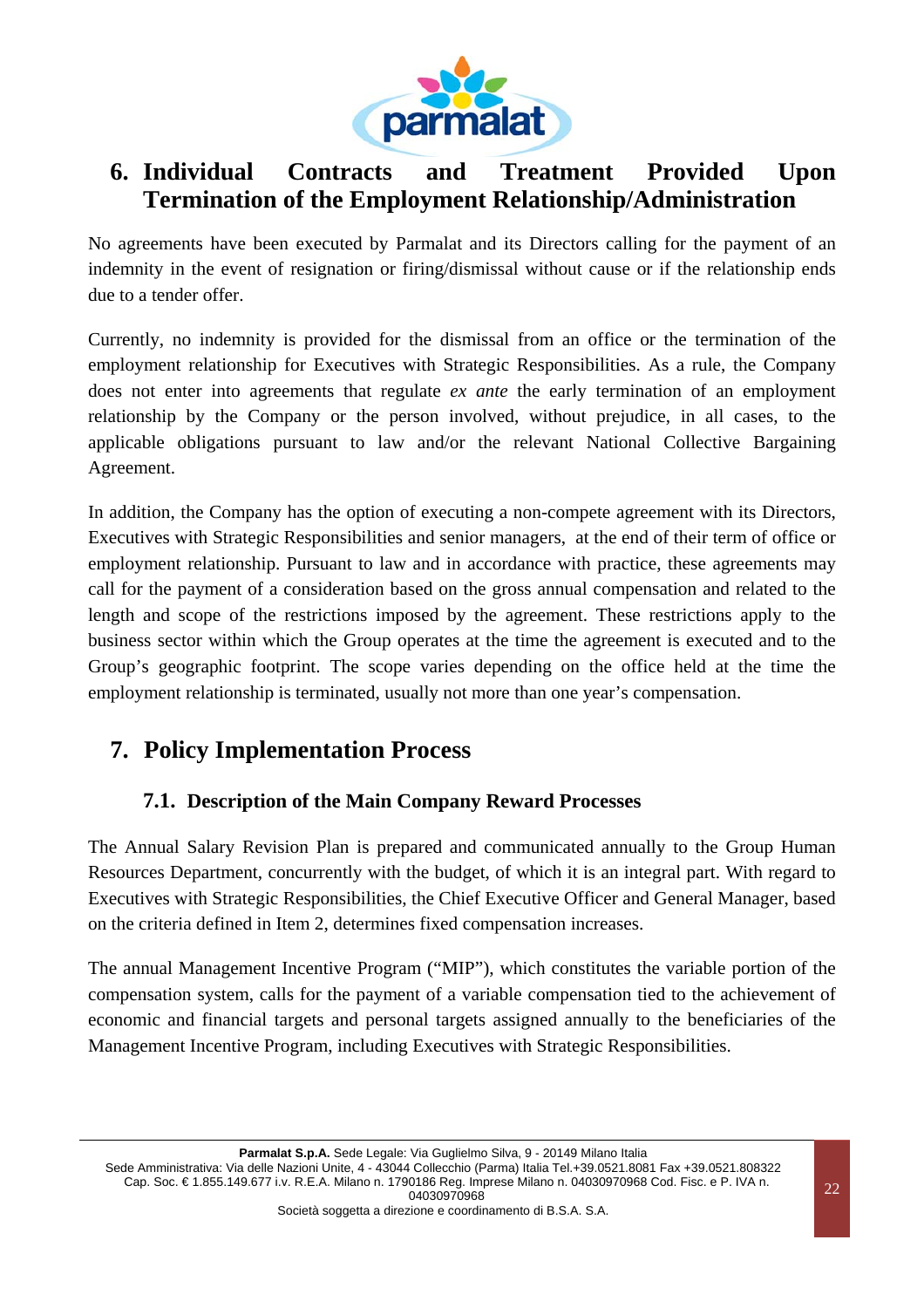

Each year, the Chief Executive Officer and General Manager defines the individual targets of Executives with Strategic Responsibilities, consistent with the budget and the strategic plan approved by the Board of Directors.

# **SECTION II**

This section of the Report lists the items of which the compensation of Directors and Executives with Strategic responsibilities is comprised, with the aim of showing that they are consistent with the general policy described in Section I.

#### **Chairperson of the Board of Director**

Gabriella Chersicla received a gross compensation of 250,000 euros as consideration for her service as Chairperson during the period from January 1, 2017 to December 31, 2017 and 50,000 euros for serving as a Director during the period from January 1, 2017 to December 31, 2017.

#### **Chief Executive Officer and General Manager**

Yvon Guérin received a gross compensation of 34.977.20 euros as consideration for his service as a Director during the period from January 1, 2017 to September 12, 2017 and compensation of 513.500.61 euros as consideration for his services as General Manager during the period from January 1, 2017 to September 12, 2017.

In 2018, Yvon Guérin will receive no variable compensation for having achieved the targets assigned to him in 2017.

Yvon Guérin was not awarded an end-of-service or employment termination indemnity and he forfeited his rights in connection with the three-year incentive plan approved by the Shareholders' Meeting on April 29, 2016.

In addition, Yvon Guérin received a gross compensation of 116,987.89 euros in fringe benefits, including housing, school tuition for his children and an insurance package, for the period from January 1, 2017 to September 12, 2017, and 2,350 euros in other one-off payments.

Jean-Marc Bernier received a gross compensation of 15,022.84 euros as consideration for his service as a Director during the period from September 12, 2017 to December 31, 2017, a compensation of 103,402.35 euros as consideration for his services as General Manager during the period from September 12, 2017 to December 31, 2017; compensation of 52,500 euros may also be paid as a prorated portion of the target value for 2017.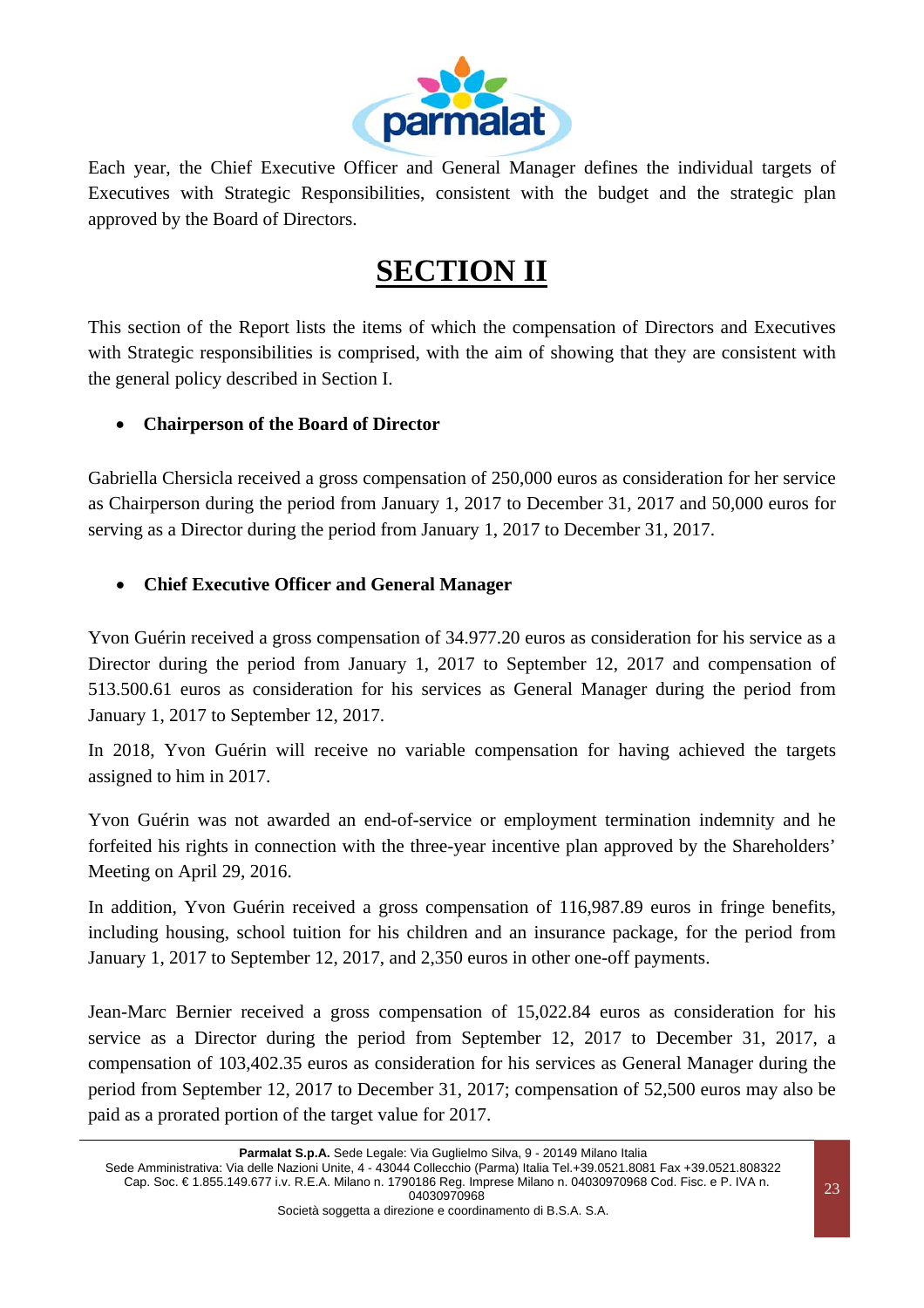

Jean-Marc Bernier also received 50,018.03 euros in fringe benefits that included housing, school tuition for his children and an insurance package, for the period from for the period from September 12, 2017 to December 31, 2017, and 23,264.13 euros in other one-off payments.

#### **Non-executive Directors**

Elena Vasco, Angela Gamba, Patrice Gassenbach, Umberto Mosetti, Pier Giuseppe Biandrino, Michel Peslier and Nicolò Dubini received the compensation provided by the Compensation Policy for the post of Director, which they held in 2017, plus the amounts allocated for any services on the internal Committees of the Board of Directors.

#### **Statutory Auditors**

The Board of Statutory Auditors elected by the Shareholders' Meeting on April 29, 2016, which remained in office until the Shareholders' Meeting of April 28, 2017, was comprised of Chairman Marco Pedretti and the Statutory Auditors Giorgio Loli and Alessandra Stabilini, who received compensation for performing the duties required by the post they held during the period from January 1, 2017 to April 28, 2017.

The Board of Statutory Auditors currently in office, which was elected by the Shareholders' Meeting on April 28, 2017, is comprised of Chairman Marco Pedretti and the Statutory Auditors Franco Carlo Papa and Barbara Tadolini, who received compensation for performing the duties required by the post they held during the period from April 28, 2017 to December 31, 2017.

The term of office of the Board of Statutory Auditors will end on the date when the financial statements at December 31, 2019 are approved; on February 23, 2018, Chairman Marco Pedretti resigned from his post effective as of the Shareholders' Meeting convened to approve the financial statements at December 31, 2017.

Andrea Lionzo received a gross compensation of 25,000 euros as consideration for his service as Chairman of the Oversight Board for the period from January 1, 2017 to December 31, 2017.

Iole Anna Savini received a gross compensation of 18,000 euros as consideration for her service as a member of the Oversight Board from January 1, 2017 to December 31, 2017.

Diego Sonda received a gross compensation of 18,000 euros as consideration for her service as a member of the Oversight Board from January 1, 2017 to December 31, 2017.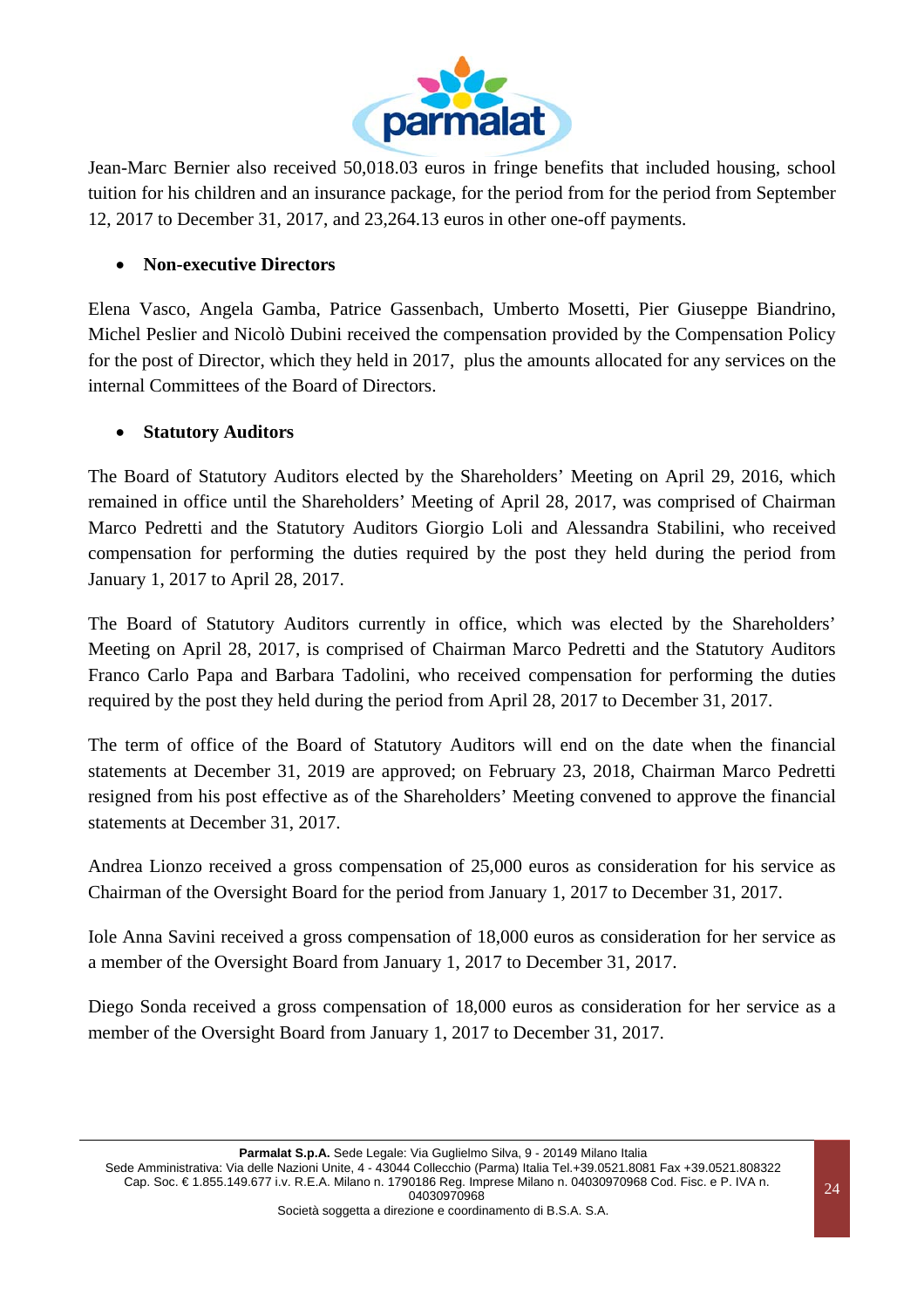

#### **Executives with Strategic Responsibilities**

Executives with Strategic Responsibilities received, in the aggregate, gross compensation of 958,077.16 euros for performing the tasks assigned to them in 2017. In addition, they received a total amount of 138,725 euros in bonuses for achieving their assigned targets for 2016, fringe benefits valued, in the aggregate, at 19,364.88 euros and other per diem and one-off payments amounting to 84,200 euros. The full amount for 2017 was 106,403 euros, payable in April 2018 upon achievement of the assigned targets for 2017.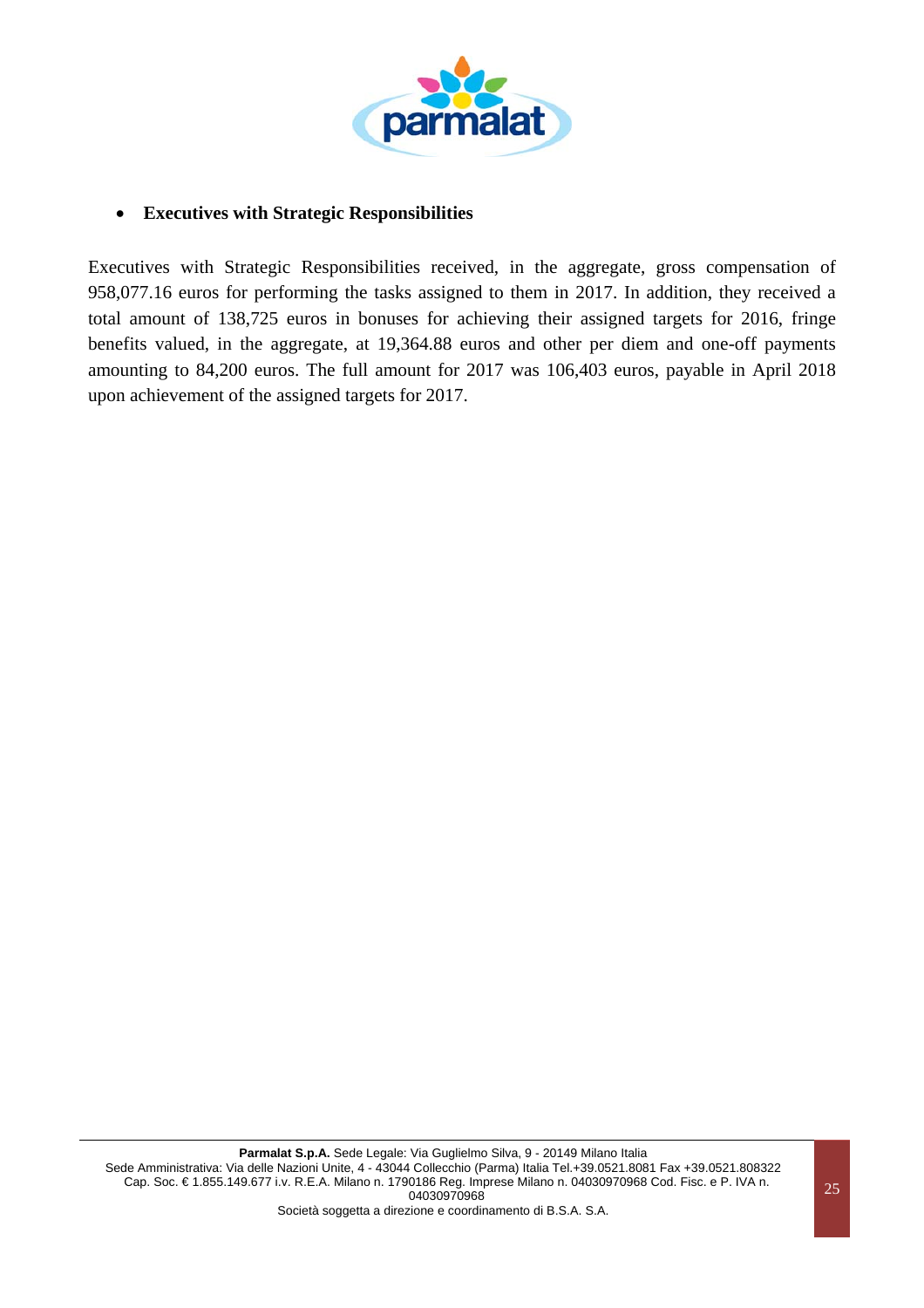

**TABLE 1: Compensation Paid to Directors, Statutory Auditors, General Managers and Other Executives with Strategic Responsibilities; compensations is recognized on an accrual basis and not on a cash basis.** 

| <b>First and last</b><br>name                                       | Post held   | <b>Period during</b><br>which the post<br>was held in | End of term of office                                                     | <b>Fixed compensation</b>                                                                                                                                                                                    | <b>Compensation for</b><br>service on Board |                                          | Variable non-equity<br>compensation | Fringe<br>benefits | Other<br>compensation | Total   | Fair value of<br>equity | End-of-service or<br>employment termination |
|---------------------------------------------------------------------|-------------|-------------------------------------------------------|---------------------------------------------------------------------------|--------------------------------------------------------------------------------------------------------------------------------------------------------------------------------------------------------------|---------------------------------------------|------------------------------------------|-------------------------------------|--------------------|-----------------------|---------|-------------------------|---------------------------------------------|
|                                                                     |             | 2017                                                  |                                                                           |                                                                                                                                                                                                              | Committees                                  | <b>Bonuses and</b><br>other<br>incentive | <b>Profit sharing</b>               |                    |                       |         | compensation            | indemnity                                   |
| Gabriella<br>Chersicla                                              | Chairperson | $1/1/17-$<br>12/31/17                                 | Shareholders'<br>Meeting approving<br>financial statements<br>at 12/31/18 |                                                                                                                                                                                                              |                                             |                                          |                                     |                    |                       |         |                         |                                             |
| I) Compensation from the company preparing the financial statements |             |                                                       |                                                                           | 300,000                                                                                                                                                                                                      |                                             |                                          |                                     |                    |                       | 300,000 |                         |                                             |
| (II) Compensation from subsidiaries and affiliated companies        |             |                                                       |                                                                           |                                                                                                                                                                                                              |                                             |                                          |                                     |                    |                       |         |                         |                                             |
| (III) Total                                                         |             |                                                       |                                                                           | 300,000                                                                                                                                                                                                      |                                             |                                          |                                     |                    |                       | 300,000 |                         |                                             |
|                                                                     |             | <b>Notes</b>                                          |                                                                           | Including:<br>$-250,000$ euros for her<br>service as Chairperson<br>during the year from $1/1/17$<br>to $12/31/17$<br>- 50,000 euros for serving as<br>a Director during the year<br>from 1/1/17 to 12/31/17 |                                             |                                          |                                     |                    |                       |         |                         |                                             |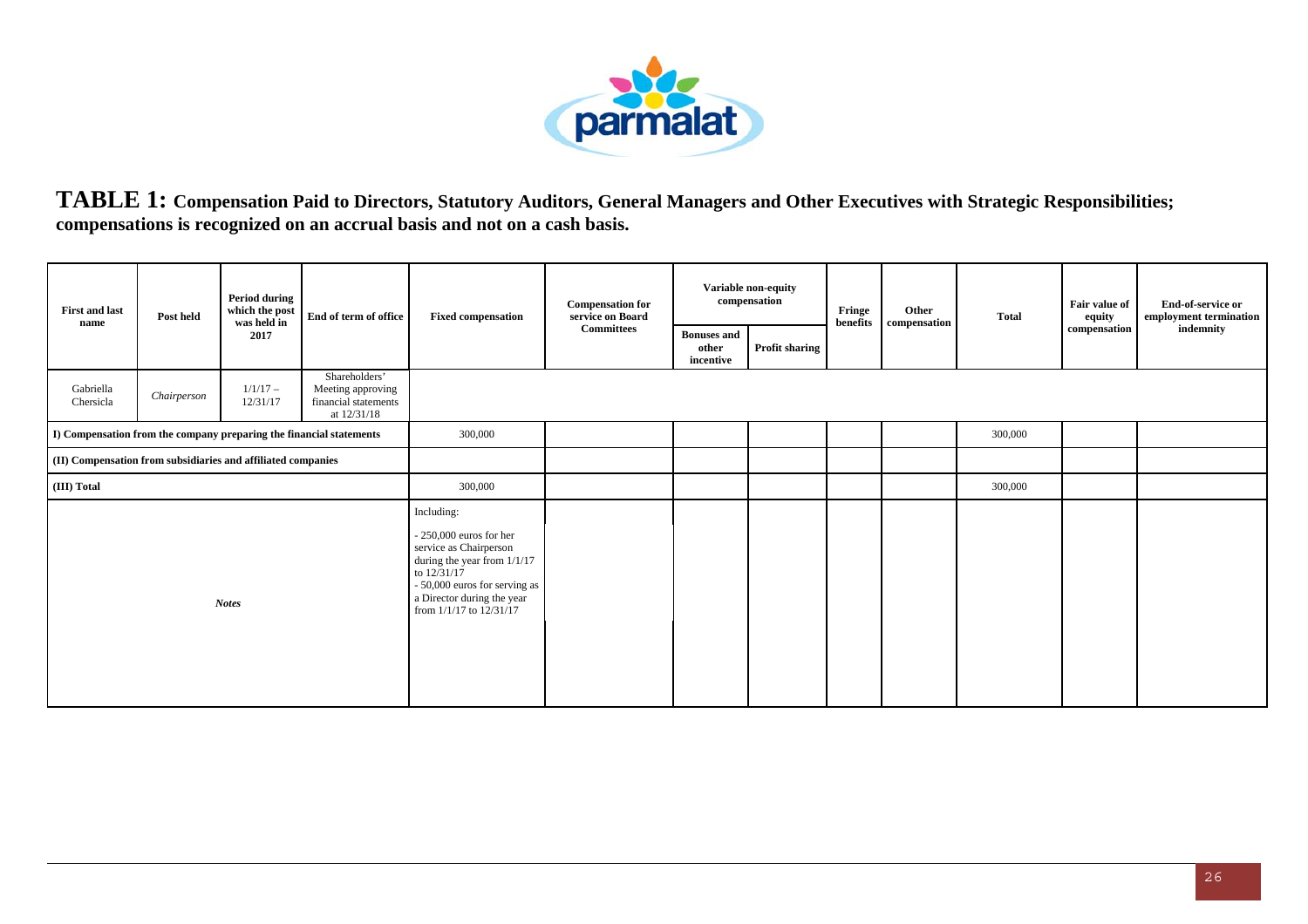

| <b>First and last</b><br>name | Post held          | <b>Period during</b><br>which the post<br>was held in        | End of term of<br>office                                            | <b>Fixed compensation</b>                                                                                                                                                                                           | <b>Compensation for</b><br>service on Board |                                                          | Variable non-equity<br>compensation | Fringe<br>benefits | Other<br>compensation | <b>Total</b> | Fair value of<br>equity<br>compensation | End-of-<br>service or<br>employment |
|-------------------------------|--------------------|--------------------------------------------------------------|---------------------------------------------------------------------|---------------------------------------------------------------------------------------------------------------------------------------------------------------------------------------------------------------------|---------------------------------------------|----------------------------------------------------------|-------------------------------------|--------------------|-----------------------|--------------|-----------------------------------------|-------------------------------------|
|                               |                    | 2017                                                         |                                                                     |                                                                                                                                                                                                                     | <b>Committees</b>                           | <b>Bonuses</b> and<br>other<br>incentive                 | <b>Profit sharing</b>               |                    |                       |              |                                         | termination<br>indemnity            |
|                               | Director           | $1/1/17$ to<br>9/12/17                                       | 9/12/17                                                             | 34,977.20                                                                                                                                                                                                           |                                             |                                                          |                                     |                    |                       | 34,977.20    |                                         |                                     |
| Yvon Guérin                   | General<br>Manager | $1/1/17-$<br>9/12/1717                                       | 9/12/17                                                             | 513,500.61                                                                                                                                                                                                          |                                             | 308,719                                                  |                                     | 126,786.40         | 2,350                 | 951,356.01   |                                         |                                     |
|                               |                    |                                                              | I) Compensation from the company preparing the financial statements |                                                                                                                                                                                                                     |                                             |                                                          |                                     |                    |                       |              |                                         |                                     |
|                               |                    | (II) Compensation from subsidiaries and affiliated companies |                                                                     |                                                                                                                                                                                                                     |                                             |                                                          |                                     |                    |                       |              |                                         |                                     |
| (III) Total                   |                    |                                                              |                                                                     | 548,432.61                                                                                                                                                                                                          |                                             | 308,719                                                  |                                     | 126,786.40         | 2,350                 | 986,288.01   |                                         |                                     |
|                               |                    | <b>Notes</b>                                                 |                                                                     | Including:<br>- 34,977.20 euros for<br>serving as Director during<br>the period from $1/1/17$ to<br>9/12/17<br>$-513,432.61$ euros for<br>serving as General<br>Manager during the period<br>from 1/1/17 to 9/12/17 |                                             | Amount<br>attributable to<br>the 2016<br>reporting year. |                                     |                    |                       |              |                                         |                                     |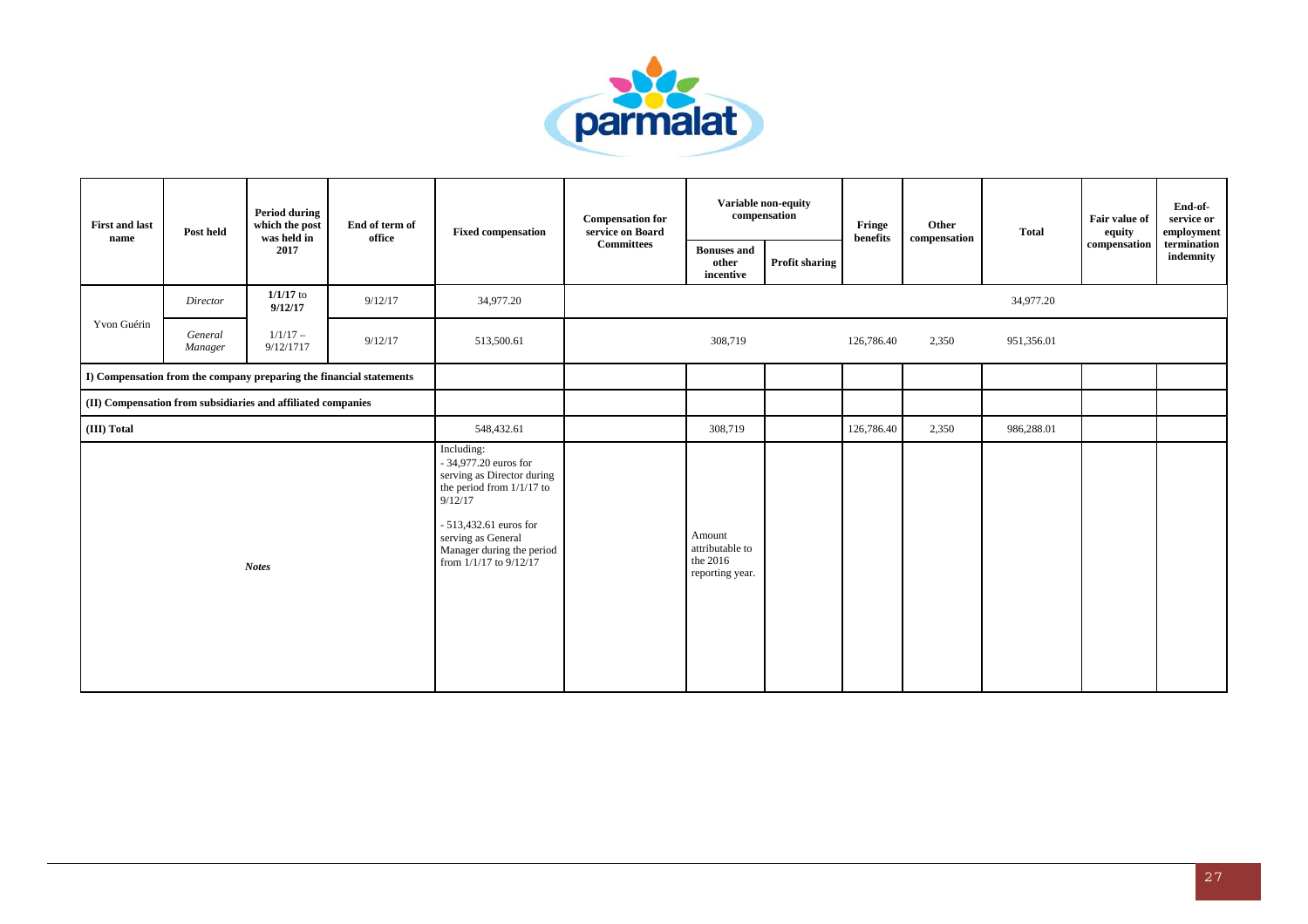

| <b>First and last</b><br>name | Post held                                                                                                                                                                     | <b>Period during</b><br>which the post | End of term of<br>office                                                  | <b>Fixed compensation</b>                                                                                                                                                                                                                | <b>Compensation for</b><br>service on Board |                                                            | Variable non-equity<br>compensation | Fringe<br>benefits | Other<br>compensation | <b>Total</b> | Fair value of<br>equity | End-of-<br>service or<br>employment |
|-------------------------------|-------------------------------------------------------------------------------------------------------------------------------------------------------------------------------|----------------------------------------|---------------------------------------------------------------------------|------------------------------------------------------------------------------------------------------------------------------------------------------------------------------------------------------------------------------------------|---------------------------------------------|------------------------------------------------------------|-------------------------------------|--------------------|-----------------------|--------------|-------------------------|-------------------------------------|
|                               |                                                                                                                                                                               | 2017                                   |                                                                           |                                                                                                                                                                                                                                          | <b>Committees</b>                           | <b>Bonuses</b> and<br>other<br>incentive                   | Profit sharing                      |                    |                       |              | compensation            | termination<br>indemnity            |
| Jean-Marc                     | Director                                                                                                                                                                      | $9/12/17$ to<br>12/31/17               | Shareholders'<br>Meeting approving<br>financial statements<br>at 12/31/17 | 15,022.84                                                                                                                                                                                                                                |                                             |                                                            |                                     |                    |                       | 15,022.84    |                         |                                     |
|                               | General<br>Manager                                                                                                                                                            | $9/12/17$ to<br>12/31/17               |                                                                           | 103,402.35                                                                                                                                                                                                                               |                                             |                                                            |                                     | 54,077.36          | 23,264.13             | 180,743.84   |                         |                                     |
|                               |                                                                                                                                                                               |                                        |                                                                           |                                                                                                                                                                                                                                          |                                             |                                                            |                                     |                    |                       |              |                         |                                     |
|                               | was held in<br>Bernier<br>I) Compensation from the company preparing the financial statements<br>(II) Compensation from subsidiaries and affiliated companies<br><b>Notes</b> |                                        |                                                                           |                                                                                                                                                                                                                                          |                                             |                                                            |                                     |                    |                       |              |                         |                                     |
| (III) Total                   |                                                                                                                                                                               |                                        |                                                                           | 118,424.35                                                                                                                                                                                                                               |                                             |                                                            |                                     | 54,077.36          | 23,264.13             | 195,765.84   |                         |                                     |
|                               |                                                                                                                                                                               |                                        |                                                                           | Including:<br>$-15,022.84$ euros for<br>serving as Director<br>during the period from<br>9/12/17 to 12/31/17<br>- 103,402.35 euros as<br>compensation for serving<br>as General Manager<br>during the period from<br>9/12/17 to 12/31/17 |                                             | The bonus paid<br>for 2017<br>amounted to<br>52,500 euros. |                                     |                    |                       |              |                         |                                     |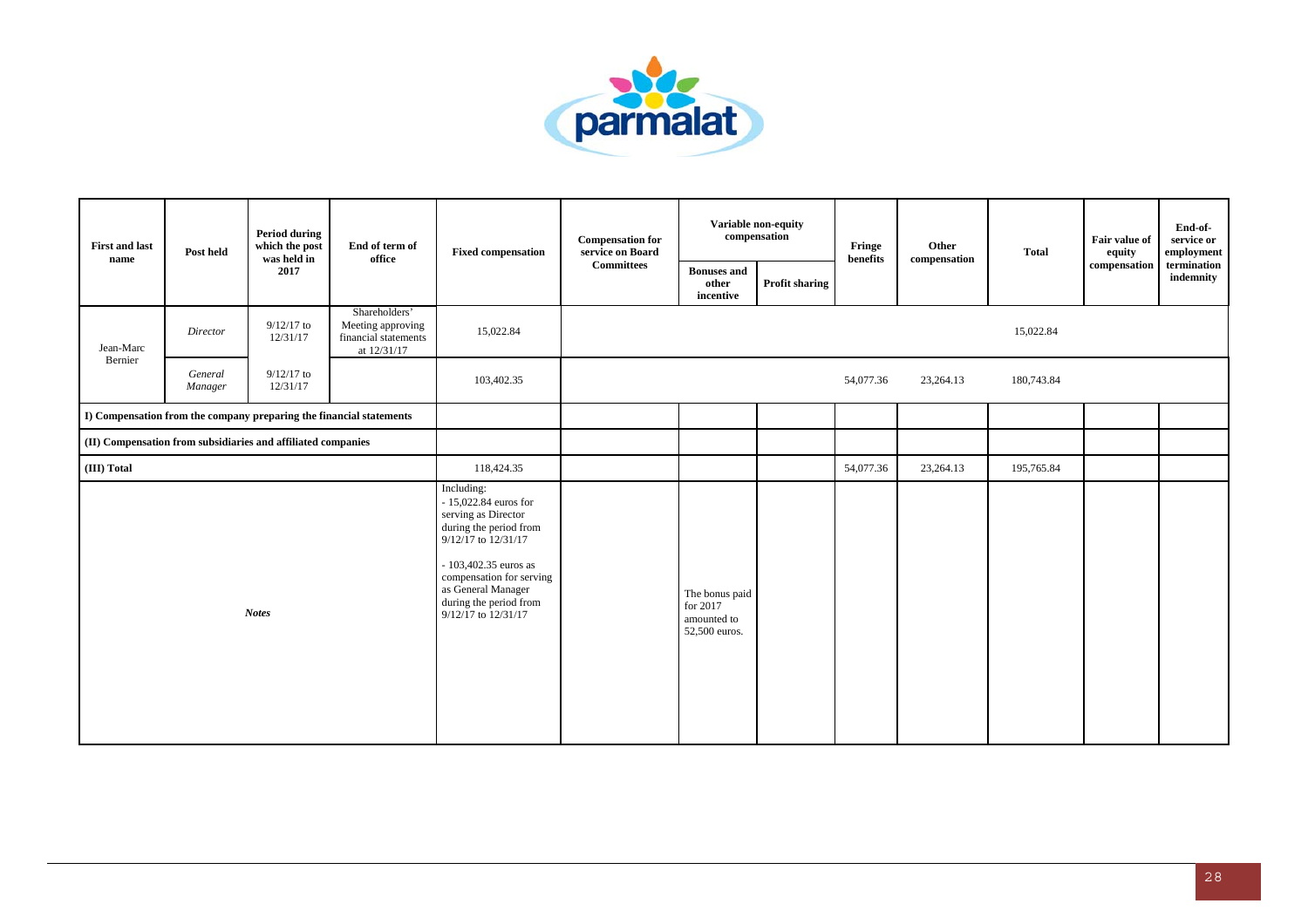

| <b>First and last</b><br>Post held                                  | <b>Period during</b><br>which the post | End of term of office                                                     | <b>Fixed compensation</b>                                                                               | <b>Compensation for</b><br>service on Board                                                                                                                                                                                                                                                                                                                                            |                                          | Variable non-equity<br>compensation | Fringe   | Other<br>compensation | <b>Total</b> | Fair value of<br>equity | End-of-<br>service or<br>employment |
|---------------------------------------------------------------------|----------------------------------------|---------------------------------------------------------------------------|---------------------------------------------------------------------------------------------------------|----------------------------------------------------------------------------------------------------------------------------------------------------------------------------------------------------------------------------------------------------------------------------------------------------------------------------------------------------------------------------------------|------------------------------------------|-------------------------------------|----------|-----------------------|--------------|-------------------------|-------------------------------------|
| name                                                                | was held in<br>2017                    |                                                                           |                                                                                                         | <b>Committees</b>                                                                                                                                                                                                                                                                                                                                                                      | <b>Bonuses</b> and<br>other<br>incentive | Profit sharing                      | benefits |                       |              | compensation            | termination<br>indemnity            |
| Pier Giuseppe<br>Director<br>Biandrino                              | $1/1/17 -$<br>12/31/17                 | Shareholders'<br>Meeting approving<br>financial statements<br>at 12/31/18 |                                                                                                         |                                                                                                                                                                                                                                                                                                                                                                                        |                                          |                                     |          |                       |              |                         |                                     |
| I) Compensation from the company preparing the financial statements |                                        |                                                                           | 50,000                                                                                                  | 123,500                                                                                                                                                                                                                                                                                                                                                                                |                                          |                                     |          |                       | 173,500      |                         |                                     |
| (II) Compensation from subsidiaries and affiliated companies        |                                        |                                                                           |                                                                                                         |                                                                                                                                                                                                                                                                                                                                                                                        |                                          |                                     |          |                       |              |                         |                                     |
| (III) Total                                                         |                                        |                                                                           | 50,000                                                                                                  | 123,500                                                                                                                                                                                                                                                                                                                                                                                |                                          |                                     |          |                       | 173,500      |                         |                                     |
|                                                                     | <b>Notes</b>                           |                                                                           | Including:<br>- 50,000 euros for serving<br>as a Director during the<br>year from 1/1/17 to<br>12/31/17 | Including:<br>- 32,500 euros for serving<br>as Chairman of the<br>Control and Risk<br>Committee for the year<br>from 1/1/17 to 12.31.17<br>(attended 5 meetings for<br>$6,500$ euros)<br>$-91,000$ euros for serving<br>as Chairman of the<br>Committee for Related-<br>party Transactions during<br>the year from $1/1/17$ to<br>12/31/17 (attended 514)<br>meetings for 6,500 euros) |                                          |                                     |          |                       |              |                         |                                     |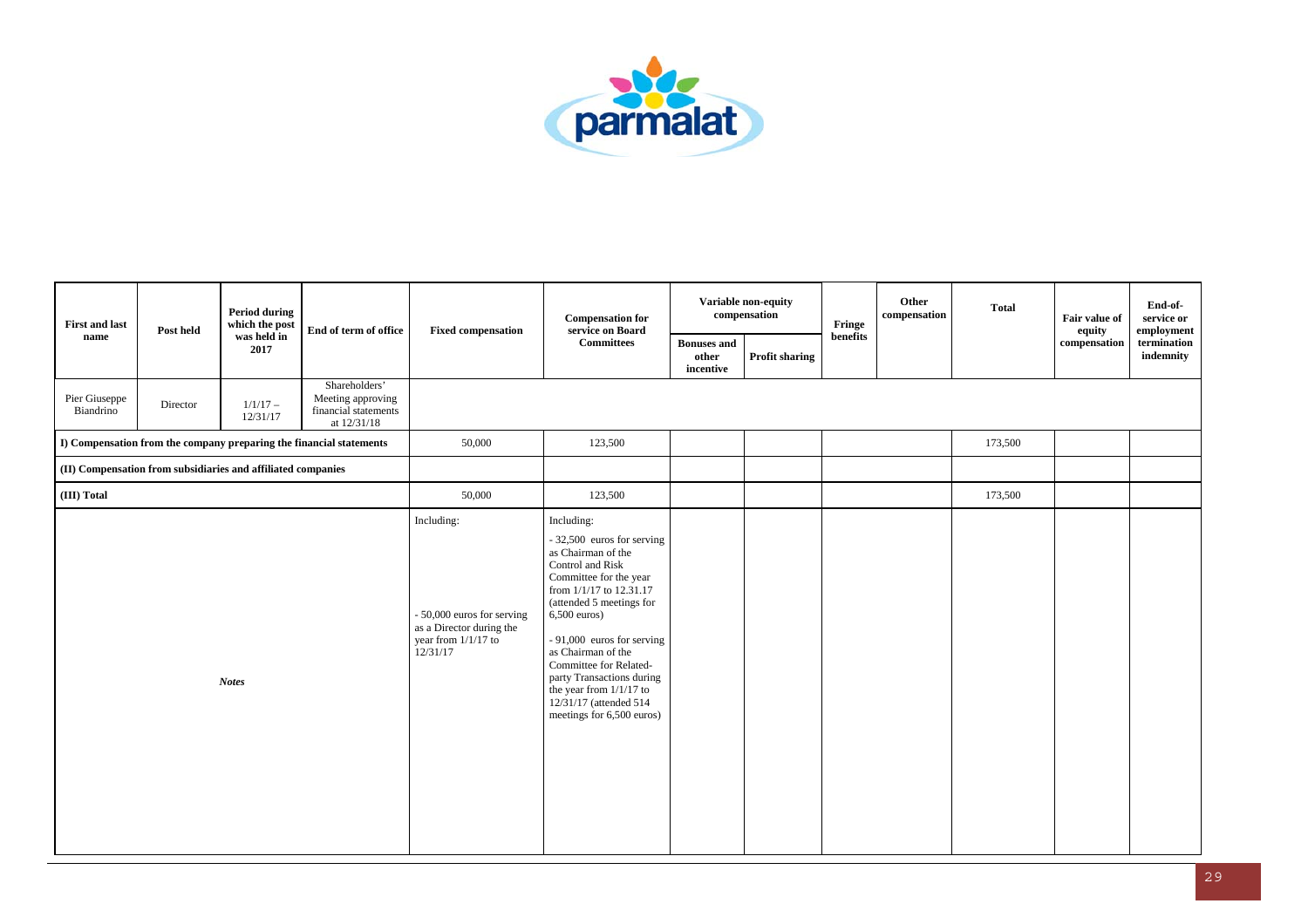

| <b>First and last</b> | Post held                                                    | <b>Period during</b><br>which the post | End of term of office                                                     | <b>Fixed compensation</b>                                                                               | <b>Compensation for</b><br>service on Board                                                                                                                                                                                                                                                                                                                                                                                                                                                                                |                                          | Variable non-equity<br>compensation | Fringe   | Other<br>compensation | <b>Total</b> | Fair value of<br>equity | End-of-<br>service or<br>employment |
|-----------------------|--------------------------------------------------------------|----------------------------------------|---------------------------------------------------------------------------|---------------------------------------------------------------------------------------------------------|----------------------------------------------------------------------------------------------------------------------------------------------------------------------------------------------------------------------------------------------------------------------------------------------------------------------------------------------------------------------------------------------------------------------------------------------------------------------------------------------------------------------------|------------------------------------------|-------------------------------------|----------|-----------------------|--------------|-------------------------|-------------------------------------|
| name                  |                                                              | was held in<br>2017                    |                                                                           |                                                                                                         | <b>Committees</b>                                                                                                                                                                                                                                                                                                                                                                                                                                                                                                          | <b>Bonuses</b> and<br>other<br>incentive | <b>Profit sharing</b>               | benefits |                       |              | compensation            | termination<br>indemnity            |
| Nicolò Dubini         | Director                                                     | $1/1/17 -$<br>12/31/17                 | Shareholders'<br>Meeting approving<br>financial statements<br>at 12/31/18 |                                                                                                         |                                                                                                                                                                                                                                                                                                                                                                                                                                                                                                                            |                                          |                                     |          |                       |              |                         |                                     |
|                       |                                                              |                                        | I) Compensation from the company preparing the financial statements       | 50,000                                                                                                  | 93,600                                                                                                                                                                                                                                                                                                                                                                                                                                                                                                                     |                                          |                                     |          |                       | 143,600      |                         |                                     |
|                       | (II) Compensation from subsidiaries and affiliated companies |                                        |                                                                           |                                                                                                         |                                                                                                                                                                                                                                                                                                                                                                                                                                                                                                                            |                                          |                                     |          |                       |              |                         |                                     |
| (III) Total           |                                                              |                                        |                                                                           | 50,000                                                                                                  | 93,600                                                                                                                                                                                                                                                                                                                                                                                                                                                                                                                     |                                          |                                     |          |                       | 143,600      |                         |                                     |
|                       |                                                              | <b>Notes</b>                           |                                                                           | Including:<br>- 50,000 euros for serving<br>as a Director during the<br>year from 1/1/17 to<br>12/31/17 | Including:<br>- 19,500 euros for serving<br>on the Internal Control<br>and Risk Committee for<br>the year from 1/1/17 to<br>12/31/17 (attended 5<br>meetings for 3,900 euros)<br>- 54,600 euros for serving<br>on the Committee for<br>Related-party<br>Transactions for the<br>period from $1/1/17$ to<br>12/31/17 (attended 14<br>meetings for 3,900 euros)<br>-19,500 euros for serving<br>on the Control and Risk<br>Committee for the period<br>from 1/1/17 to 12/31/17<br>(attended 5 meetings for<br>$3,900$ euros) |                                          |                                     |          |                       |              |                         |                                     |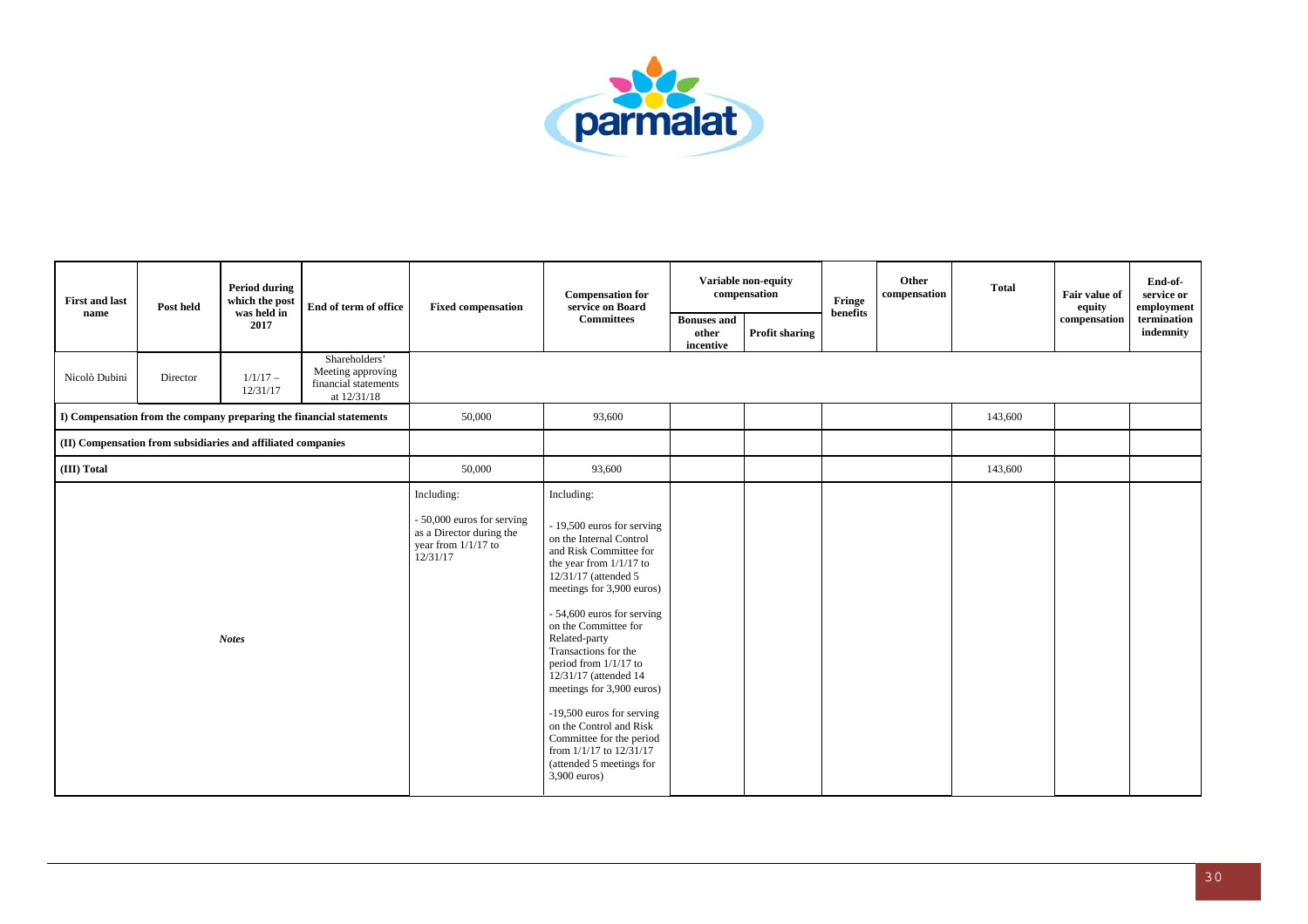

| <b>First and last</b> | Post held                                                    | <b>Period during</b><br>which the post | End of term of office                                                     | <b>Fixed compensation</b>                                                                               | <b>Compensation for</b><br>service on Board                                                                                                                                                                                                                                                                                                                                                                                                                                                                                             |                                          | <b>Variable non-equity</b><br>compensation | Fringe   | Other<br>compensation | <b>Total</b> | <b>Fair value of</b><br>equity | End-of-<br>service or<br>employment |
|-----------------------|--------------------------------------------------------------|----------------------------------------|---------------------------------------------------------------------------|---------------------------------------------------------------------------------------------------------|-----------------------------------------------------------------------------------------------------------------------------------------------------------------------------------------------------------------------------------------------------------------------------------------------------------------------------------------------------------------------------------------------------------------------------------------------------------------------------------------------------------------------------------------|------------------------------------------|--------------------------------------------|----------|-----------------------|--------------|--------------------------------|-------------------------------------|
| name                  |                                                              | was held in<br>2017                    |                                                                           |                                                                                                         | <b>Committees</b>                                                                                                                                                                                                                                                                                                                                                                                                                                                                                                                       | <b>Bonuses</b> and<br>other<br>incentive | Profit sharing                             | benefits |                       |              | compensation                   | termination<br>indemnity            |
| Angela Gamba          | Director                                                     | $1/1/17 -$<br>12/31/17                 | Shareholders'<br>Meeting approving<br>financial statements<br>at 12/31/18 |                                                                                                         |                                                                                                                                                                                                                                                                                                                                                                                                                                                                                                                                         |                                          |                                            |          |                       |              |                                |                                     |
|                       |                                                              |                                        | I) Compensation from the company preparing the financial statements       | 50,000                                                                                                  | 93,600                                                                                                                                                                                                                                                                                                                                                                                                                                                                                                                                  |                                          |                                            |          |                       | 143,600      |                                |                                     |
|                       | (II) Compensation from subsidiaries and affiliated companies |                                        |                                                                           |                                                                                                         |                                                                                                                                                                                                                                                                                                                                                                                                                                                                                                                                         |                                          |                                            |          |                       |              |                                |                                     |
| (III) Total           |                                                              |                                        |                                                                           | 50,000                                                                                                  | 93,600                                                                                                                                                                                                                                                                                                                                                                                                                                                                                                                                  |                                          |                                            |          |                       | 143,600      |                                |                                     |
|                       |                                                              | <b>Notes</b>                           |                                                                           | Including:<br>- 50,000 euros for serving<br>as a Director during the<br>year from 1/1/17 to<br>12/31/17 | Including:<br>- 19,500 euros for serving<br>on the Internal Control<br>and Risk Committee for<br>the year from $1/1/17$ to<br>12/31/17 (attended 5<br>meetings for 3,900 euros)<br>- 54,600 euros for serving<br>on the Committee for<br>Related-party<br>Transactions for the<br>period from $1/1/17$ to<br>12/31/17 (attended 14<br>meetings for 3,900 euros)<br>-19,500 euros for serving<br>on the Compensation and<br>Nominating Committee<br>for the year from $1/1/17$<br>to $12/31/17$ (attended 5<br>meetings for 3,900 euros) |                                          |                                            |          |                       |              |                                |                                     |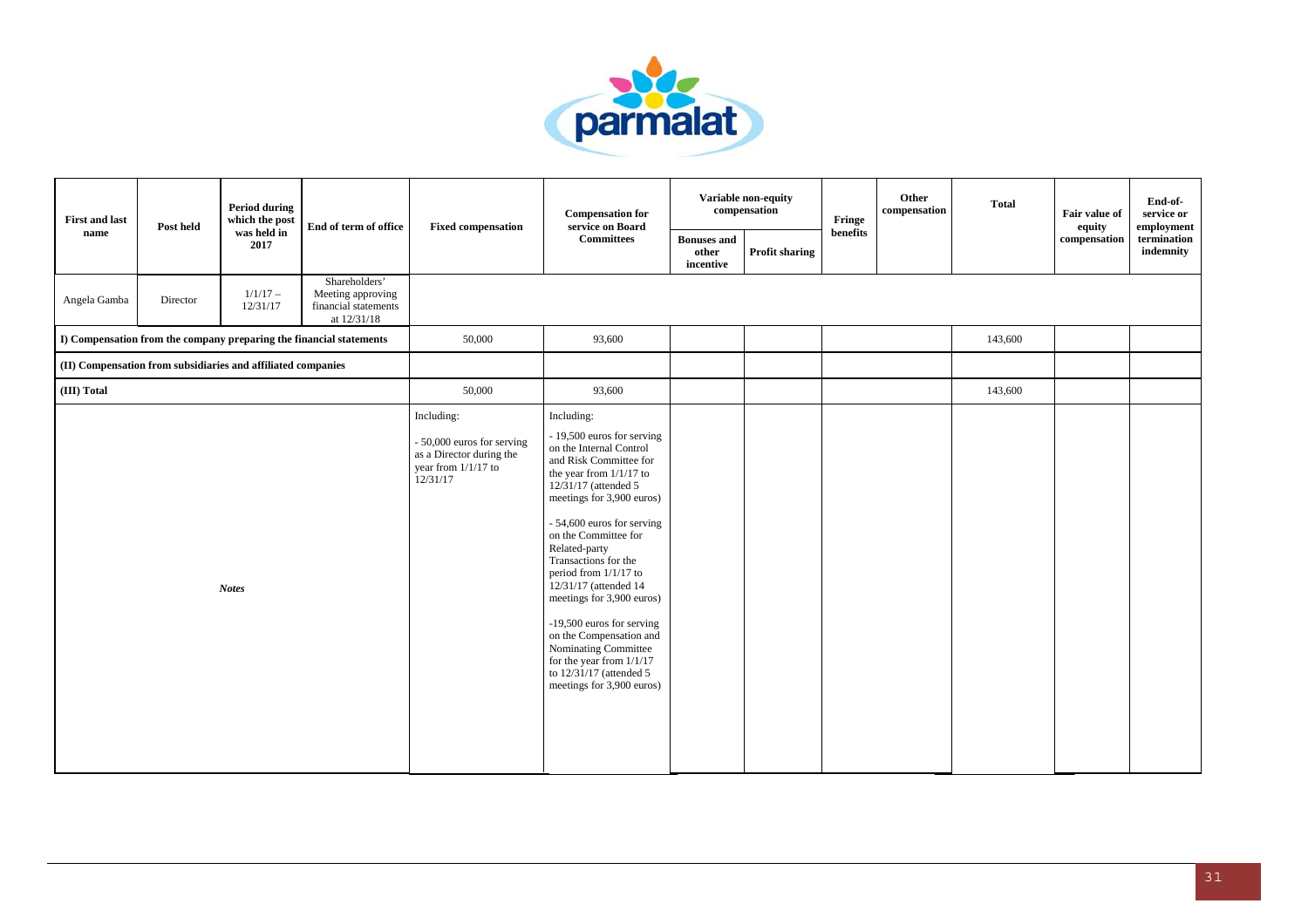

| <b>First and last</b> |                                                              | <b>Period during</b><br>which the post |                                                                           |                                                                                                           | <b>Compensation for</b>               |                                          | Variable non-equity<br>compensation | Fringe   | Other<br>compensation | <b>Total</b> | Fair value of          | End-of-<br>service or                  |
|-----------------------|--------------------------------------------------------------|----------------------------------------|---------------------------------------------------------------------------|-----------------------------------------------------------------------------------------------------------|---------------------------------------|------------------------------------------|-------------------------------------|----------|-----------------------|--------------|------------------------|----------------------------------------|
| name                  | Post held                                                    | was held in<br>2017                    | End of term of office                                                     | <b>Fixed compensation</b>                                                                                 | service on Board<br><b>Committees</b> | <b>Bonuses</b> and<br>other<br>incentive | Profit sharing                      | benefits |                       |              | equity<br>compensation | employment<br>termination<br>indemnity |
| Patrice<br>Gassenbach | Director                                                     | $1/1/17 -$<br>12/31/17                 | Shareholders'<br>Meeting approving<br>financial statements<br>at 12/31/18 |                                                                                                           |                                       |                                          |                                     |          |                       |              |                        |                                        |
|                       |                                                              |                                        | I) Compensation from the company preparing the financial statements       | 50,000                                                                                                    |                                       |                                          |                                     |          |                       | 50,000       |                        |                                        |
|                       | (II) Compensation from subsidiaries and affiliated companies |                                        |                                                                           |                                                                                                           |                                       |                                          |                                     |          |                       |              |                        |                                        |
| (III) Total           |                                                              |                                        |                                                                           | 50,000                                                                                                    |                                       |                                          |                                     |          |                       | 50,000       |                        |                                        |
|                       |                                                              | <b>Notes</b>                           |                                                                           | Including:<br>- 50,000 euros for serving<br>as a Director during the<br>year from $1/1/17$ to<br>12/31/17 |                                       |                                          |                                     |          |                       |              |                        |                                        |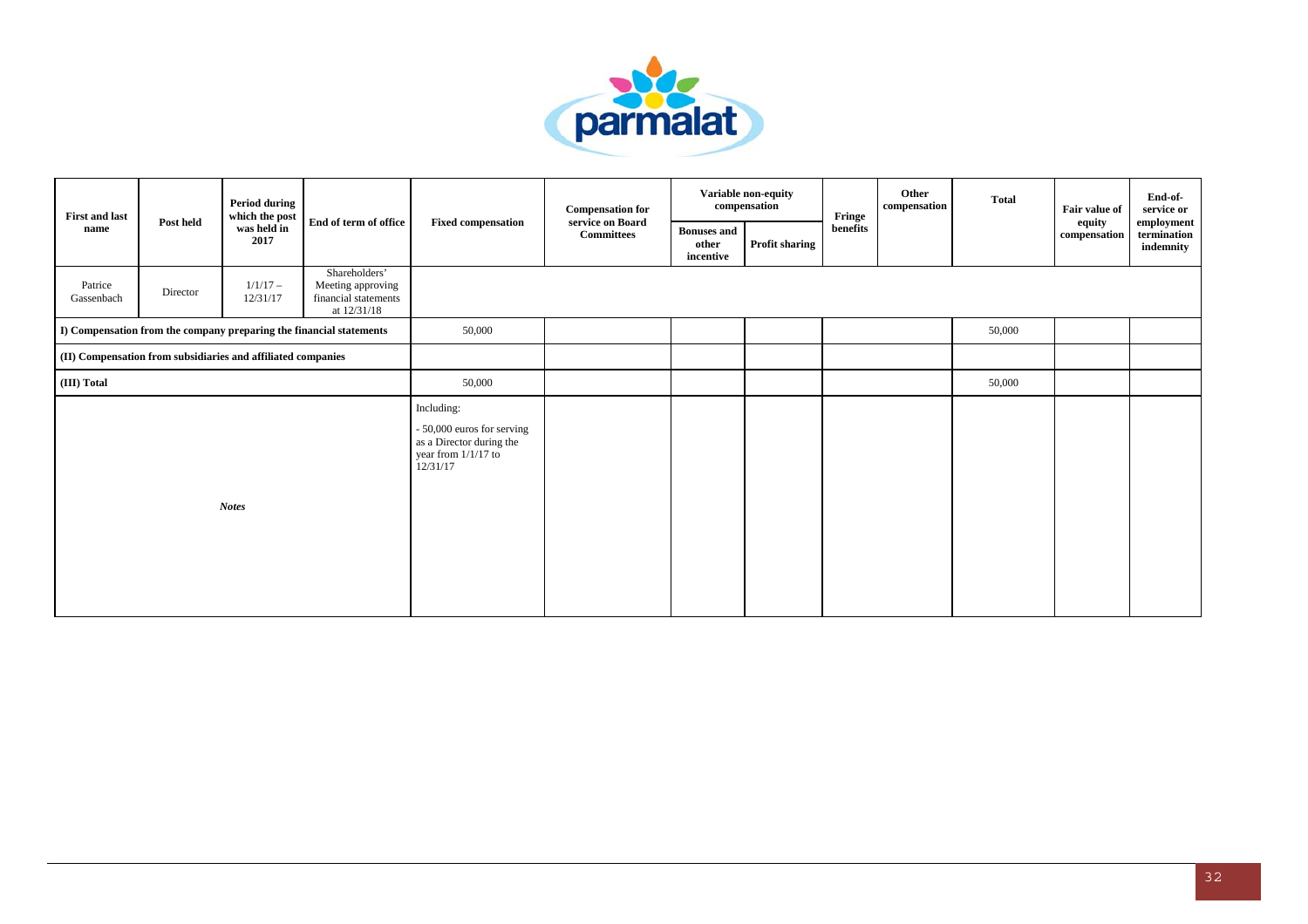

| <b>First and last</b><br>name | Post held                                                    | <b>Period during</b><br>which the post | End of term of                                                            | <b>Fixed compensation</b>                                                                               | <b>Compensation for</b><br>service on Board |                                          | Variable non-equity<br>compensation | Fringe   | Other<br>compensation | <b>Total</b> | Fair value of<br>equity | End-of-<br>service or<br>employment               |
|-------------------------------|--------------------------------------------------------------|----------------------------------------|---------------------------------------------------------------------------|---------------------------------------------------------------------------------------------------------|---------------------------------------------|------------------------------------------|-------------------------------------|----------|-----------------------|--------------|-------------------------|---------------------------------------------------|
|                               |                                                              | was held in<br>2017                    | office                                                                    |                                                                                                         | <b>Committees</b>                           | <b>Bonuses and</b><br>other<br>incentive | <b>Profit sharing</b>               | benefits |                       |              | compensation            | $\qquad \qquad \mathbf{termination}$<br>indemnity |
| Umberto<br>Mosetti            | Director                                                     | $1/1/17 -$<br>12/31/17                 | Shareholders'<br>Meeting approving<br>financial statements<br>at 12/31/18 |                                                                                                         |                                             |                                          |                                     |          |                       |              |                         |                                                   |
|                               |                                                              |                                        | I) Compensation from the company preparing the financial statements       | 50,000                                                                                                  |                                             |                                          |                                     |          |                       | 50,000       |                         |                                                   |
|                               | (II) Compensation from subsidiaries and affiliated companies |                                        |                                                                           |                                                                                                         |                                             |                                          |                                     |          |                       |              |                         |                                                   |
| (III) Total                   |                                                              |                                        |                                                                           | 50,000                                                                                                  |                                             |                                          |                                     |          |                       | 50,000       |                         |                                                   |
|                               |                                                              | <b>Notes</b>                           |                                                                           | Including:<br>- 50,000 euros for serving<br>as a Director during the<br>year from 1/1/17 to<br>12/31/17 |                                             |                                          |                                     |          |                       |              |                         |                                                   |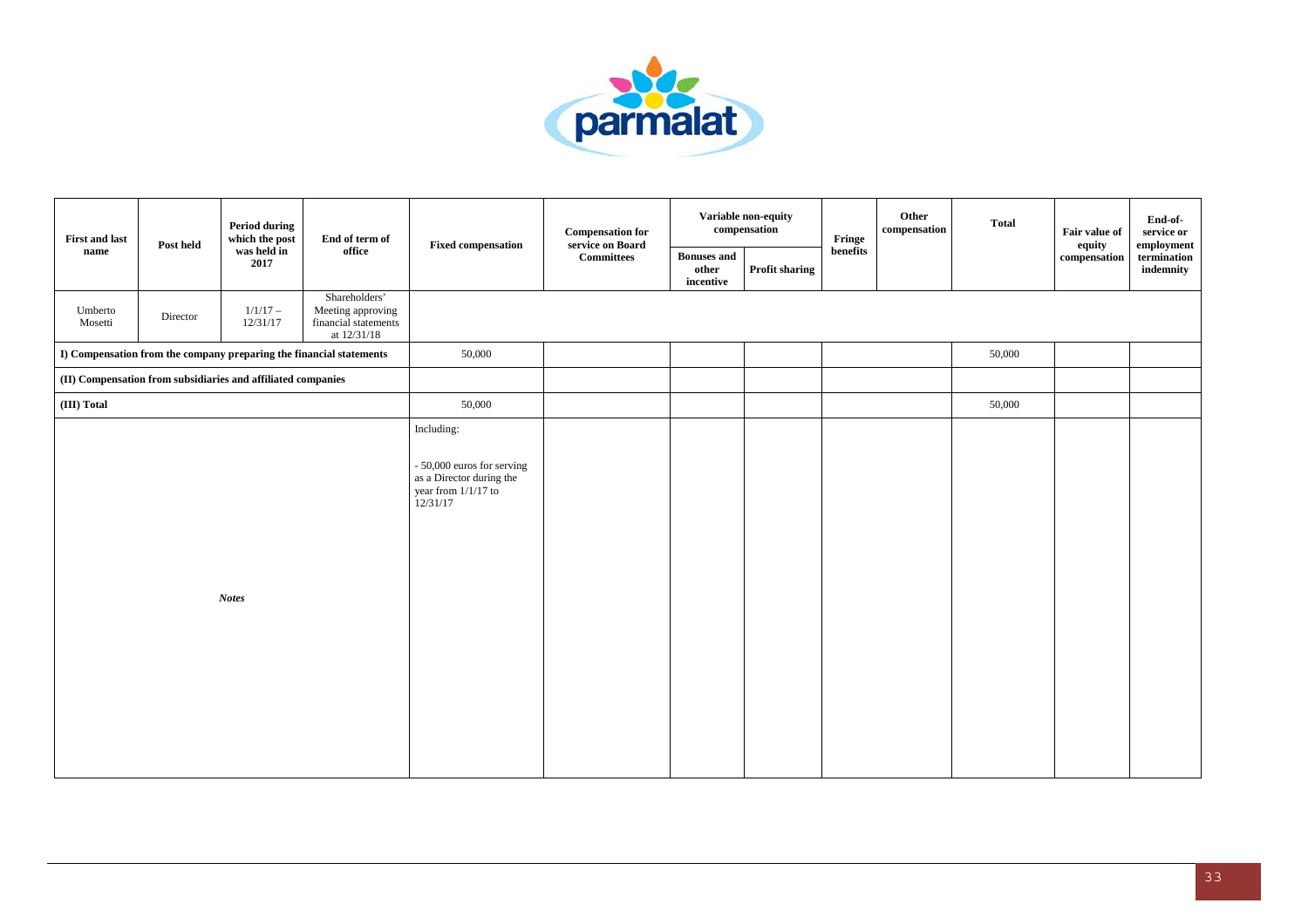

| <b>First and last</b> | Post held                                                    | <b>Period during</b><br>which the post | End of term of office                                                     | <b>Fixed compensation</b>                                                                                 | <b>Compensation for</b><br>service on Board |                                          | Variable non-equity<br>compensation | Fringe   | Other<br>compensation | <b>Total</b> | Fair value of<br>equity | End-of-<br>service or<br>employment |
|-----------------------|--------------------------------------------------------------|----------------------------------------|---------------------------------------------------------------------------|-----------------------------------------------------------------------------------------------------------|---------------------------------------------|------------------------------------------|-------------------------------------|----------|-----------------------|--------------|-------------------------|-------------------------------------|
| name                  |                                                              | was held in<br>2017                    |                                                                           |                                                                                                           | <b>Committees</b>                           | <b>Bonuses</b> and<br>other<br>incentive | Profit sharing                      | benefits |                       |              | compensation            | termination<br>indemnity            |
| Michel Peslier        | Director                                                     | $1/1/17-$<br>12/31/17                  | Shareholders'<br>Meeting approving<br>financial statements<br>at 12/31/18 |                                                                                                           |                                             |                                          |                                     |          |                       |              |                         |                                     |
|                       |                                                              |                                        | I) Compensation from the company preparing the financial statements       | 50,000                                                                                                    |                                             |                                          |                                     |          |                       | 50,000       |                         |                                     |
|                       | (II) Compensation from subsidiaries and affiliated companies |                                        |                                                                           |                                                                                                           |                                             |                                          |                                     |          |                       |              |                         |                                     |
| (III) Total           |                                                              |                                        |                                                                           | 50,000                                                                                                    |                                             |                                          |                                     |          |                       | 50,000       |                         |                                     |
|                       |                                                              | <b>Notes</b>                           |                                                                           | Including:<br>- 50,000 euros for serving<br>as a Director during the<br>year from $1/1/17$ to<br>12/31/17 |                                             |                                          |                                     |          |                       |              |                         |                                     |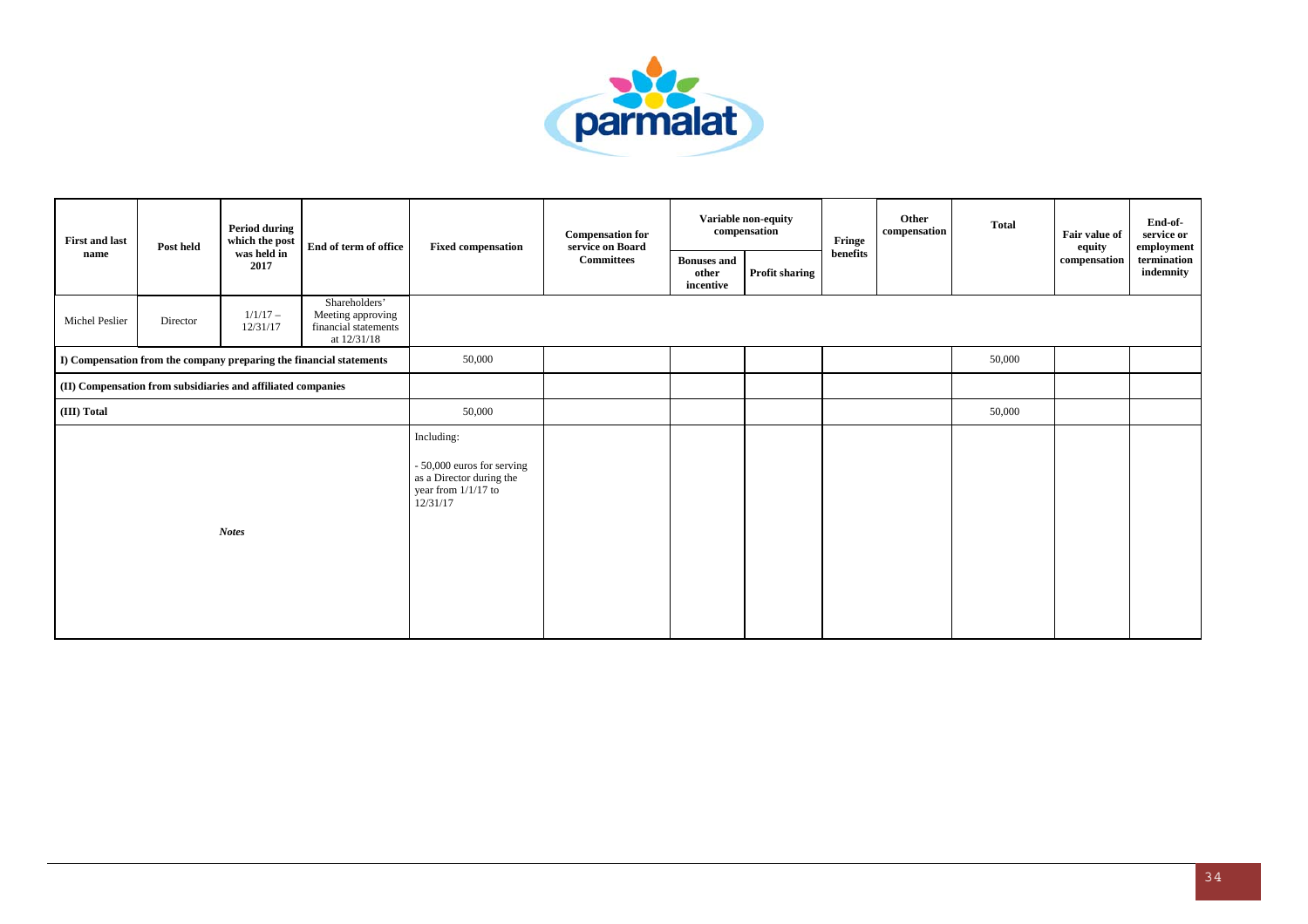

| <b>First and last</b><br>name | Post held                                                    | <b>Period during</b><br>which the post | End of term of office                                                     | <b>Fixed compensation</b>                                                                                 | <b>Compensation for</b><br>service on Board                                                                                                                                                  |                                          | Variable non-equity<br>compensation | Fringe   | Other<br>compensation | <b>Total</b> | Fair value of<br>equity | End-of-<br>service or<br>employment |
|-------------------------------|--------------------------------------------------------------|----------------------------------------|---------------------------------------------------------------------------|-----------------------------------------------------------------------------------------------------------|----------------------------------------------------------------------------------------------------------------------------------------------------------------------------------------------|------------------------------------------|-------------------------------------|----------|-----------------------|--------------|-------------------------|-------------------------------------|
|                               |                                                              | was held in<br>2017                    |                                                                           |                                                                                                           | <b>Committees</b>                                                                                                                                                                            | <b>Bonuses</b> and<br>other<br>incentive | Profit sharing                      | benefits |                       |              | compensation            | termination<br>indemnity            |
| Elena Vasco                   | Director                                                     | $1/1/17-$<br>12/31/17                  | Shareholders'<br>Meeting approving<br>financial statements<br>at 12/31/18 |                                                                                                           |                                                                                                                                                                                              |                                          |                                     |          |                       |              |                         |                                     |
|                               |                                                              |                                        | I) Compensation from the company preparing the financial statements       | 50,000                                                                                                    | 32,500                                                                                                                                                                                       |                                          |                                     |          |                       | 82,500       |                         |                                     |
|                               | (II) Compensation from subsidiaries and affiliated companies |                                        |                                                                           |                                                                                                           |                                                                                                                                                                                              |                                          |                                     |          |                       |              |                         |                                     |
| (III) Total                   |                                                              |                                        |                                                                           | 50,000                                                                                                    | 32,500                                                                                                                                                                                       |                                          |                                     |          |                       | 82,500       |                         |                                     |
|                               |                                                              | <b>Notes</b>                           |                                                                           | Including:<br>- 50,000 euros for serving<br>as a Director during the<br>year from $1/1/17$ to<br>12/31/17 | - 32,500 euros for serving<br>as Chairperson of the<br>Nominating and<br><b>Compensation Committee</b><br>for the year from $1/1/17$<br>to 12/31/17 (attended 5<br>meetings for 6,500 euros) |                                          |                                     |          |                       |              |                         |                                     |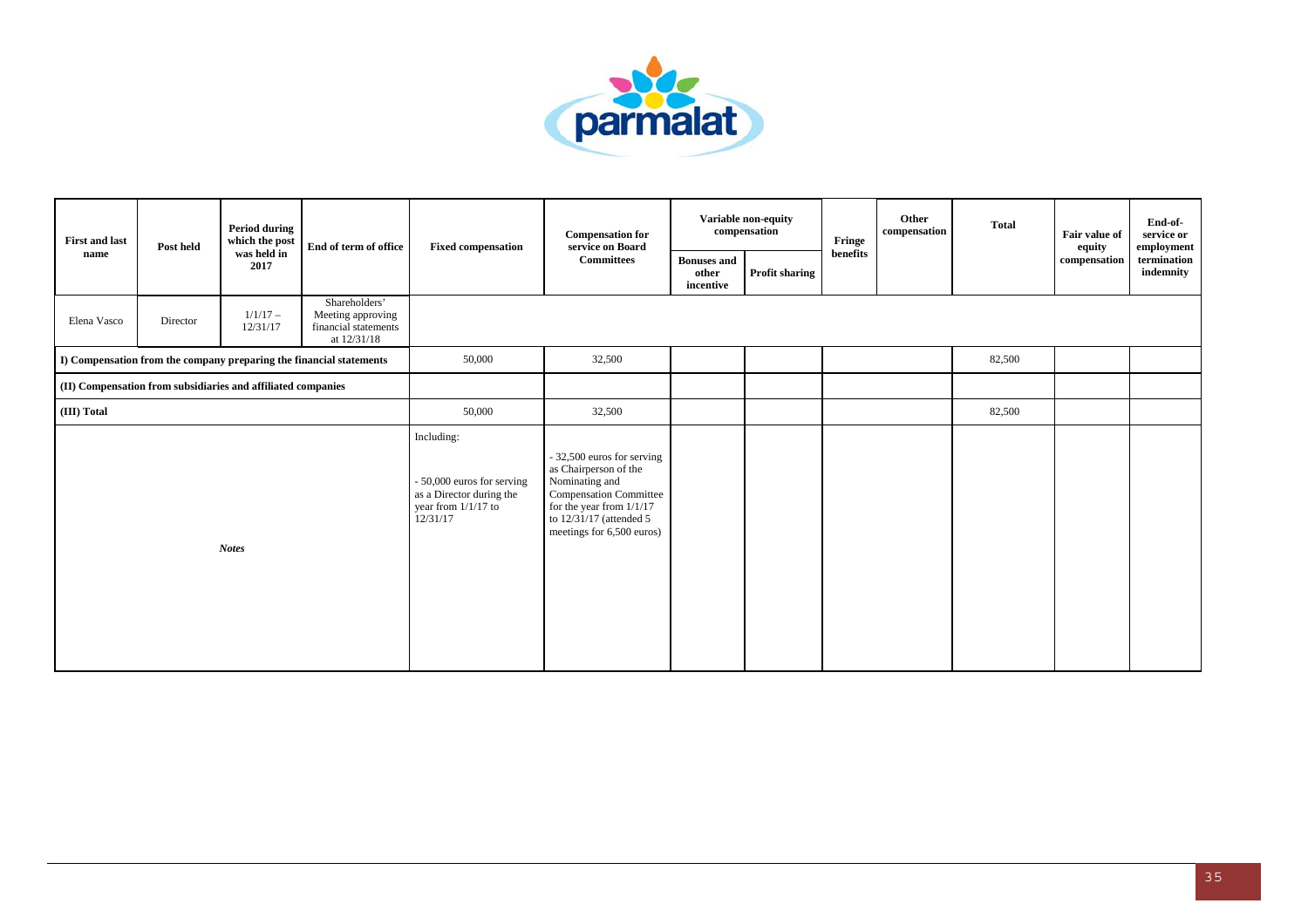

|                               |                                                              | <b>Period during</b>                  |                                                                           |                                                                                                                                     |                                                        |                                          | Variable non-equity<br>compensation |                    | Other<br>compensation | <b>Total</b> | Fair value of                | End-of-<br>service or                  |
|-------------------------------|--------------------------------------------------------------|---------------------------------------|---------------------------------------------------------------------------|-------------------------------------------------------------------------------------------------------------------------------------|--------------------------------------------------------|------------------------------------------|-------------------------------------|--------------------|-----------------------|--------------|------------------------------|----------------------------------------|
| <b>First and last</b><br>name | Post held                                                    | which the post<br>was held in<br>2017 | End of term of office                                                     | <b>Fixed compensation</b>                                                                                                           | <b>Compensation for service</b><br>on Board Committees | <b>Bonuses</b> and<br>other<br>incentive | <b>Profit sharing</b>               | Fringe<br>benefits |                       |              | equity<br>$\bf compensation$ | employment<br>termination<br>indemnity |
| Marco Pedretti                | Chairman of the<br>Board of<br>Statutory<br>Auditors         | $1/1/17-$<br>12/31/17                 | Shareholders'<br>Meeting approving<br>financial statements at<br>12/31/17 |                                                                                                                                     |                                                        |                                          |                                     |                    |                       |              |                              |                                        |
|                               |                                                              |                                       | I) Compensation from the company preparing the financial statements       | 75,000                                                                                                                              |                                                        |                                          |                                     |                    |                       | 75,000       |                              |                                        |
|                               | (II) Compensation from subsidiaries and affiliated companies |                                       |                                                                           |                                                                                                                                     |                                                        |                                          |                                     |                    |                       |              |                              |                                        |
| (III) Total                   |                                                              |                                       |                                                                           | 75,000                                                                                                                              |                                                        |                                          |                                     |                    |                       | 75,000       |                              |                                        |
|                               |                                                              | <b>Notes</b>                          |                                                                           | Including:<br>75,000 euros for serving as<br>Chairman of the Board of<br>Statutory Auditors for the<br>year from 1/1/17 to 12/31/17 |                                                        |                                          |                                     |                    |                       |              |                              |                                        |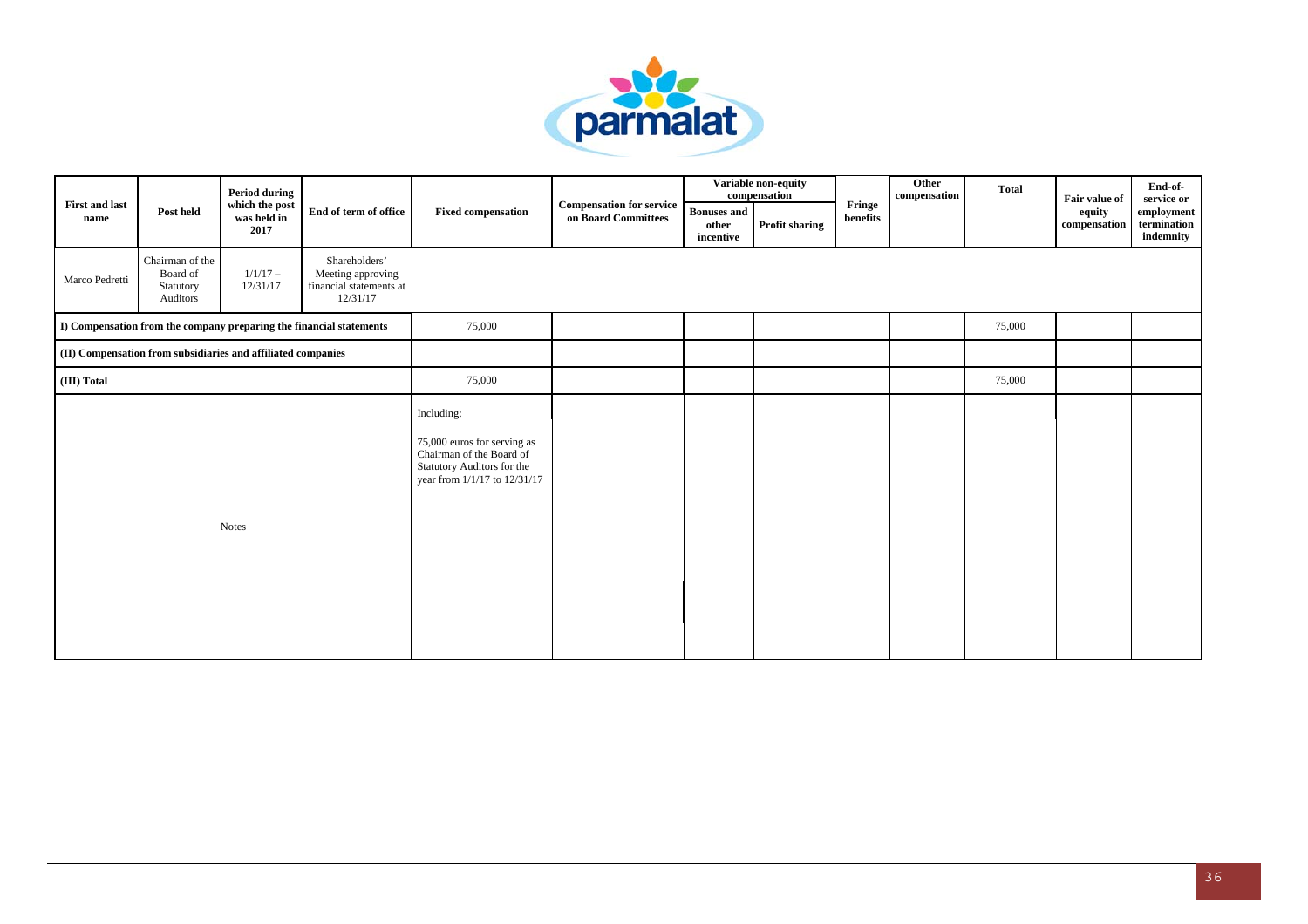

|                               |                                                                    | <b>Period during</b>                  |                                                                     |                                                                                                                             | <b>Compensation for</b>               |                                          | Variable non-equity<br>compensation |                    | Other<br>compensation | <b>Total</b> | Fair value of                 | End-of-<br>service or                  |
|-------------------------------|--------------------------------------------------------------------|---------------------------------------|---------------------------------------------------------------------|-----------------------------------------------------------------------------------------------------------------------------|---------------------------------------|------------------------------------------|-------------------------------------|--------------------|-----------------------|--------------|-------------------------------|----------------------------------------|
| <b>First and last</b><br>name | Post held                                                          | which the post<br>was held in<br>2017 | End of term of office                                               | <b>Fixed compensation</b>                                                                                                   | service on Board<br><b>Committees</b> | <b>Bonuses</b> and<br>other<br>incentive | <b>Profit sharing</b>               | Fringe<br>benefits |                       |              | equity<br>$\bf{compensation}$ | employment<br>termination<br>indemnity |
| Giorgio Loli                  | Statutory<br>Auditor                                               | $1/1/17-$<br>4/28/17                  | 4/28/17                                                             |                                                                                                                             |                                       |                                          |                                     |                    |                       |              |                               |                                        |
|                               |                                                                    |                                       | I) Compensation from the company preparing the financial statements | 16,164                                                                                                                      |                                       |                                          |                                     |                    |                       | 16,164       |                               |                                        |
|                               | $\rm (II)$ Compensation from subsidiaries and affiliated companies |                                       |                                                                     |                                                                                                                             |                                       |                                          |                                     |                    |                       |              |                               |                                        |
| (III) Total                   |                                                                    |                                       |                                                                     | 16,164                                                                                                                      |                                       |                                          |                                     |                    |                       | 16,164       |                               |                                        |
| <b>Notes</b>                  |                                                                    |                                       |                                                                     | - 16,164 euros for serving as<br>a member of the Board of<br>Statutory Auditors for the<br>period from 1/1/17 to<br>4/28/17 |                                       |                                          |                                     |                    |                       |              |                               |                                        |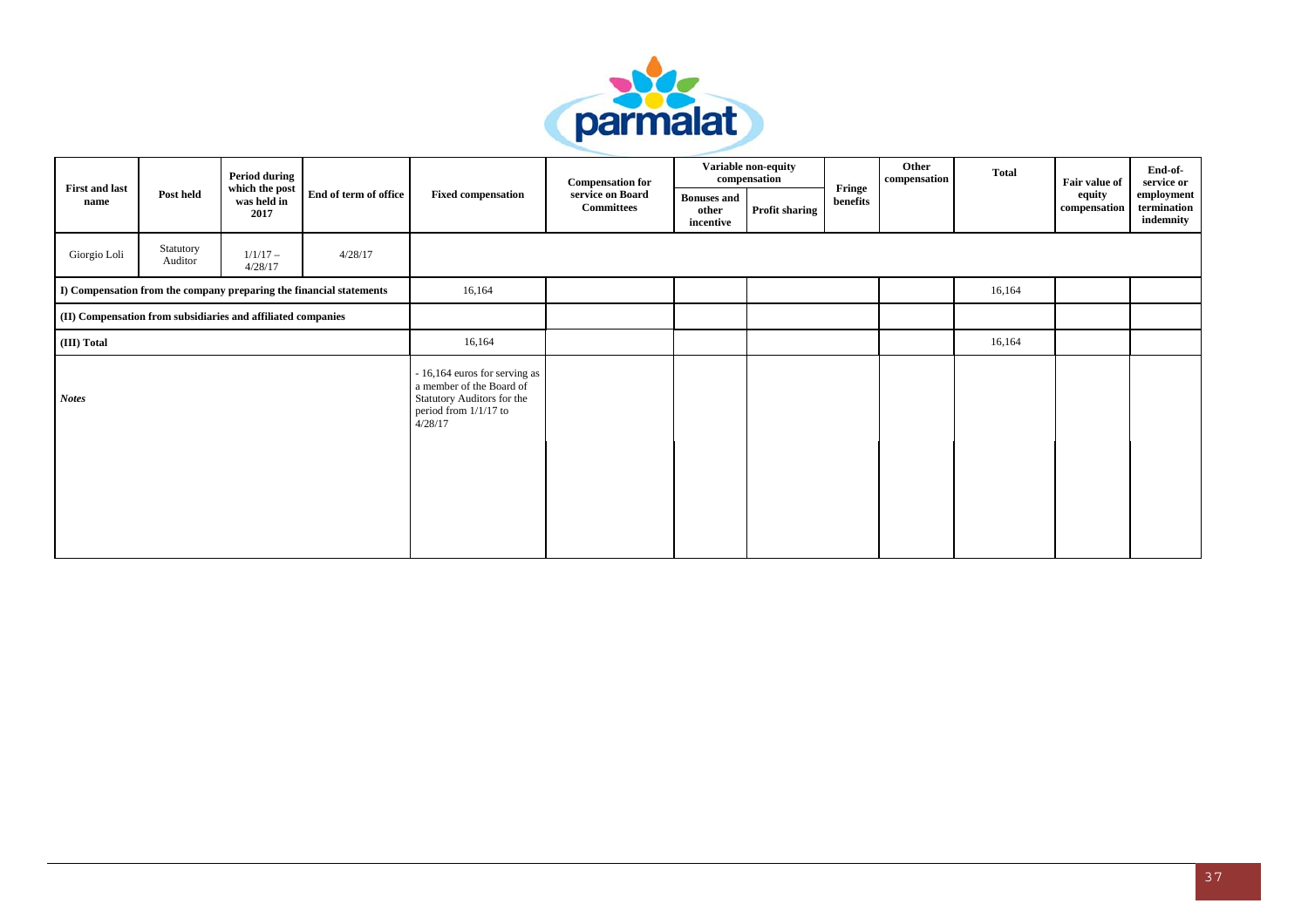

|                                                              |                      | <b>Period during</b>                                                     |                                                                     |                                                                                                                             | <b>Compensation for</b>               |                                          | Variable non-equity<br>compensation |                    | Other<br>compensation | <b>Total</b> | Fair value of          | End-of-<br>service or                  |
|--------------------------------------------------------------|----------------------|--------------------------------------------------------------------------|---------------------------------------------------------------------|-----------------------------------------------------------------------------------------------------------------------------|---------------------------------------|------------------------------------------|-------------------------------------|--------------------|-----------------------|--------------|------------------------|----------------------------------------|
| <b>First and last</b><br>name                                | Post held            | which the post $% \left\vert \cdot \right\rangle$<br>was held in<br>2017 | End of term of office                                               | <b>Fixed compensation</b>                                                                                                   | service on Board<br><b>Committees</b> | <b>Bonuses</b> and<br>other<br>incentive | <b>Profit sharing</b>               | Fringe<br>benefits |                       |              | equity<br>compensation | employment<br>termination<br>indemnity |
| Alessandra<br>Stabilini                                      | Statutory<br>Auditor | $1/1/17-$<br>4/28/17                                                     | 4/28/17                                                             |                                                                                                                             |                                       |                                          |                                     |                    |                       |              |                        |                                        |
|                                                              |                      |                                                                          | I) Compensation from the company preparing the financial statements | 16,164                                                                                                                      |                                       |                                          |                                     |                    |                       | 16,164       | 16,164                 |                                        |
| (II) Compensation from subsidiaries and affiliated companies |                      |                                                                          |                                                                     |                                                                                                                             |                                       |                                          |                                     |                    |                       |              |                        |                                        |
| (III) Total                                                  |                      |                                                                          |                                                                     | 16,164                                                                                                                      |                                       |                                          |                                     |                    |                       | 16,164       | 16,164                 |                                        |
|                                                              |                      | <b>Notes</b>                                                             |                                                                     | - 16,164 euros for serving as<br>a member of the Board of<br>Statutory Auditors for the<br>period from 1/1/17 to<br>4/28/17 |                                       |                                          |                                     |                    |                       |              |                        |                                        |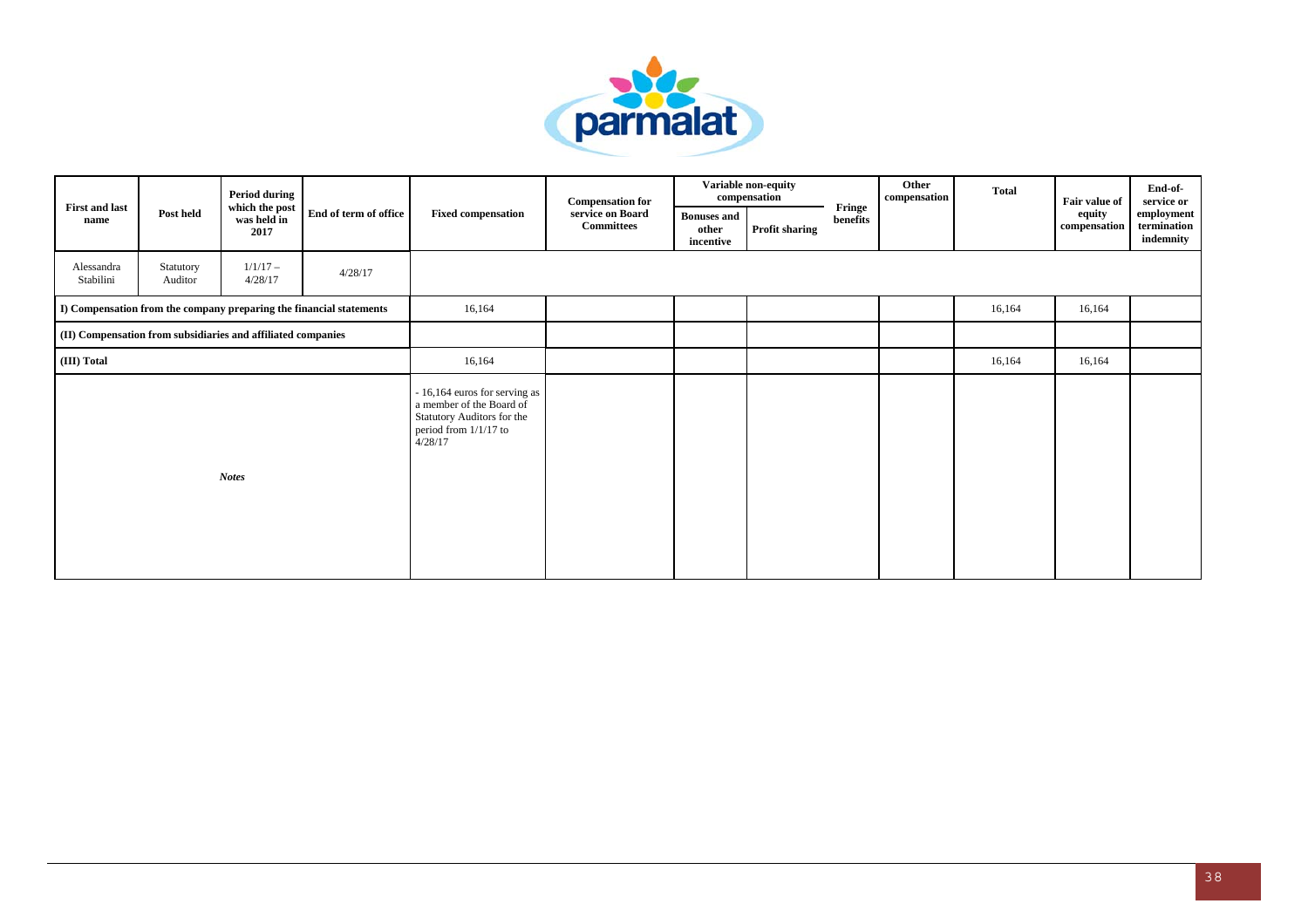

|                               |                      | <b>Period during</b>                                         |                                                                             |                                                                                                                              | <b>Compensation for</b>               |                                          | Variable non-equity<br>compensation |                    | Other<br>compensation | <b>Total</b> | Fair value of          | End-of-<br>service or                  |
|-------------------------------|----------------------|--------------------------------------------------------------|-----------------------------------------------------------------------------|------------------------------------------------------------------------------------------------------------------------------|---------------------------------------|------------------------------------------|-------------------------------------|--------------------|-----------------------|--------------|------------------------|----------------------------------------|
| <b>First and last</b><br>name | Post held            | which the post<br>was held in<br>2017                        | End of term of office                                                       | <b>Fixed compensation</b>                                                                                                    | service on Board<br><b>Committees</b> | <b>Bonuses</b> and<br>other<br>incentive | <b>Profit sharing</b>               | Fringe<br>benefits |                       |              | equity<br>compensation | employment<br>termination<br>indemnity |
| Barbara<br>Tadolini           | Statutory<br>Auditor | $4/28/17 -$<br>12/31/17                                      | Shareholders'<br>Meeting approving<br>financial statements<br>at 12/31/2019 |                                                                                                                              |                                       |                                          |                                     |                    |                       |              |                        |                                        |
|                               |                      |                                                              | I) Compensation from the company preparing the financial statements         | 33,836                                                                                                                       |                                       |                                          |                                     |                    |                       | 33,836       |                        |                                        |
|                               |                      | (II) Compensation from subsidiaries and affiliated companies |                                                                             |                                                                                                                              |                                       |                                          |                                     |                    |                       |              |                        |                                        |
| (III) Total                   |                      |                                                              |                                                                             | 33,836                                                                                                                       |                                       |                                          |                                     |                    |                       | 33,836       |                        |                                        |
|                               |                      | <b>Notes</b>                                                 |                                                                             | - 33,83 euros for serving as<br>a member of the Board of<br>Statutory Auditors for the<br>period from 4/28/17 to<br>12/31/17 |                                       |                                          |                                     |                    |                       |              |                        |                                        |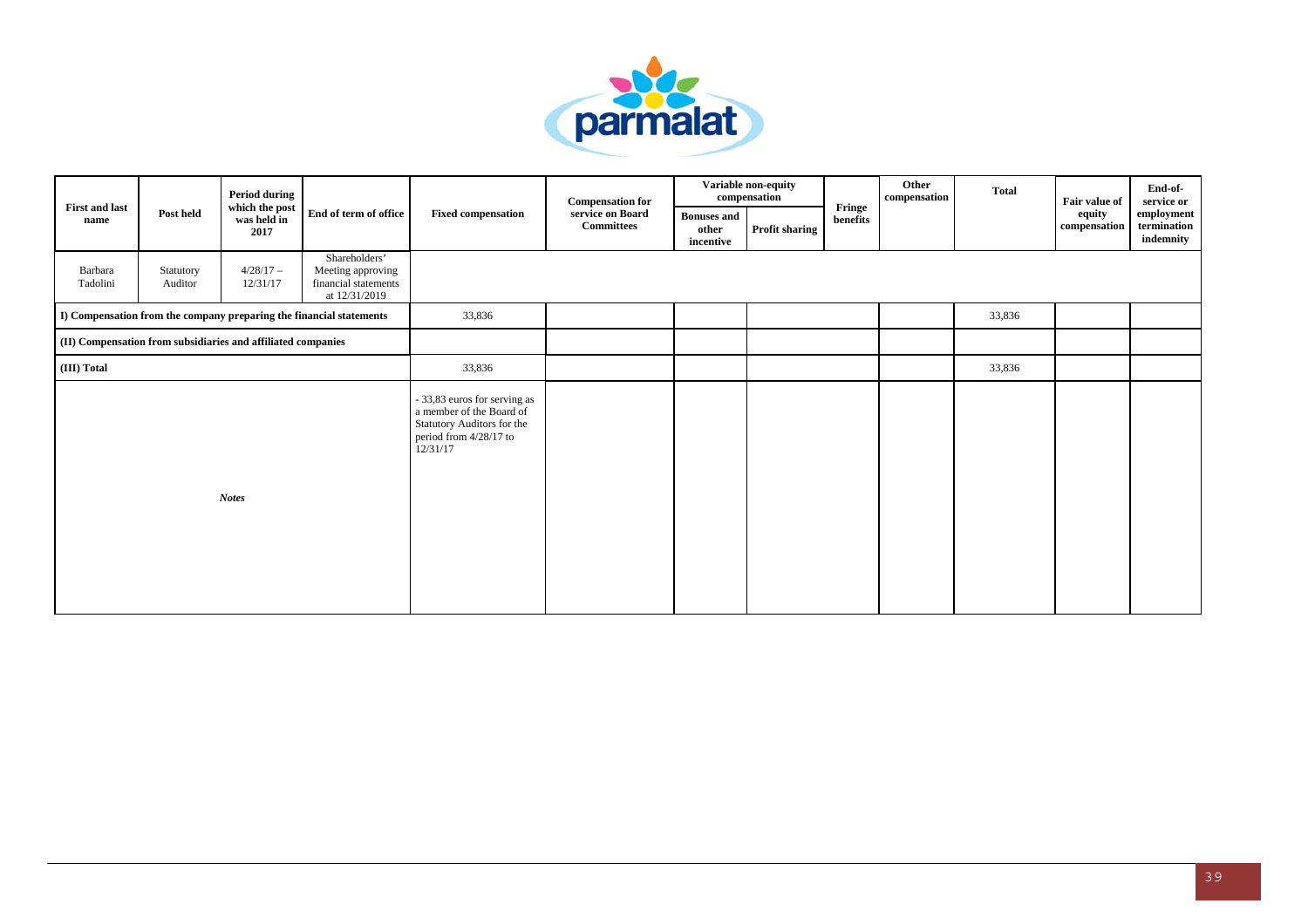

| <b>First and last</b> |                      | <b>Period during</b>                                         |                                                                             |                                                                                                                              | <b>Compensation for</b>               |                                          | Variable non-equity<br>compensation | Fringe   | Other<br>compensation | <b>Total</b> | Fair value of          | End-of-<br>service or                  |
|-----------------------|----------------------|--------------------------------------------------------------|-----------------------------------------------------------------------------|------------------------------------------------------------------------------------------------------------------------------|---------------------------------------|------------------------------------------|-------------------------------------|----------|-----------------------|--------------|------------------------|----------------------------------------|
| name                  | Post held            | which the post<br>was held in<br>2017                        | End of term of office                                                       | <b>Fixed compensation</b>                                                                                                    | service on Board<br><b>Committees</b> | <b>Bonuses</b> and<br>other<br>incentive | <b>Profit sharing</b>               | benefits |                       |              | equity<br>compensation | employment<br>termination<br>indemnity |
| Franco Carlo<br>Papa  | Statutory<br>Auditor | $4/28/17-$<br>12/31/17                                       | Shareholders'<br>Meeting approving<br>financial statements<br>at 12/31/2019 |                                                                                                                              |                                       |                                          |                                     |          |                       |              |                        |                                        |
|                       |                      |                                                              | I) Compensation from the company preparing the financial statements         | 33,836                                                                                                                       |                                       |                                          |                                     |          |                       | 33,836       |                        |                                        |
|                       |                      | (II) Compensation from subsidiaries and affiliated companies |                                                                             |                                                                                                                              |                                       |                                          |                                     |          |                       |              |                        |                                        |
| (III) Total           |                      |                                                              |                                                                             | 33,836                                                                                                                       |                                       |                                          |                                     |          |                       | 33,836       |                        |                                        |
|                       |                      | <b>Notes</b>                                                 |                                                                             | - 33,83 euros for serving as<br>a member of the Board of<br>Statutory Auditors for the<br>period from 4/28/17 to<br>12/31/17 |                                       |                                          |                                     |          |                       |              |                        |                                        |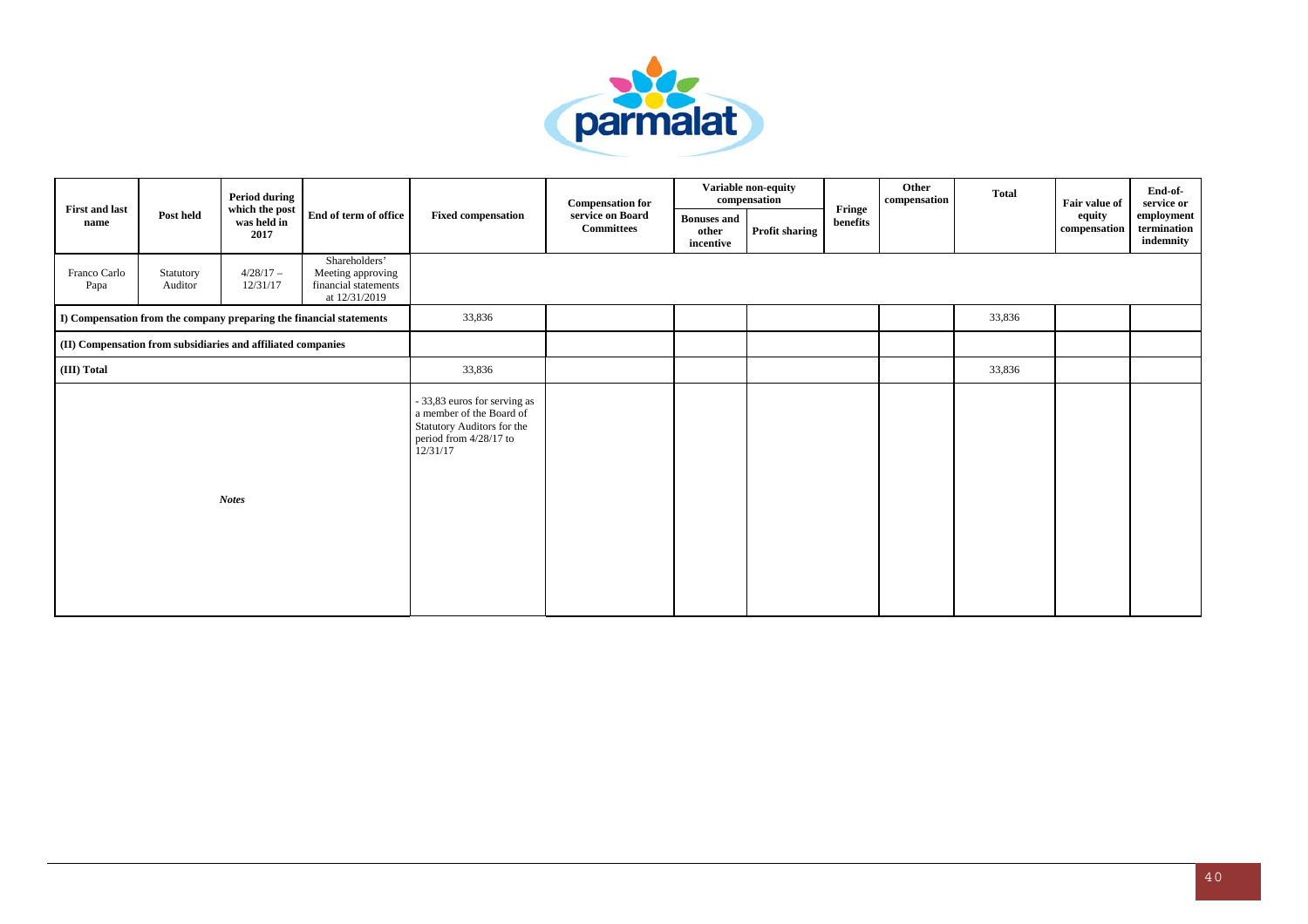

|                               |                                                                                                                                     | Period during                         |                                                                                                             |                           | <b>Compensation for</b>               |                                          | Variable non-equity<br>compensation |                    | Other<br>compensation | <b>Total</b> | Fair value of          | End-of-<br>service or                  |
|-------------------------------|-------------------------------------------------------------------------------------------------------------------------------------|---------------------------------------|-------------------------------------------------------------------------------------------------------------|---------------------------|---------------------------------------|------------------------------------------|-------------------------------------|--------------------|-----------------------|--------------|------------------------|----------------------------------------|
| <b>First and last</b><br>name | Post held                                                                                                                           | which the post<br>was held in<br>2017 | End of term of office                                                                                       | <b>Fixed compensation</b> | service on Board<br><b>Committees</b> | <b>Bonuses and</b><br>other<br>incentive | Profit sharing                      | Fringe<br>benefits |                       |              | equity<br>compensation | employment<br>termination<br>indemnity |
| Andrea Lionzo                 | Chairman of the<br>Oversight<br>Board                                                                                               | $1/1/17 -$<br>12/31/17                | $5/8/20$ (3 years from<br>the date of<br>appointment)                                                       |                           |                                       |                                          |                                     |                    |                       |              |                        |                                        |
|                               | I) Compensation from the company preparing the financial statements<br>(II) Compensation from subsidiaries and affiliated companies |                                       |                                                                                                             | 25,000                    |                                       |                                          |                                     |                    |                       | 25,000       |                        |                                        |
|                               |                                                                                                                                     |                                       |                                                                                                             |                           |                                       |                                          |                                     |                    |                       |              |                        |                                        |
| (III) Total                   |                                                                                                                                     |                                       |                                                                                                             | 25,000                    |                                       |                                          |                                     |                    |                       | 25,000       |                        |                                        |
| <b>Notes</b>                  |                                                                                                                                     |                                       | - 25,000 euros for serving as<br>Chairman of the Oversight<br>Board for the year from<br>1/1/17 to 12/31/17 |                           |                                       |                                          |                                     |                    |                       |              |                        |                                        |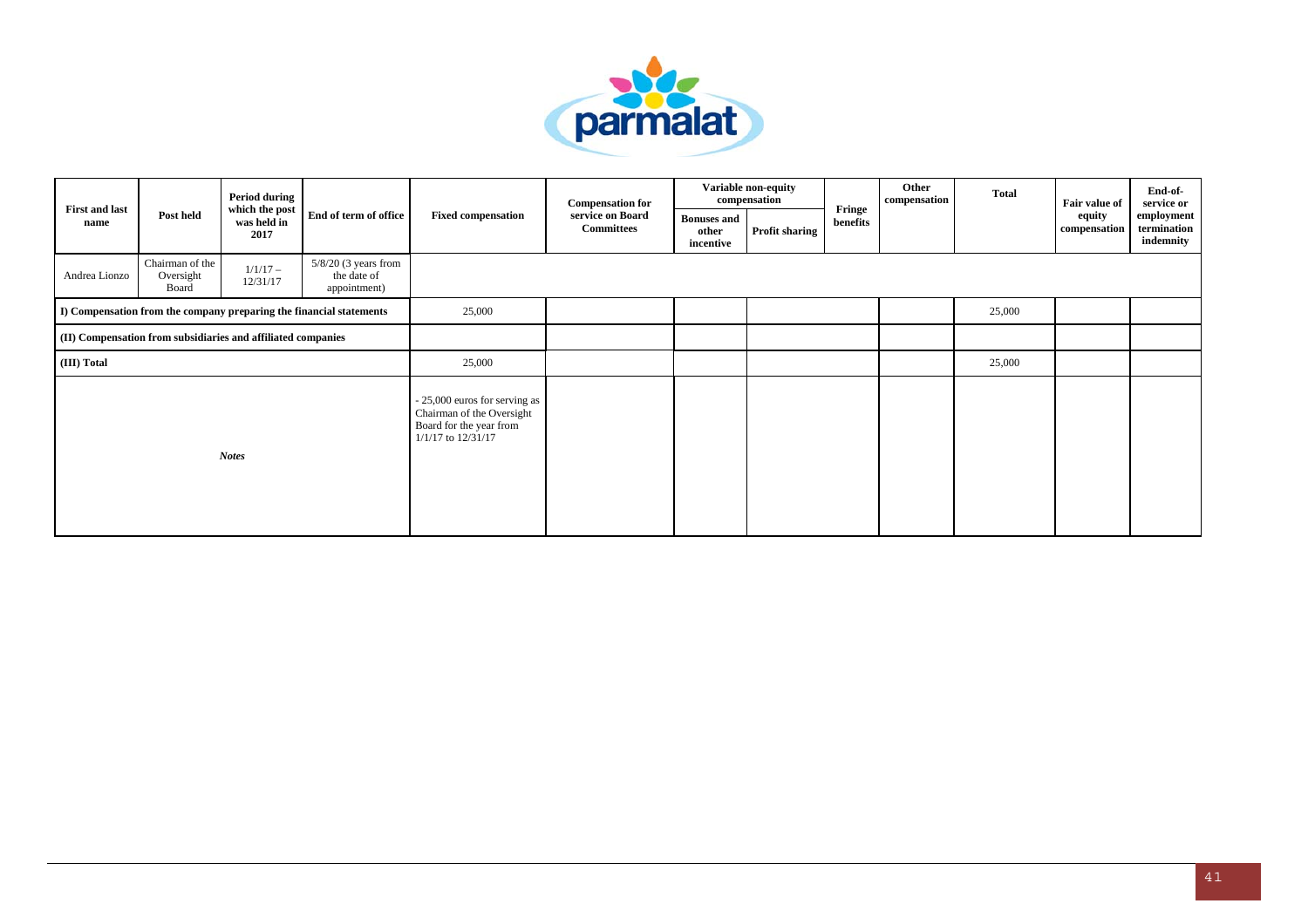

|                               |                                                                                                                                     | <b>Period during</b>                  |                                                                                                                  |                           | <b>Compensation for</b>               |                                          | Variable non-equity<br>compensation |                    | Other<br>compensation | <b>Total</b> | Fair value of          | End-of-<br>service or                  |
|-------------------------------|-------------------------------------------------------------------------------------------------------------------------------------|---------------------------------------|------------------------------------------------------------------------------------------------------------------|---------------------------|---------------------------------------|------------------------------------------|-------------------------------------|--------------------|-----------------------|--------------|------------------------|----------------------------------------|
| <b>First and last</b><br>name | Post held                                                                                                                           | which the post<br>was held in<br>2017 | End of term of office                                                                                            | <b>Fixed compensation</b> | service on Board<br><b>Committees</b> | <b>Bonuses</b> and<br>other<br>incentive | <b>Profit sharing</b>               | Fringe<br>benefits |                       |              | equity<br>compensation | employment<br>termination<br>indemnity |
| Iole Anna<br>Savini           | Member of the<br>Oversight<br>Board                                                                                                 | $1/1/17 -$<br>12/31/17                | $5/8/20$ (3 years from<br>the date of<br>appointment)                                                            |                           |                                       |                                          |                                     |                    |                       |              |                        |                                        |
|                               | I) Compensation from the company preparing the financial statements<br>(II) Compensation from subsidiaries and affiliated companies |                                       |                                                                                                                  | 18,000                    |                                       |                                          |                                     |                    |                       | 18,000       |                        |                                        |
|                               |                                                                                                                                     |                                       |                                                                                                                  |                           |                                       |                                          |                                     |                    |                       |              |                        |                                        |
| (III) Total                   |                                                                                                                                     |                                       |                                                                                                                  | 18,000                    |                                       |                                          |                                     |                    |                       | 18,000       |                        |                                        |
| <b>Notes</b>                  |                                                                                                                                     |                                       | - 18,000 euros for serving<br>as a member of the<br>Oversight Board for the<br>year from $1/1/17$ to<br>12/31/17 |                           |                                       |                                          |                                     |                    |                       |              |                        |                                        |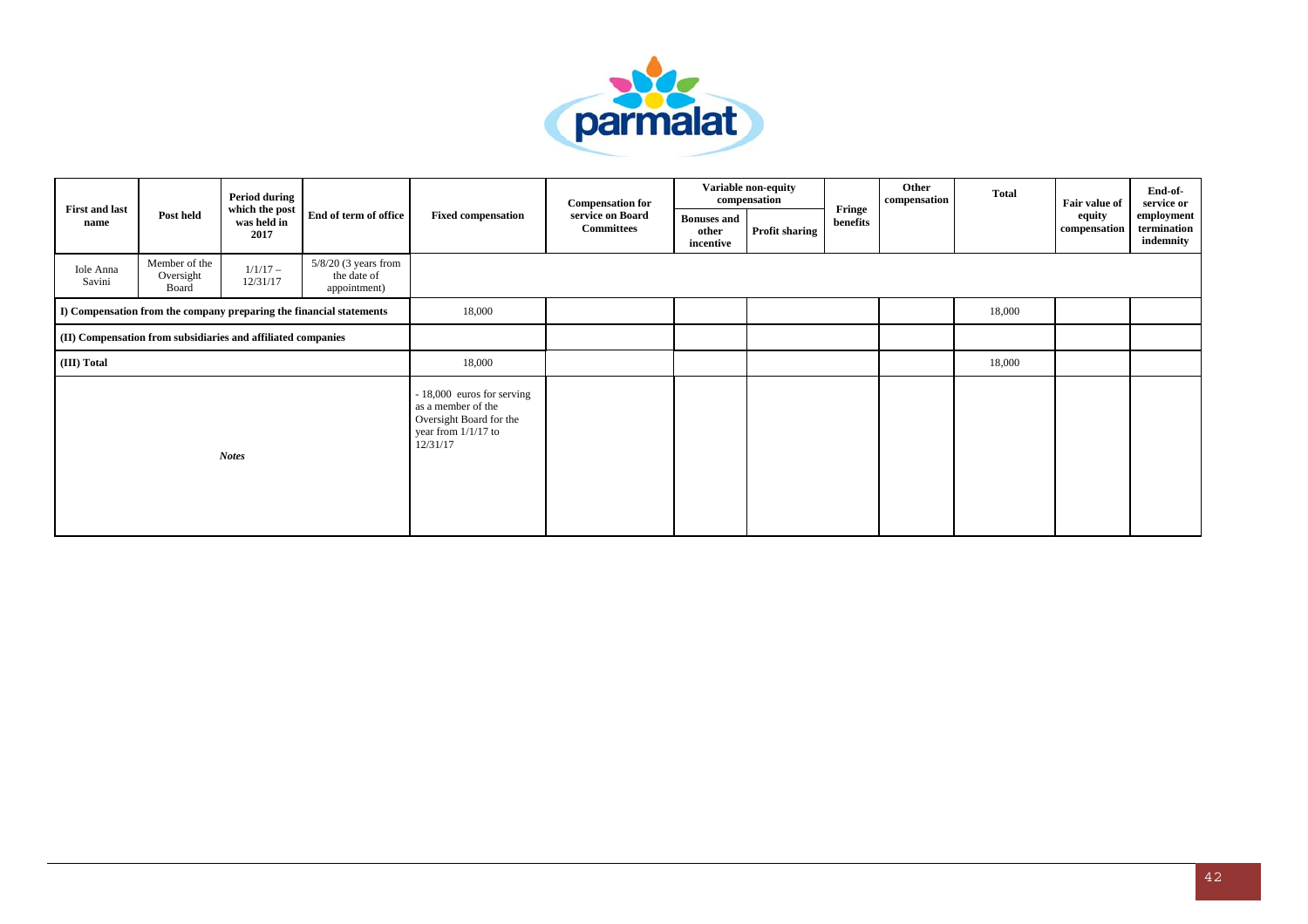

| <b>First and last</b><br>name |                                                                                                                                     | Period during                         |                                                                                                                  |                           | <b>Compensation for</b>               |                                          | Variable non-equity<br>compensation |                    | Other<br>compensation | <b>Total</b> | Fair value of          | End-of-<br>service or                  |
|-------------------------------|-------------------------------------------------------------------------------------------------------------------------------------|---------------------------------------|------------------------------------------------------------------------------------------------------------------|---------------------------|---------------------------------------|------------------------------------------|-------------------------------------|--------------------|-----------------------|--------------|------------------------|----------------------------------------|
|                               | Post held                                                                                                                           | which the post<br>was held in<br>2017 | End of term of office                                                                                            | <b>Fixed compensation</b> | service on Board<br><b>Committees</b> | <b>Bonuses and</b><br>other<br>incentive | <b>Profit sharing</b>               | Fringe<br>benefits |                       |              | equity<br>compensation | employment<br>termination<br>indemnity |
| Diego Sonda                   | Member of the<br>Oversight<br>Board                                                                                                 | $1/1/17 -$<br>12/31/17                | $5/8/20$ (3 years from<br>the date of<br>appointment)                                                            |                           |                                       |                                          |                                     |                    |                       |              |                        |                                        |
|                               | I) Compensation from the company preparing the financial statements<br>(II) Compensation from subsidiaries and affiliated companies |                                       |                                                                                                                  | 18,000                    |                                       |                                          |                                     |                    |                       | 18,000       |                        |                                        |
|                               |                                                                                                                                     |                                       |                                                                                                                  |                           |                                       |                                          |                                     |                    |                       |              |                        |                                        |
| (III) Total                   |                                                                                                                                     |                                       |                                                                                                                  | 18,000                    |                                       |                                          |                                     |                    |                       | 18,000       |                        |                                        |
| <b>Notes</b>                  |                                                                                                                                     |                                       | - 18,000 euros for serving<br>as a member of the<br>Oversight Board for the<br>year from $1/1/17$ to<br>12/31/17 |                           |                                       |                                          |                                     |                    |                       |              |                        |                                        |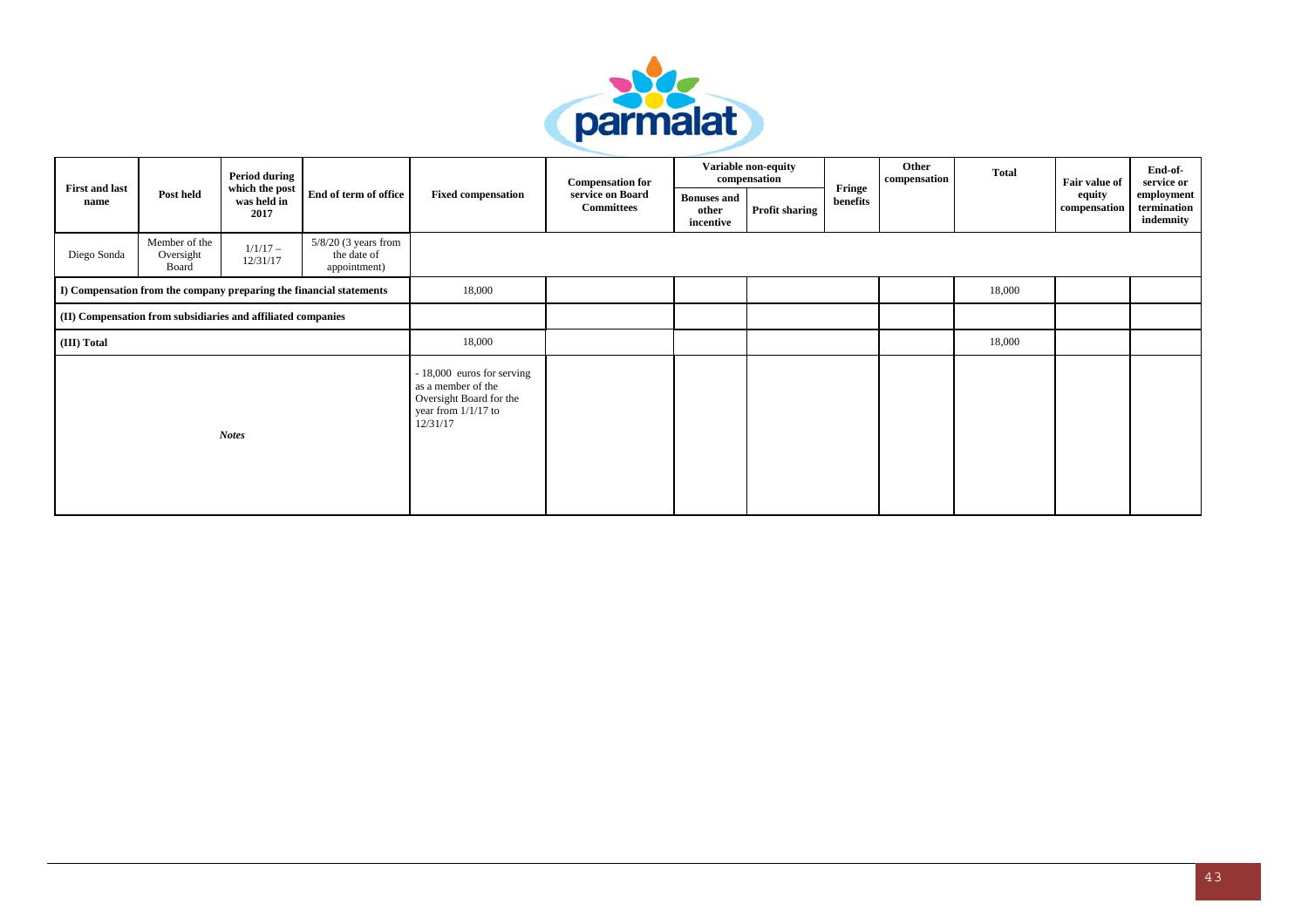

| <b>First and</b><br>last name | Post held        | <b>Period during</b><br>which the post was<br>held in 2017          | End of term of<br>office | <b>Fixed compensation</b> |                                                                                                         | Variable non-equity compensation | Fringe<br>benefits | Other<br>compensation | Total        | <b>Fair value of</b><br>equity<br>compensation | End-of-<br>service or<br>employment<br>termination<br>indemnity |
|-------------------------------|------------------|---------------------------------------------------------------------|--------------------------|---------------------------|---------------------------------------------------------------------------------------------------------|----------------------------------|--------------------|-----------------------|--------------|------------------------------------------------|-----------------------------------------------------------------|
|                               |                  |                                                                     |                          | Name                      | Period                                                                                                  |                                  |                    |                       |              |                                                |                                                                 |
|                               | Executives with  |                                                                     |                          | - Pierluigi Bonavita      | $1/1/17 - 12/31/17$                                                                                     |                                  |                    |                       |              |                                                |                                                                 |
|                               | Strategic        |                                                                     |                          | - Paolo Tanghetti         | $1/1/17 - 12/31/17$                                                                                     |                                  |                    |                       |              |                                                |                                                                 |
|                               | Responsibilities |                                                                     |                          | - Giuseppina Corsi        | $1/1/17 - 12/31/17$                                                                                     |                                  |                    |                       |              |                                                |                                                                 |
|                               |                  |                                                                     |                          |                           |                                                                                                         |                                  |                    |                       |              |                                                |                                                                 |
|                               |                  | I) Compensation from the company preparing the financial statements |                          | 958,077.16                |                                                                                                         | 138,725                          | 19,364.88          | 84,200                | 1,200,367.04 |                                                |                                                                 |
|                               |                  | (II) Compensation from subsidiaries and affiliated companies        |                          |                           |                                                                                                         |                                  |                    |                       |              |                                                |                                                                 |
| (III) Total                   |                  |                                                                     |                          | 958,077.16                |                                                                                                         | 138,725                          | 19,364.88          | 84,200                | 1,200,367.04 |                                                |                                                                 |
|                               | <b>Notes</b>     |                                                                     |                          |                           | Amount attributable to the 2016<br>reporting year. The bonus paid for<br>2017 amounted to 106,394 euros |                                  |                    |                       |              |                                                |                                                                 |